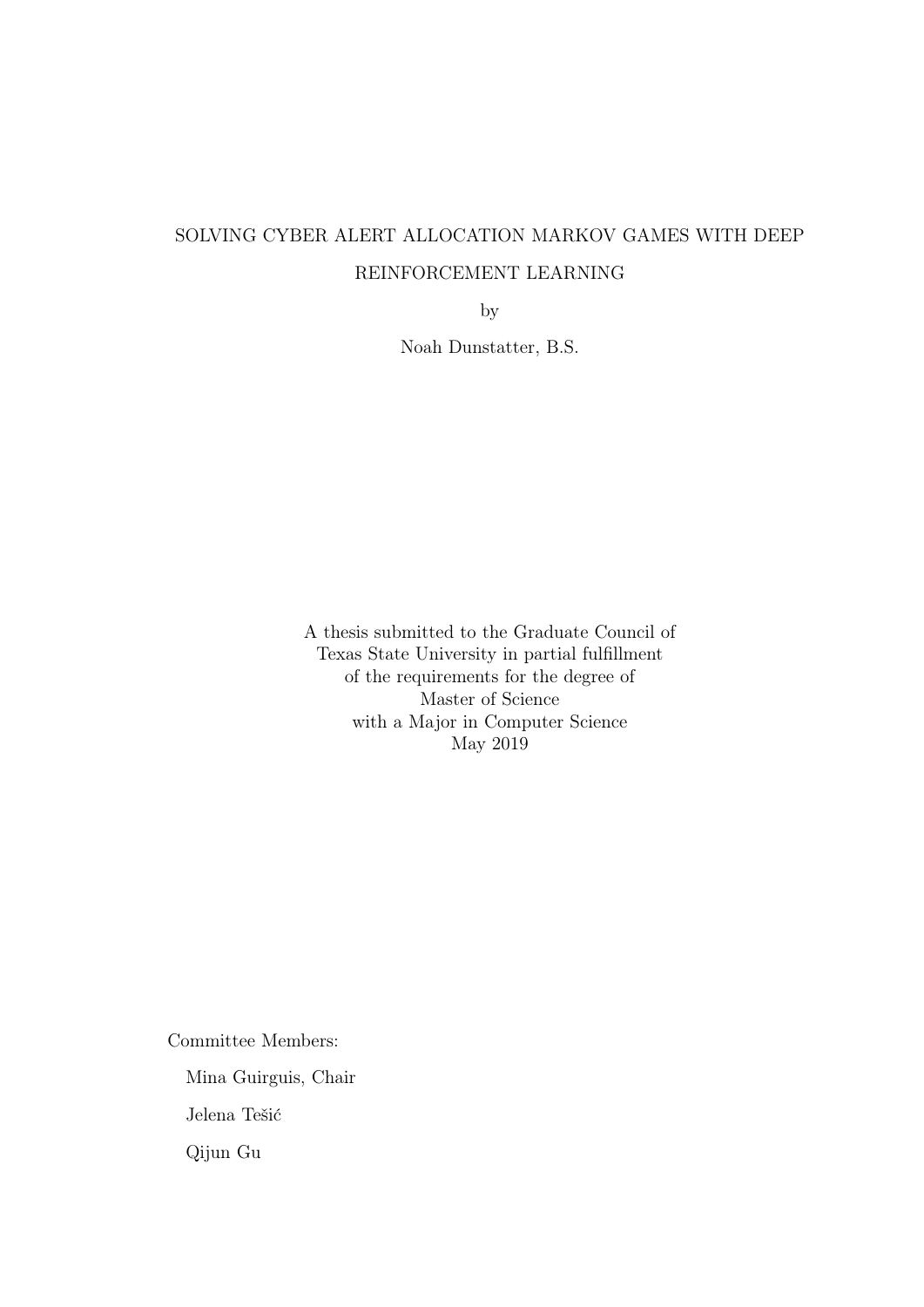## COPYRIGHT

by

Noah Dunstatter

2019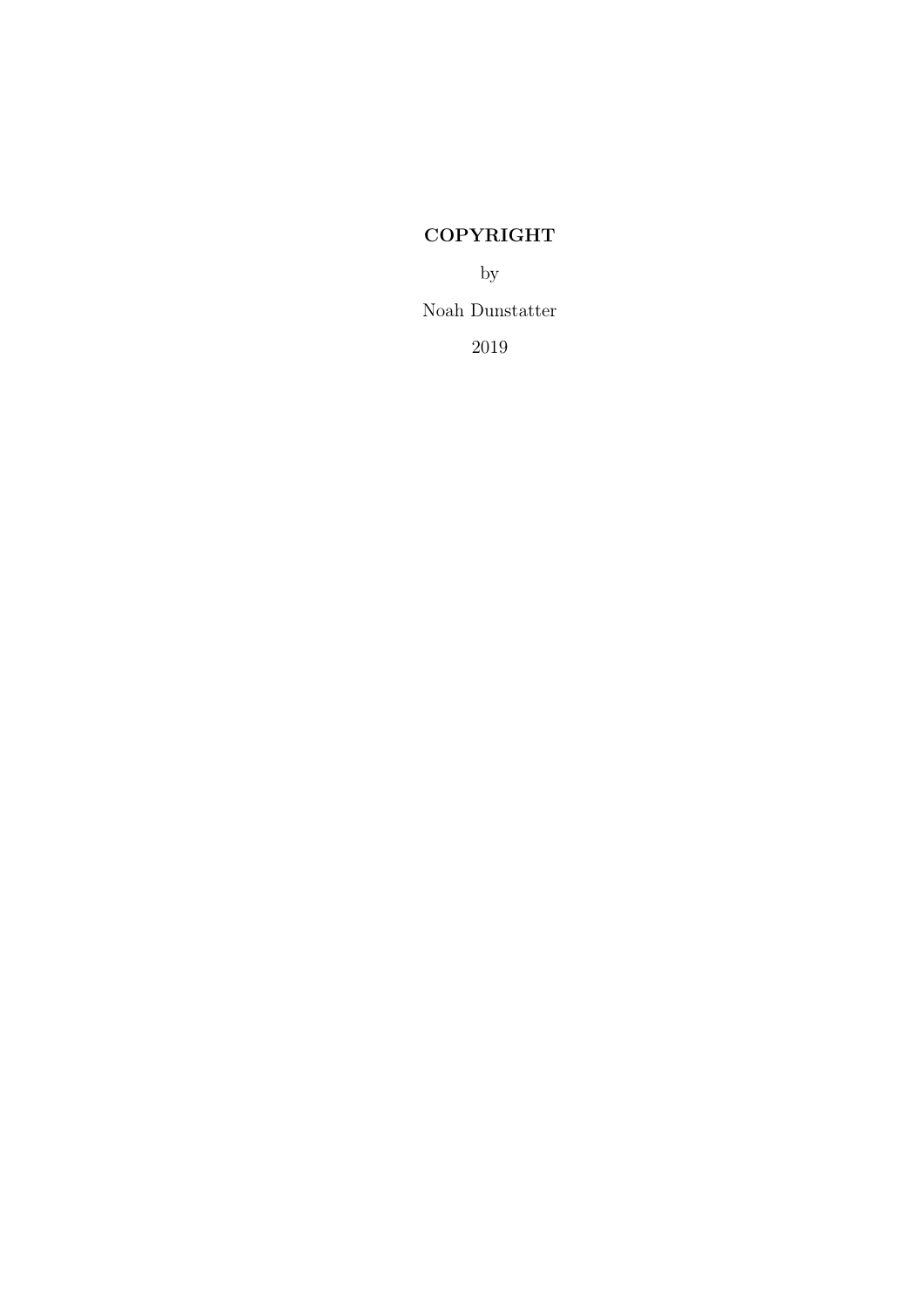## FAIR USE AND AUTHOR'S PERMISSION STATEMENT

## Fair Use

This work is protected by the Copyright Laws of the United States (Public Law 94-553, section 107). Consistent with fair use as defined in the Copyright Laws, brief quotations from this material are allowed with proper acknowledgement. Use of this material for financial gain without the author's express written permission is not allowed.

## Duplication Permission

As the copyright holder of this work I, Noah Dunstatter, authorize duplication of this work, in whole or in part, for educational or scholarly purposes only.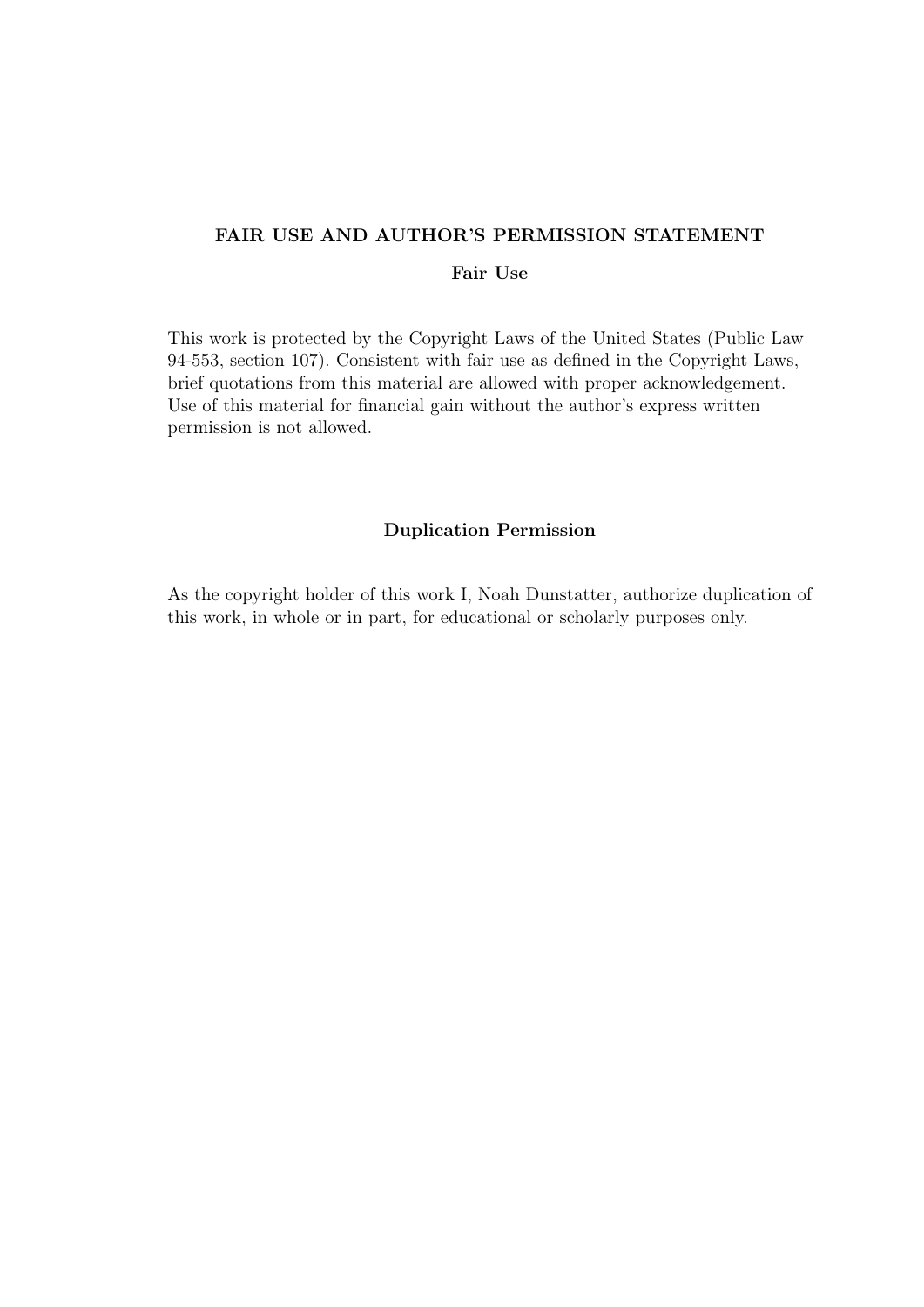## DEDICATION

In dedication to my wonderful Mother, whose unending love and support has allowed me to achieve more than I could ever imagine.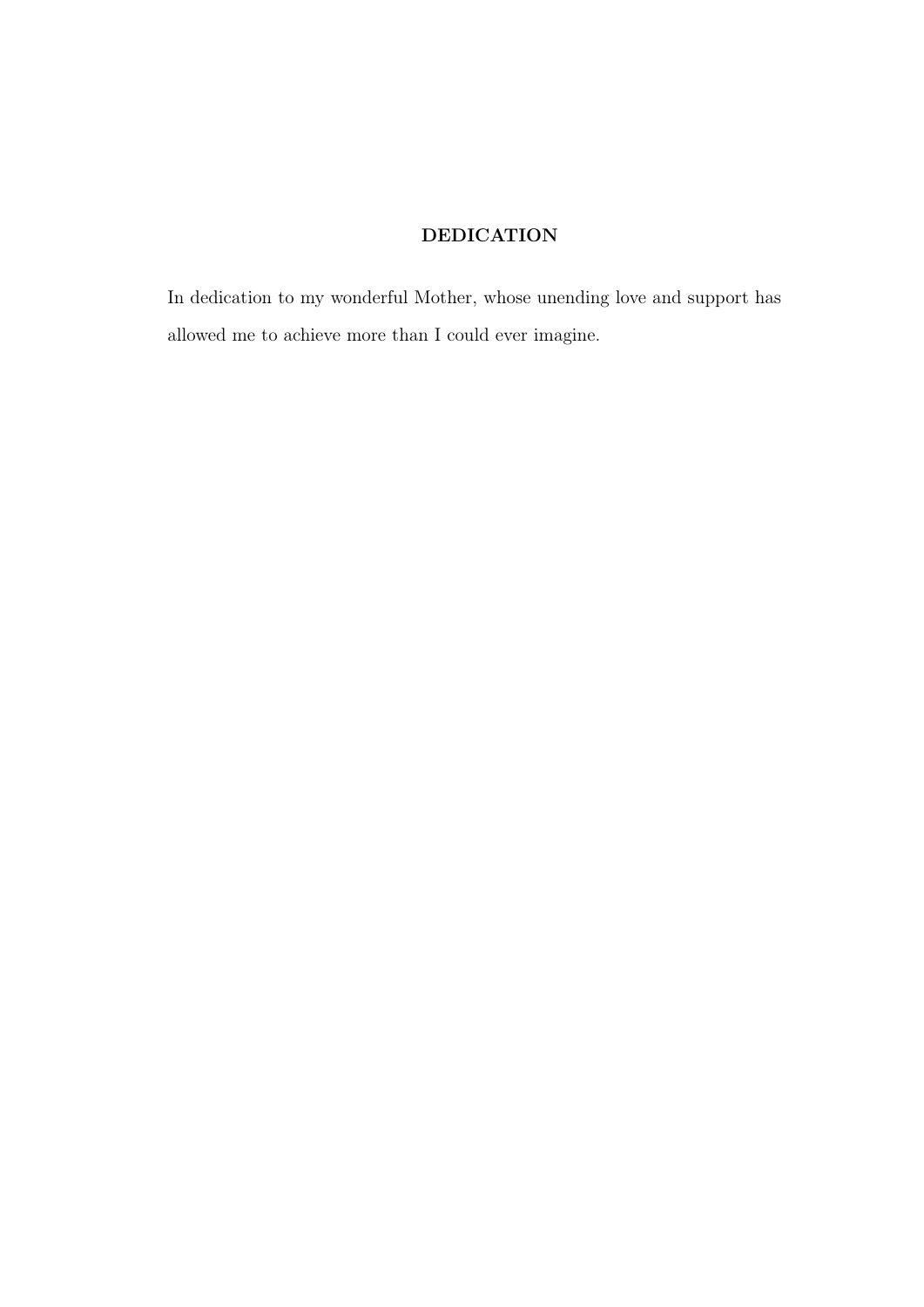#### ACKNOWLEDGEMENTS

First and foremost, I would like to thank my amazing advisor Dr. Mina Guirguis whose limitless generosity has provided me with so many opportunities to learn and grow as a researcher. Without your encouragement I never would have embarked on this wonderful journey in the first place. Your diligent council and unending faith in my ability has left me with a profound sense of gratitude.

Many thanks to my loving friends Ders, Berry, Phu, Spanky, Randy, Frinkle, and Hibah who have been so patient throughout this arduous journey, with many late nights and missed occasions to make up for.

A special thanks to my Mother Juliane, who instilled in me the sense of wonder and curiosity for the world that fuels my ambitions to this day. To my Father Frank and Stepmother Donna, whose love and support kept me strong when spirits were low.

And lastly, an enormous thanks to my dear friend and colleague Alireza Tahsini. You pushed me to strive for the best in all things and I can't thank you enough for the stimulating discussions, the sleepless nights spent working together before deadlines, and for all the fun we have had in the last two years. I was so fortunate to have you at my side on this journey and I look forward to seeing your bright future begin to shine in the coming years.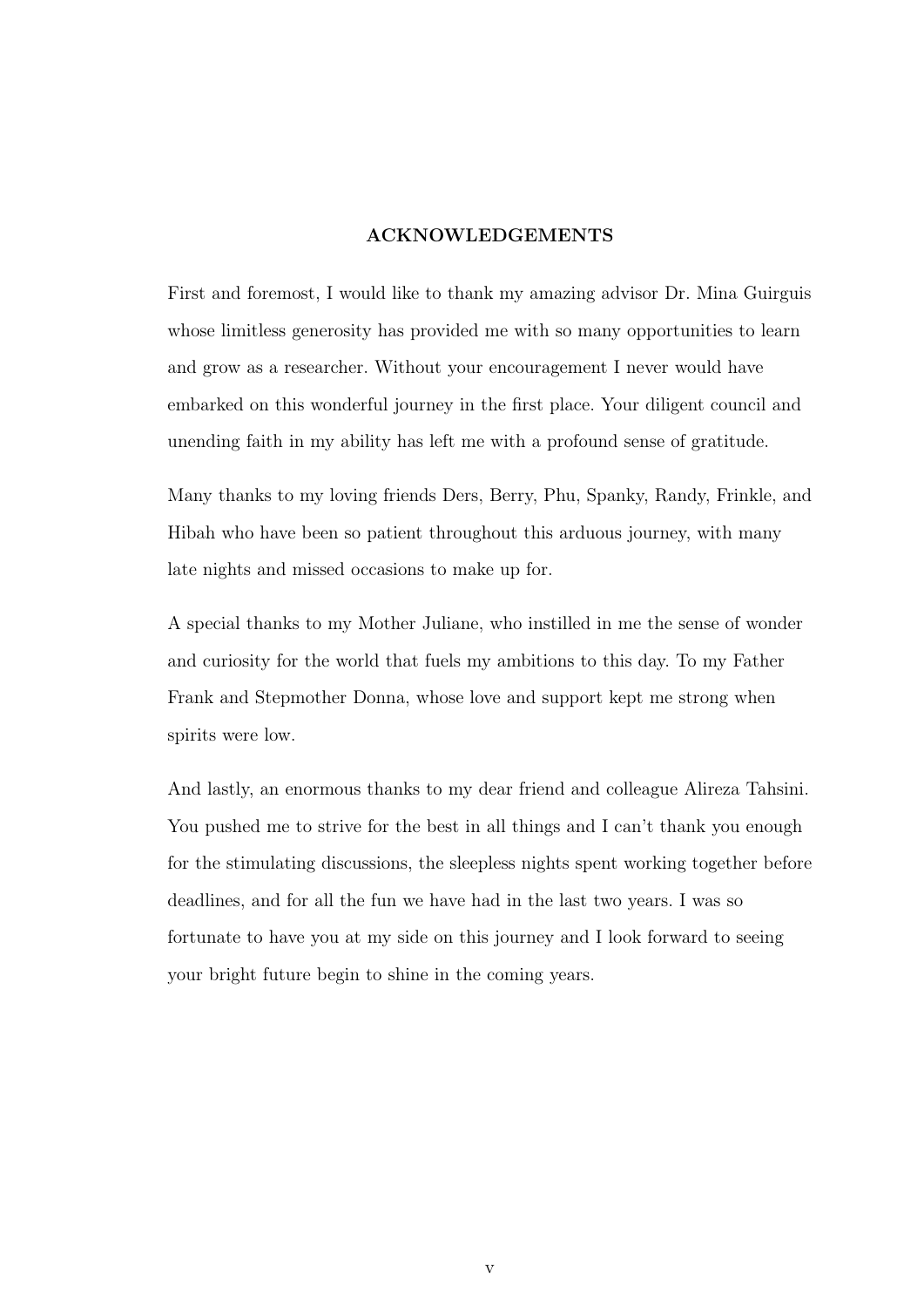## TABLE OF CONTENTS

| <b>CHAPTER</b>                                                                            |    |
|-------------------------------------------------------------------------------------------|----|
| $\mathbf{1}$                                                                              |    |
| 1.1 Motivation and Scope $\ldots \ldots \ldots \ldots \ldots \ldots \ldots \ldots 1$      |    |
| 1.2 Cyber Emergency Response Teams 1                                                      |    |
| 1.3 The Need for Game Theory $\dots \dots \dots \dots \dots \dots \dots \dots$            |    |
| 1.4 Related Works $\ldots \ldots \ldots \ldots \ldots \ldots \ldots \ldots \ldots \ldots$ |    |
| $\mathcal{D}_{\alpha}$                                                                    |    |
|                                                                                           |    |
|                                                                                           | 6  |
| 2.3 Reinforcement Learning $\ldots \ldots \ldots \ldots \ldots \ldots \ldots \ldots$ 8    |    |
|                                                                                           | 10 |
|                                                                                           | 11 |
| 3.                                                                                        | 15 |
| 3.1 Cyber-Alert Assignment Markov Game 15                                                 |    |
|                                                                                           | 19 |
|                                                                                           | 21 |
| 4.                                                                                        | 23 |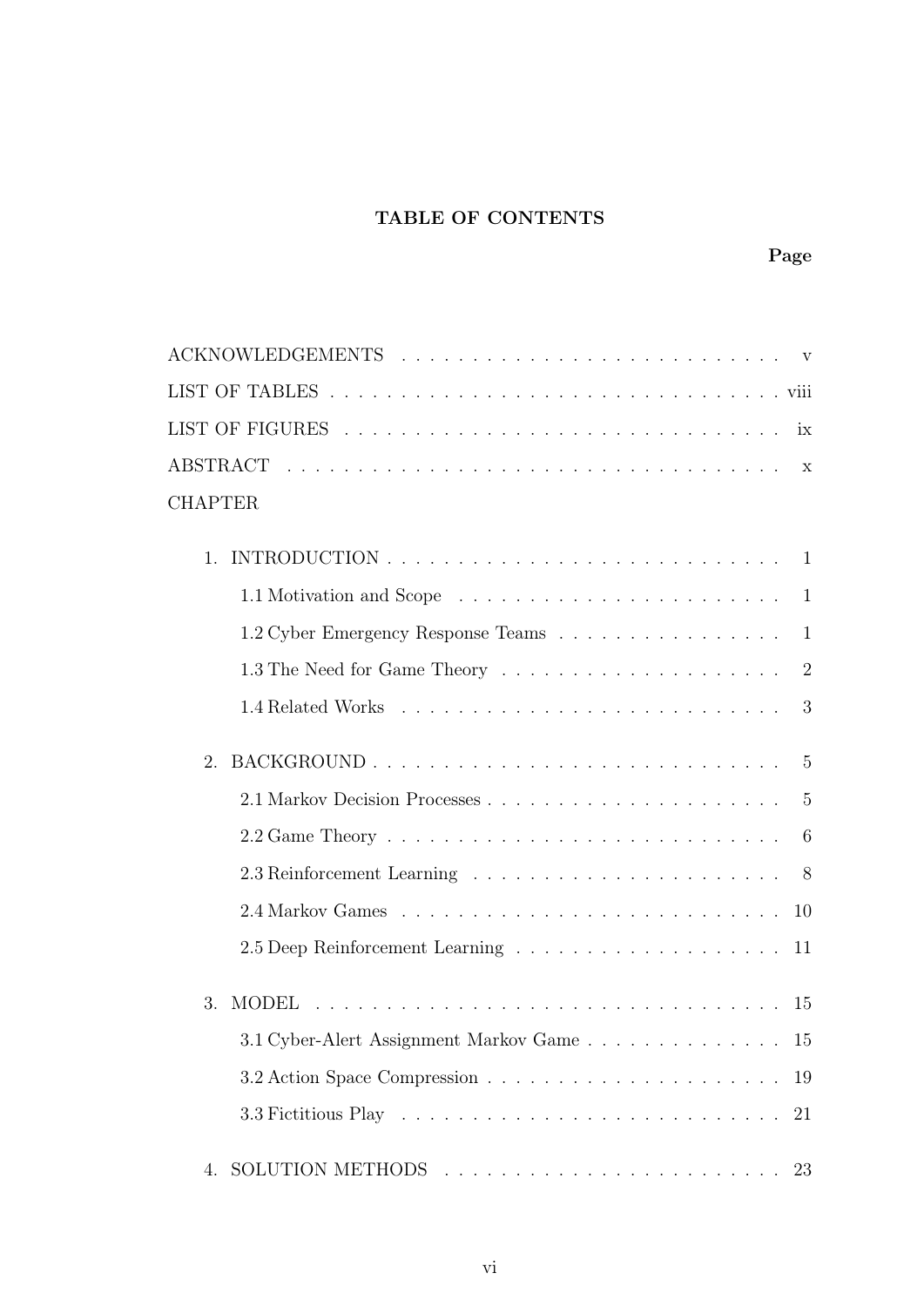| 4.1 Q-minimax Value Iteration $\ldots \ldots \ldots \ldots \ldots \ldots \ldots \ldots$ 23 |  |
|--------------------------------------------------------------------------------------------|--|
|                                                                                            |  |
| 5. PERFORMANCE EVALUATION 29                                                               |  |
| 5.1 Dynamic Programming Tractable Model 29                                                 |  |
| 5.2 Dynamic Programming Intractable Model 34                                               |  |
|                                                                                            |  |
|                                                                                            |  |
|                                                                                            |  |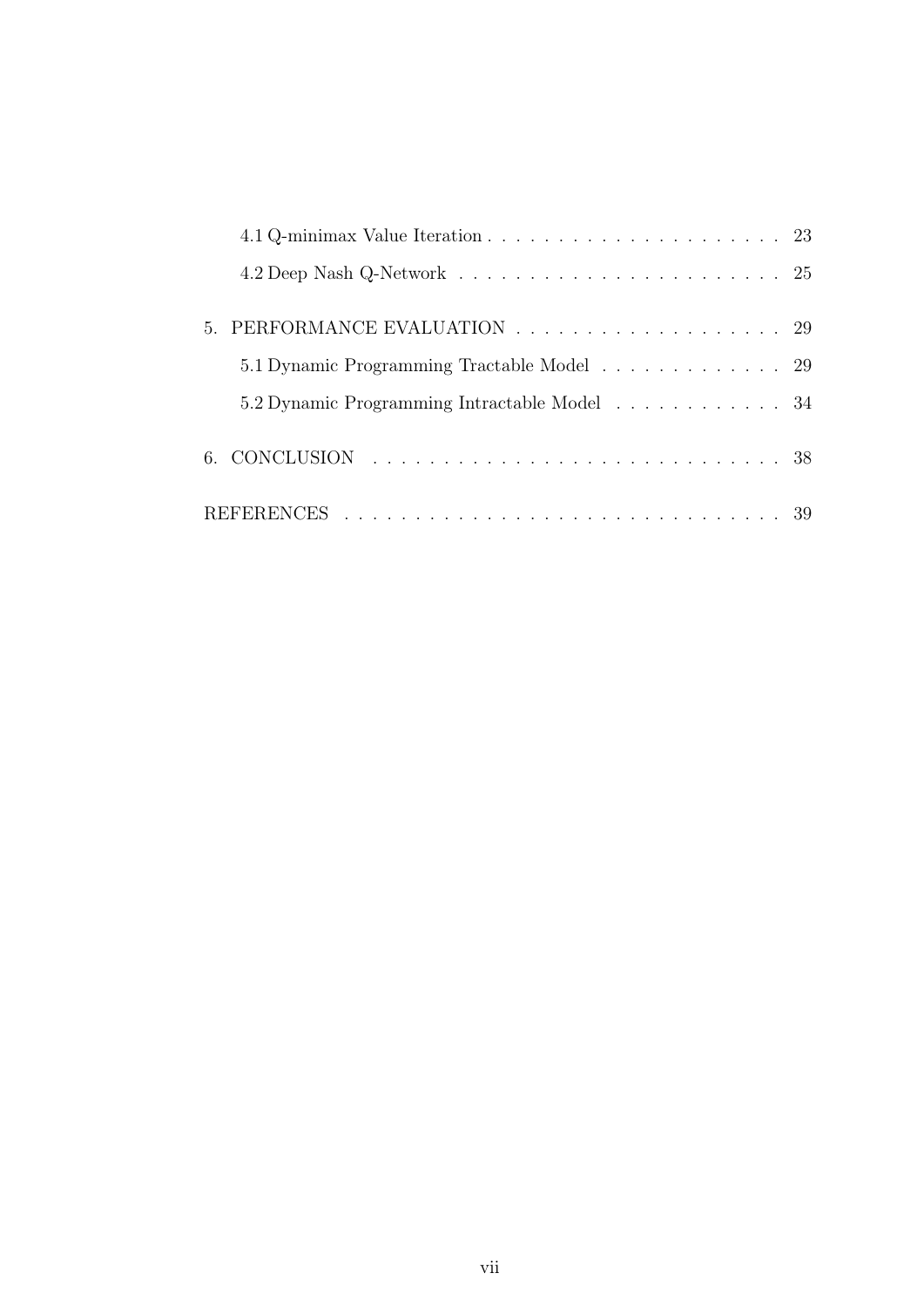## LIST OF TABLES

| <b>Table</b> |                                                                            | Page |
|--------------|----------------------------------------------------------------------------|------|
|              |                                                                            |      |
| 2.1          | Utility matrix for a game of rock-paper-scissors $\dots \dots \dots \dots$ |      |
| 5.1          | Parameters used when constructing the DP tractable model 29                |      |
| 5.2          | Parameters used when constructing the DP intractable environment. 34       |      |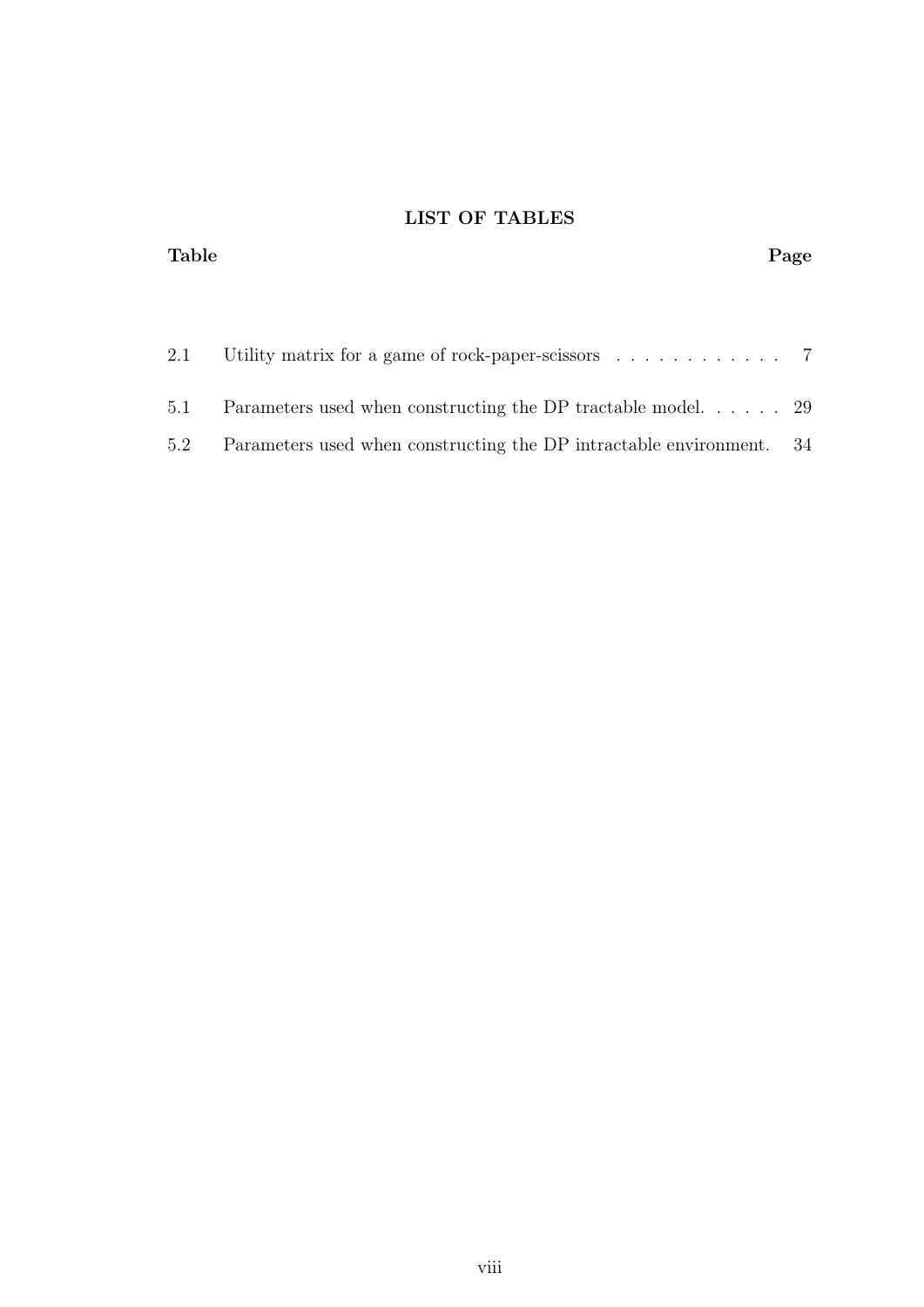## LIST OF FIGURES

Figure Page Page 2014 Page 2014 Page 2014 Page 2014 Page 2014 Page 2014 Page 2014 Page 2014 Page 2014 Page 2014

| 4.1     |                                                                                                 | 28 |
|---------|-------------------------------------------------------------------------------------------------|----|
| 5.1     | Convergence of the value function for the dynamic programming ap-                               |    |
|         |                                                                                                 |    |
| 5.2     | Loss values obtained while training the DNQN on the DP tractable                                |    |
|         |                                                                                                 |    |
| 5.3     | DNQN agents' utility against a DP opponent at various stages of                                 |    |
|         |                                                                                                 |    |
| 5.4     | Average cumulative utility obtained by the various attacker policies                            |    |
|         | in the DP tractable model $\dots \dots \dots \dots \dots \dots \dots \dots \dots \dots$         | 32 |
| 5.5     | Average cumulative utility obtained by the various defender policies                            |    |
|         | in the DP tractable model $\dots \dots \dots \dots \dots \dots \dots \dots \dots \dots$         | 33 |
| 5.6     | Loss values obtained while training the DNQN on the DP intractable                              |    |
|         |                                                                                                 | 35 |
| 5.7     | Average cumulative utility obtained by the various attacker polices                             |    |
|         | in the DP intractable model $\ldots \ldots \ldots \ldots \ldots \ldots \ldots \ldots \ldots 35$ |    |
| $5.8\,$ | Average cumulative utility obtained by the various defender polices                             |    |
|         | in the DP intractable model $\dots \dots \dots \dots \dots \dots \dots \dots \dots$             | 36 |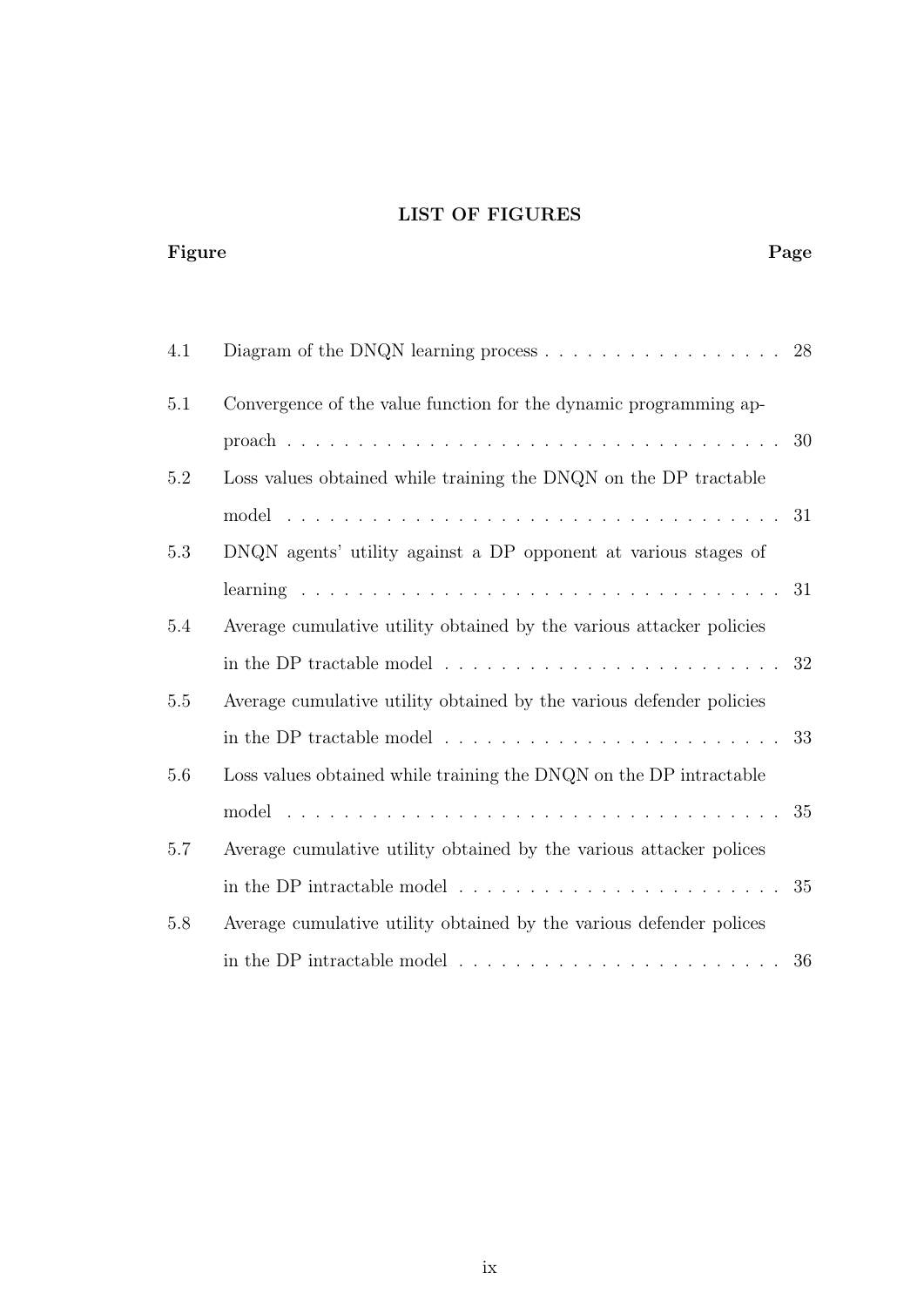#### ABSTRACT

Most large scale networks employ some kind of intrusion detection software on their computer systems (e.g., servers, routers, etc.) that monitor and flag suspicious or abnormal activity. When possibly malicious activity is detected, one or more cyber-alerts may be generated with varying levels of significance (e.g., high, medium, or low). Some subset of these alerts may then be assigned to cyber-security analysts on staff for further investigation. Due to the wide range of potential attacks and the high degrees of attack sophistication, identifying what constitutes a *true* attack is a challenging problem – especially for organizations performing critical operations, like military bases or financial institutions, that are constantly subjected to high volumes of cyber-attacks every day. In this thesis, we develop a framework that allows us to study what game-theoretic behavior looks like from both the attacker and defender's perspective. Our approach considers a series of sub-games between the attacker and defender in which a state is maintained between each sub-game. We first derive optimal allocation strategies via the use of dynamic programming and Q-maximin value iteration based algorithms. We then move into approximation techniques, using deep neural networks and Q-learning to derive near-optimal strategies that allow us to explore much larger models. We assess the effectiveness of our allocation strategies by comparing them to other sensible heuristics (e.g., random and myopic) with our results showing that we consistently outperform these other strategies at minimizing risk.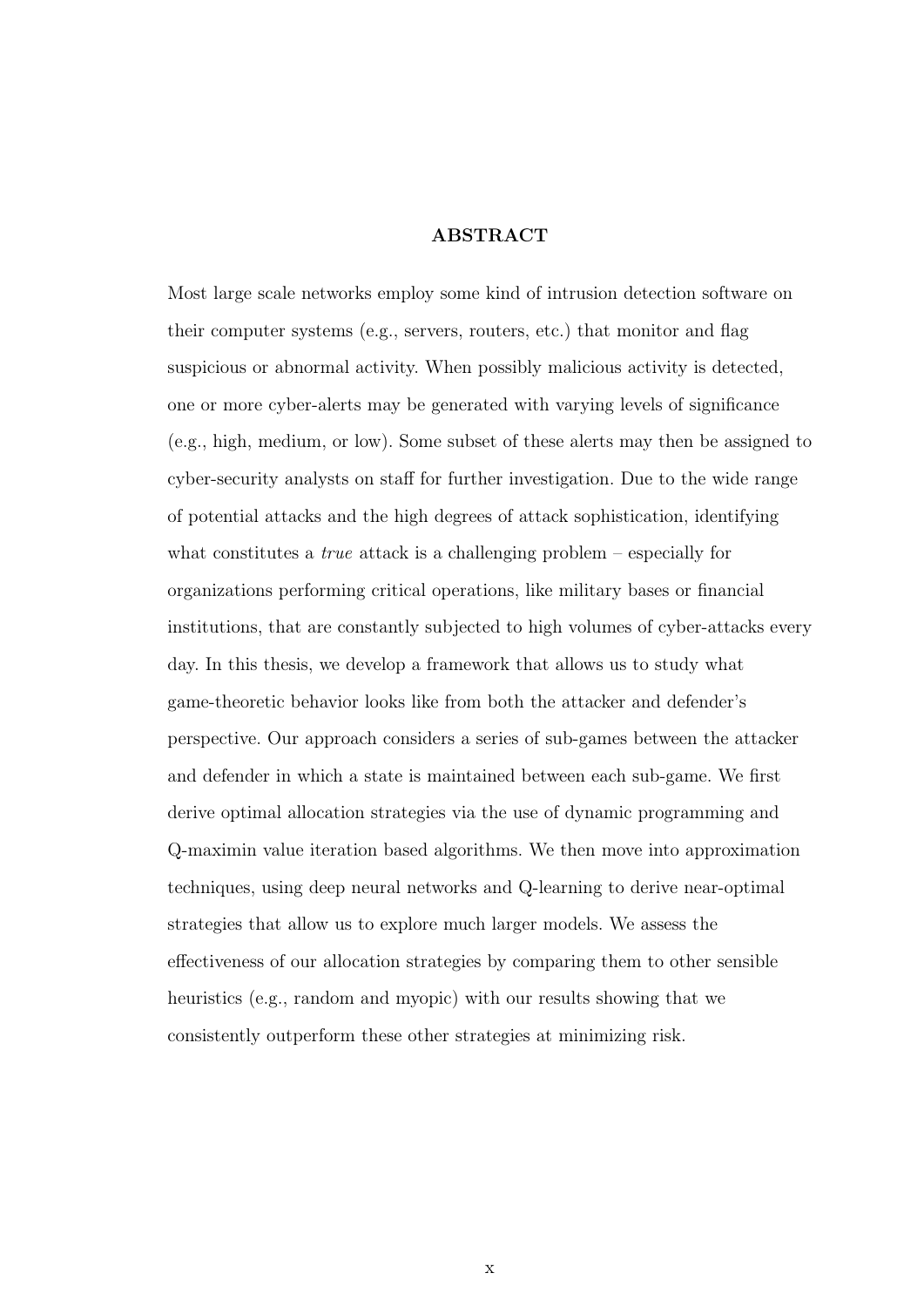#### 1. INTRODUCTION

#### 1.1 Motivation and Scope

The current state of cyber-defense is dire. On one hand, new trends of more sophisticated, economically-driven, state-sponsored cyber attacks are on the rise; evidenced by the recent security breaches at both public and private institutions (e.g., the Pentagon [1], Sony [2], Target [3]). On the other hand, the emergence (and deployment) of Cyber-Physical Systems have enabled cyber attacks to cross from the cyber realm into our physical infrastructure, making them appealing vehicles for terrorism and terrorism-related activities [4]. Various organizations, in both the public and private sectors, are constantly being subjected to attacks that seek to disable, disrupt, and/or breach their cyber infrastructure - especially during times of critical operations (e.g., before missions, political statements, software releases, etc.). The authors in [5] report an average of 17,000 alerts every week at surveyed organizations. Of these, roughly 19% (3,218) are estimated to be legitimate alerts, with only 4% (705) eventually being investigated. This relatively low proportion of assignment makes the defender's allocation strategy that much more critical when it comes to minimizing risk.

## 1.2 Cyber Emergency Response Teams

One critical component of any institution's cyber-defense infrastructure is maintaining the appropriate workforce of cyber-security analysts who handle the investigations of incoming alerts. When an attack is launched against an organization, sensors (e.g., Intrusion Detection Systems, Anti-malware tools, etc.) deployed on various systems or machines (e.g., computers, servers, routers, etc.) typically generate cyber-alerts with varying levels of severity. At the same time legitimate network activity can generate false positive alerts. This typically high volume of false positives can drown out relevant alerts, as seen in the Target

1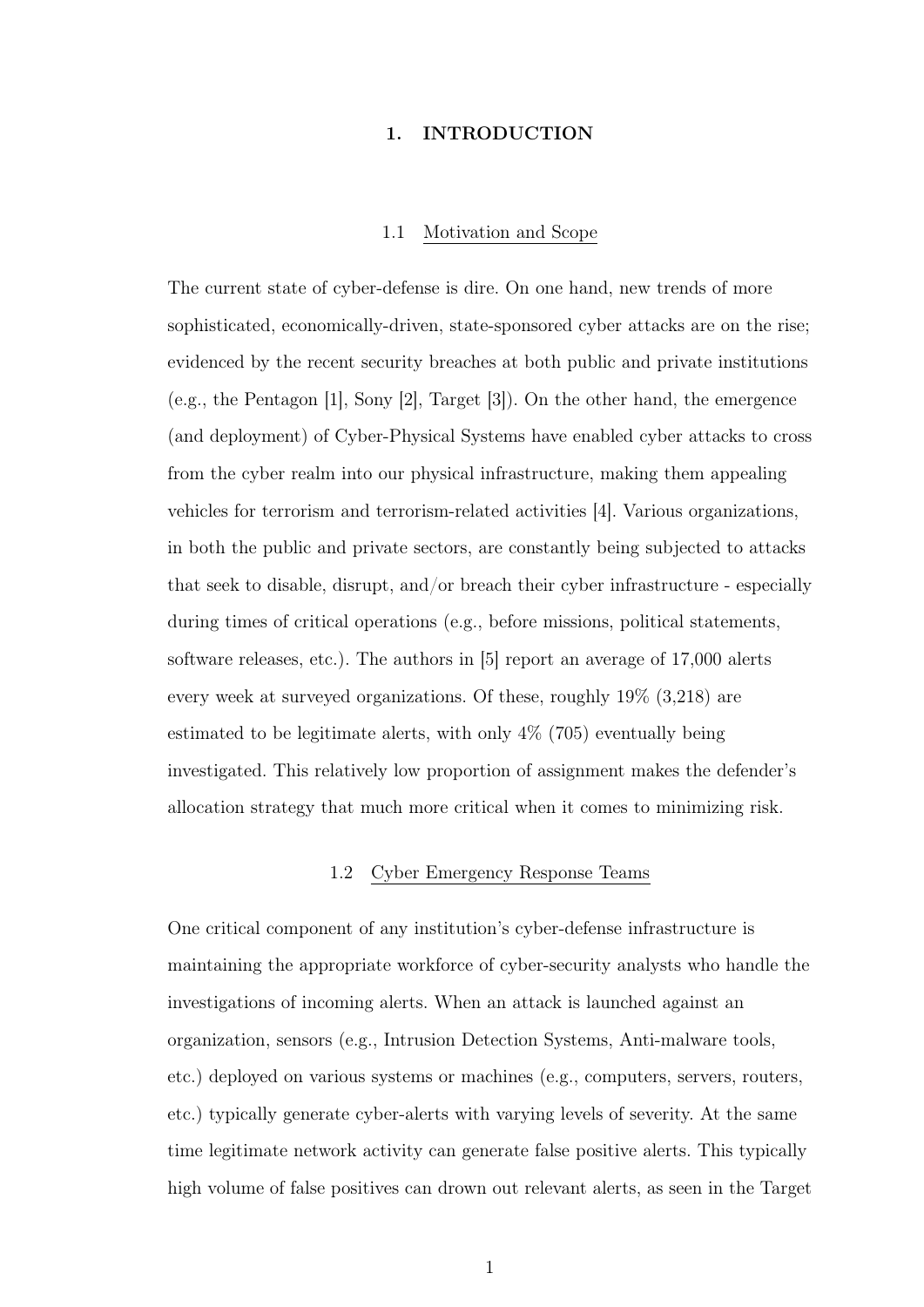attack wherein malware alerts were repeatedly generated but not addressed [3]. To determine if an alert is a false positive it must first be assigned to a security analyst for investigation. Some of these alerts (e.g., those in a high risk category) have a higher probability of representing an ongoing attack and hence must be prioritized when being assigned for investigation. As such, an allocation of cyber-security analysts to cyber-alerts may depend on various factors, namely: (1) the expertise of the analysts, (2) the current availability of analysts, (3) the value of the machine from which the alerts originate, and (4) the associated threat level of the alerts.

## 1.3 The Need for Game Theory

It is common practice amongst cyber-security practitioners to operate under an assumption of the worst-case scenario. For example, the Pentagon is much more concerned with the threat of a high-profile zero-day attack from state sponsored professional hackers than they are with lone-wolf black-hat hobbyists using re-purposed code they found online. This general heuristic of "assuming the worst" motivates the use of game-theoretical defense policies where both agents (in our case, the defender and the attacker) are assumed to be rational and in possession of symmetric game information. Indeed, it could be possible for sophisticated adversaries to gain critical knowledge through probing attacks that observe the response time of the analysts in handling the attacks, and thus could choose the best attack method along with the correct time to strike (e.g., when all the analysts are busy investigating other alerts). Furthermore, the game-theoretic property of Nash equilibrium provides us with a useful notion of optimal play wherein the agents' strategies are robust against any non-Nash opponent (i.e., even if an attacker is not acting rational we achieve a reasonable utility). However, unlike previous works that considered a one-shot game with deterministic alert arrivals [6; 7], we consider a Markov game model in which the defender and the attacker play a series of games with a state maintained between

2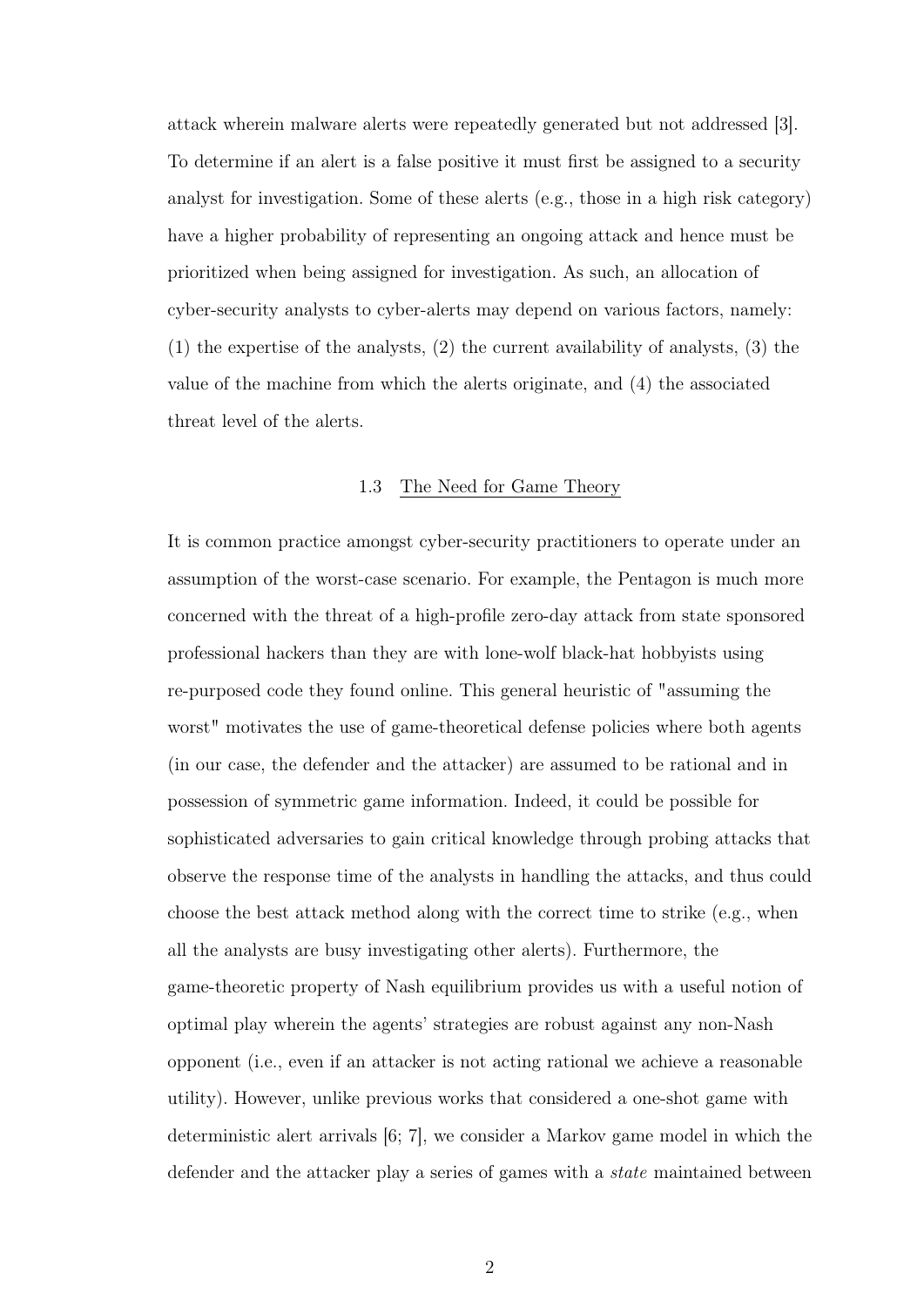games. The stochastic nature of the Markov game is manifested in not knowing the exact numbers/levels of alerts that will arrive in the future, which can impact how allocations are made at the current time as well as the mixed strategy nature of the agents' policies. This novel application of a Markov game to the alert allocation problem allows us to achieve a finer grained view of play with more dynamic strategies that change with the state of the system. We explore two solution methods in this domain, the first uses *brute force* dynamic programming and Q-maximin value iteration to find optimal solutions in small-scale models. The second uses approximate deep Q-learning methods which are capable of scaling to arbitrarily large model sizes while still maintaining near-optimal performance.

#### 1.4 Related Works

Improving the scheduling and efficiency of cyber-security analysts is a highly studied area of research [8; 9; 10; 11]. The authors in [8] model the problem as a two-stage stochastic shift scheduling problem in which the first stage allocates cyber-security analysts and in the second stage additional analysts are allocated. The problem is discretized and solved using a column generation based heuristic. The authors in [9] study optimal alert allocation strategies with a static workforce size and a fixed alert generation mechanism. In [10] the authors develop a reinforcement learning-based dynamic programming model to schedule cyber-security analyst shifts with the model based on a Markov Decision Process framework with stochastic load demands. In [11], the author describes different strategies for managing security incidents in a cyber-security operation center. The authors in [12] propose a queuing model to determine the readiness of a Cyber-Security Operations Center (CSOC). This thesis departs from this previous research by explicitly considering the presence of a strategic and well informed adversary.

The use of game theory has been instrumental in advancing the state-of-the-art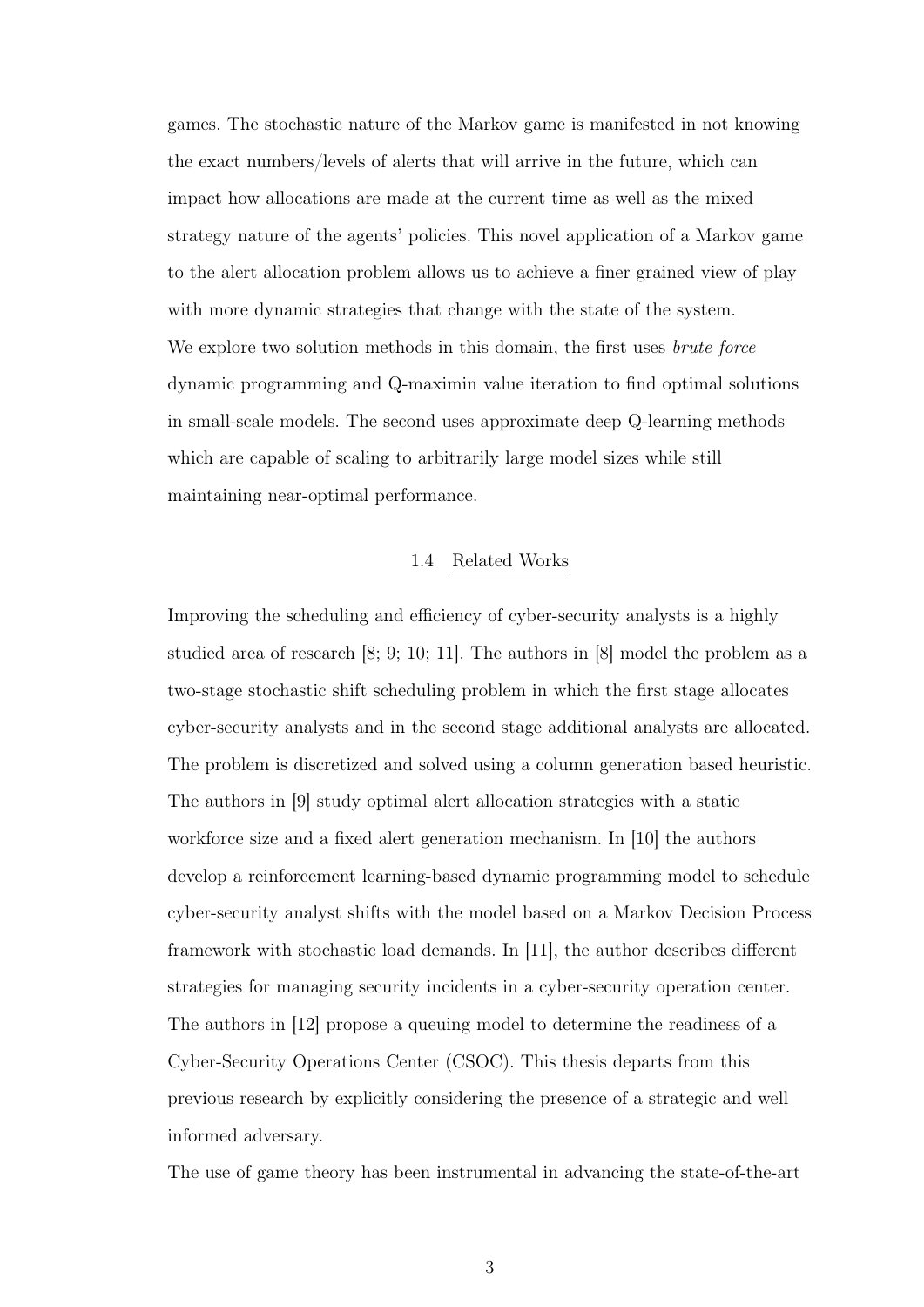in security games and their wide range of applications [13; 14; 15; 16; 6; 7]. Some of the most recent and relevant lines of work involving analyst alert allocation are studied in [6] and [7]. Here the authors introduce a game-theoretic model to determine the best allocation of incoming cyber alerts to analysts. Their model, however, assumes a one shot-game in which both the alert resolution time and the arriving alert distribution are deterministically known.

In contrast to the previously mentioned Stackelberg games, the authors in [17; 18; 19] explore solution methods to stateful Markov games. Convergence properties and Q-minimax value iteration are studied in [17; 18] providing encouraging guarantees for optimality and convergence of value functions. The authors in [19] use a least squares policy iteration approach to train a linear function approximator to predict Q-values.

The use of stateful Markov game models to study security games with real-world applications are limited. The authors in [20] used dynamic programming and value iteration to investigate attacks on power grids. Using a similar method, the authors in [21] investigated the use of full state space value iteration in the alert assignment domain. The authors in [22] used Markov games to model the level of worst-case threat faced by an institution given parameters surrounding its network infrastructure. Due to the use of full state space value iteration many previous works' solutions scale poorly to large real-world sized models, prompting the need for approximate solution methods in the security domain.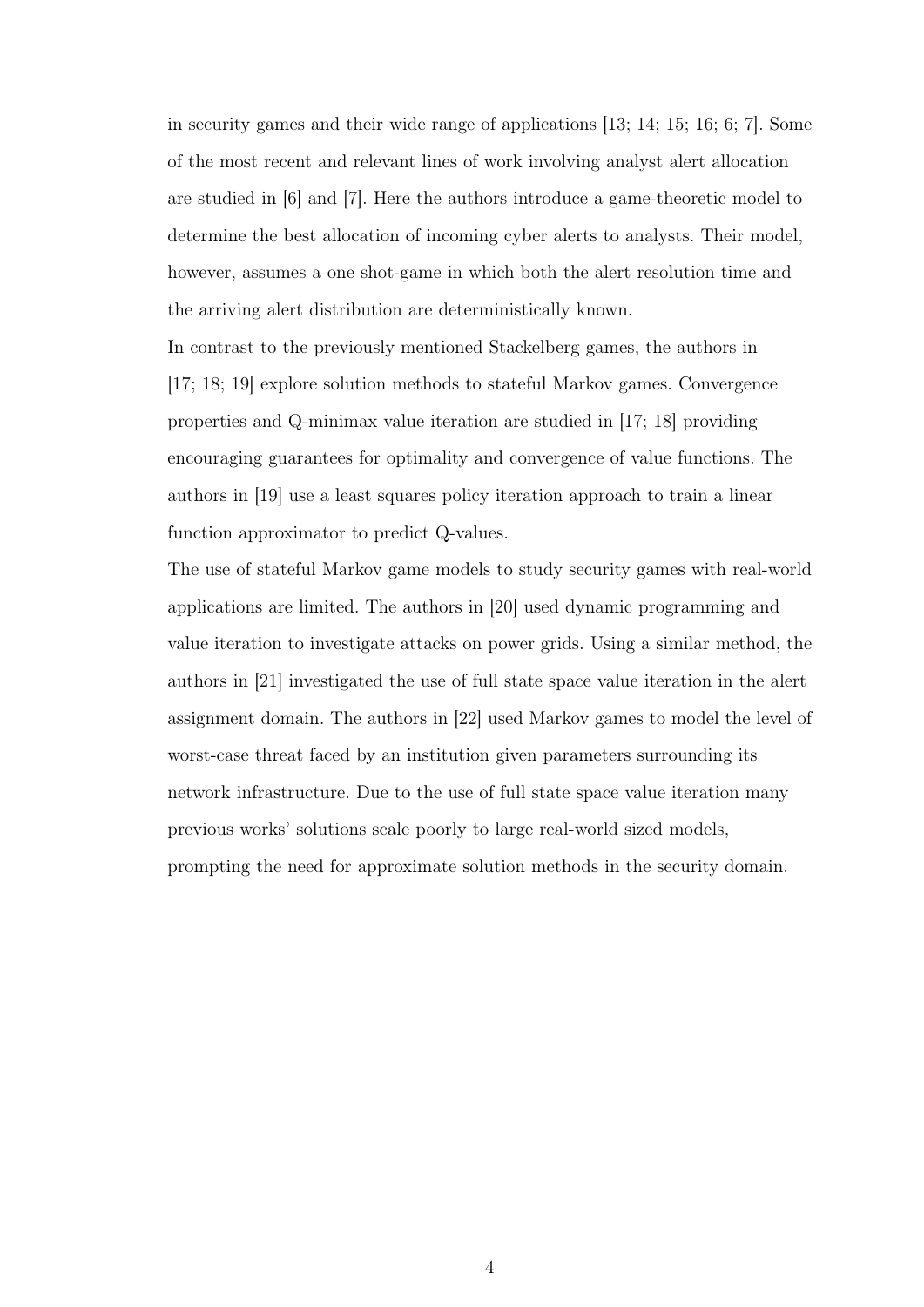## 2. BACKGROUND

This chapter will cover background information regarding Markov decision processes (MDPs), game theory, reinforcement learning (RL), Markov games, and deep reinforcement learning.

## 2.1 Markov Decision Processes

An MDP is defined by the tuple  $\langle S, A, T, R, \gamma \rangle$  where:

- $S$  is a finite set of states
- $\bullet$  A is a finite set of actions
- $T$  is a function mapping states and actions to a probability distribution over next states (e.g.,  $T : S \times A \rightarrow PD(S)$ )
- $R$  is a reward function that gives the utility returned when taking action  $a$ in state s (e.g.,  $R: S \times A \rightarrow \Re$ )
- $\gamma \in [0, 1)$  is a discounting factor

Generally speaking, an MDP is a discrete time stochastic control process that provides a mathematical framework for modeling single agent decision making in a system where outcomes are partly random and partly under the control of some acting agent. MDPs have been used in many disciplines such as robotics, industrial control, and economics to find a working policy for the agent that attempts to maximize long-term expected rewards.

Given some currently inhabited state s an agent commits to some action  $a$ , receives a reward  $r(s, a)$ , and then the environment transitions to some next state  $s'$  wherein the process repeats. The goal of an MDP is to find some optimal policy  $\pi$  that maps states to actions in a way that maximizes the long-term expected reward,  $\mathbb{E}\left\{\sum_{t=0}^{\infty} \gamma^t r(s_t, a_t)\right\}$ , where  $a_t = \pi(s_t)$ .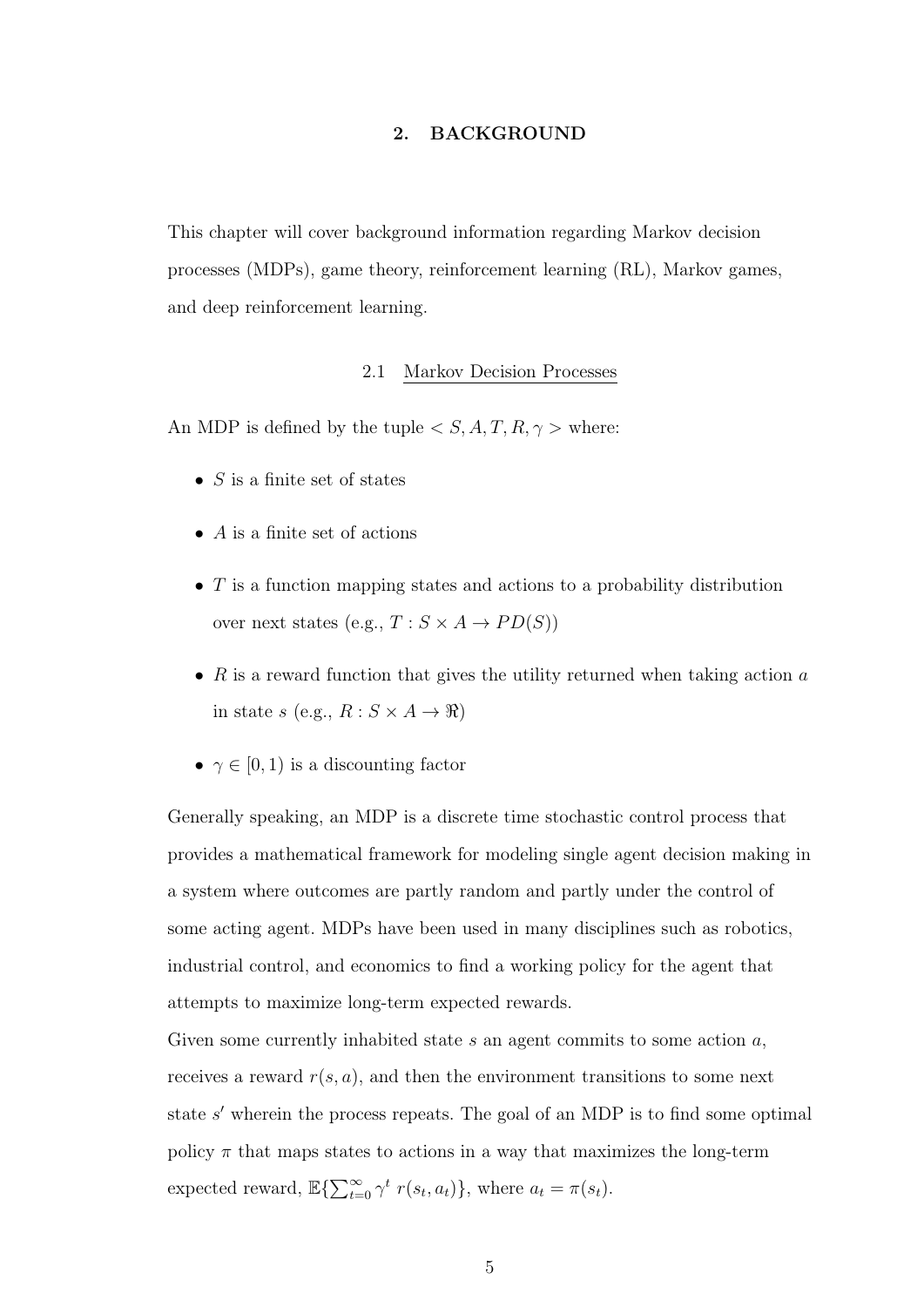There are many ways to solve the MDP optimization problem, with most methods being variants of either linear or dynamic programming (DP). Assuming we know both the reward function and the transition function, we can use dynamic programming via a value iteration approach to achieve an optimal solution.

In value iteration, a lookup-table V maintains a value for every  $s \in S$ . This lookup-table tells us the value of each state in our system. To learn the long-term expected reward we must iterate over this lookup-table while bootstrapping from previous iterations. This process begins with the initialization phase given in equation 2.1. Once the initialization phase is complete, we can begin iterating over equation 2.2 until our value function converges (i.e., when  $V_t = V_{t+1}$ ). It is at this point that we can construct our optimal policy using the converged value function  $\pi(s) = \operatorname{argmax}_a [r(s, a) + \gamma \sum_{s'} T(s, a, s') V_{conv}(s')]$ .

$$
V_0(s) = 0, \ \forall s \in S \tag{2.1}
$$

$$
V_t(s) = \max_{a} \left[ r(s, a) + \gamma \sum_{s'} T(s, a, s') V_{t-1}(s') \right], \ \forall s \in S, \ t > 0 \tag{2.2}
$$

Due to the monotonic updating and the finite number of possible policies, such an algorithm is guaranteed to converge. A detailed proof of convergence as well as a thorough overview of MDP theory can be found in [23].

### 2.2 Game Theory

Game Theory is a broad discipline with implications in economics, social sciences, evolutionary biology, and computer science. It is primarily concerned with the study of rational actors behaving in an adversarial environment. Actors who are described as *rational* will always attempt to maximize their utility in a given game. A game is accompanied by a utility matrix whose rows and columns specify what actions each player can take. Each cell within the utility matrix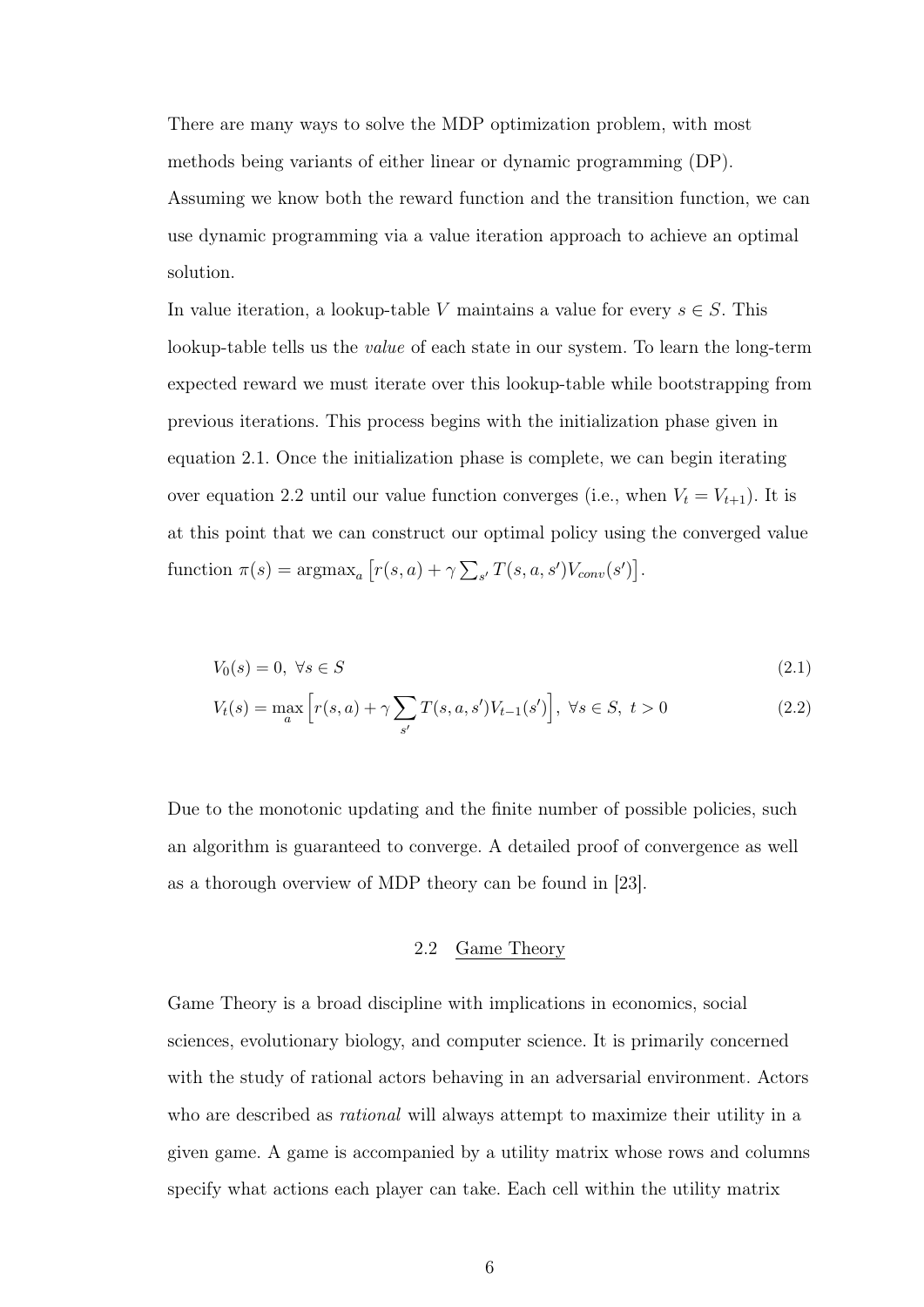defines the utility awarded to either agent under the corresponding action-pair. The canonical example of a utility matrix is that of the game rock-paper-scissors, presented in Table 2.1.

| <b>Table 2.1:</b> Utility matrix for a game of rock-paper-scissors |         |        |          |               |
|--------------------------------------------------------------------|---------|--------|----------|---------------|
|                                                                    |         |        | Player 2 |               |
|                                                                    |         | Rock   |          | Paper Scissor |
|                                                                    | Rock    | 0,0    | $-1,1$   | $1,-1$        |
| Player 1                                                           | Paper   | $1,-1$ | 0,0      | $-1,1$        |
|                                                                    | Scissor | $-1,1$ | $1,-1$   |               |

In this example, Player 1 is the row player while Player 2 is the column player. It is also important to note that every cell's payoff to the players sums to zero. This is known as a zero-sum game, meaning each outcome is equally beneficial and detrimental to either player. Every player in a game maintains a strategy that informs how that agent takes actions. For simplicity, we can define this strategy as a probability distribution over their available actions (this is known as a mixed-strategy).

It was shown by Von Neumann in [24] that there exists at least one adversarial equilibrium point in any zero-sum game. This equilibrium point, commonly called the Nash equilibrium, defines the optimal strategy profiles for players in a zero-sum simultaneous-move game.

Informally, a set of player strategies is in a Nash equilibrium if neither player can benefit from unilaterally changing their strategy. If all players look at their opponent's strategy and cannot benefit from modifying their own, then the game has reached a Nash equilibrium point (i.e., either player's strategy is a best response to the strategy of their adversary).

Formally, a player's Nash equilibrium mixed strategy can be found by turning a utility matrix into a system of linear equations and maximizing for one players utility under certain constraints. A linear program solving for player 1's mixed strategy can be seen in Equations 2.3 - 2.6.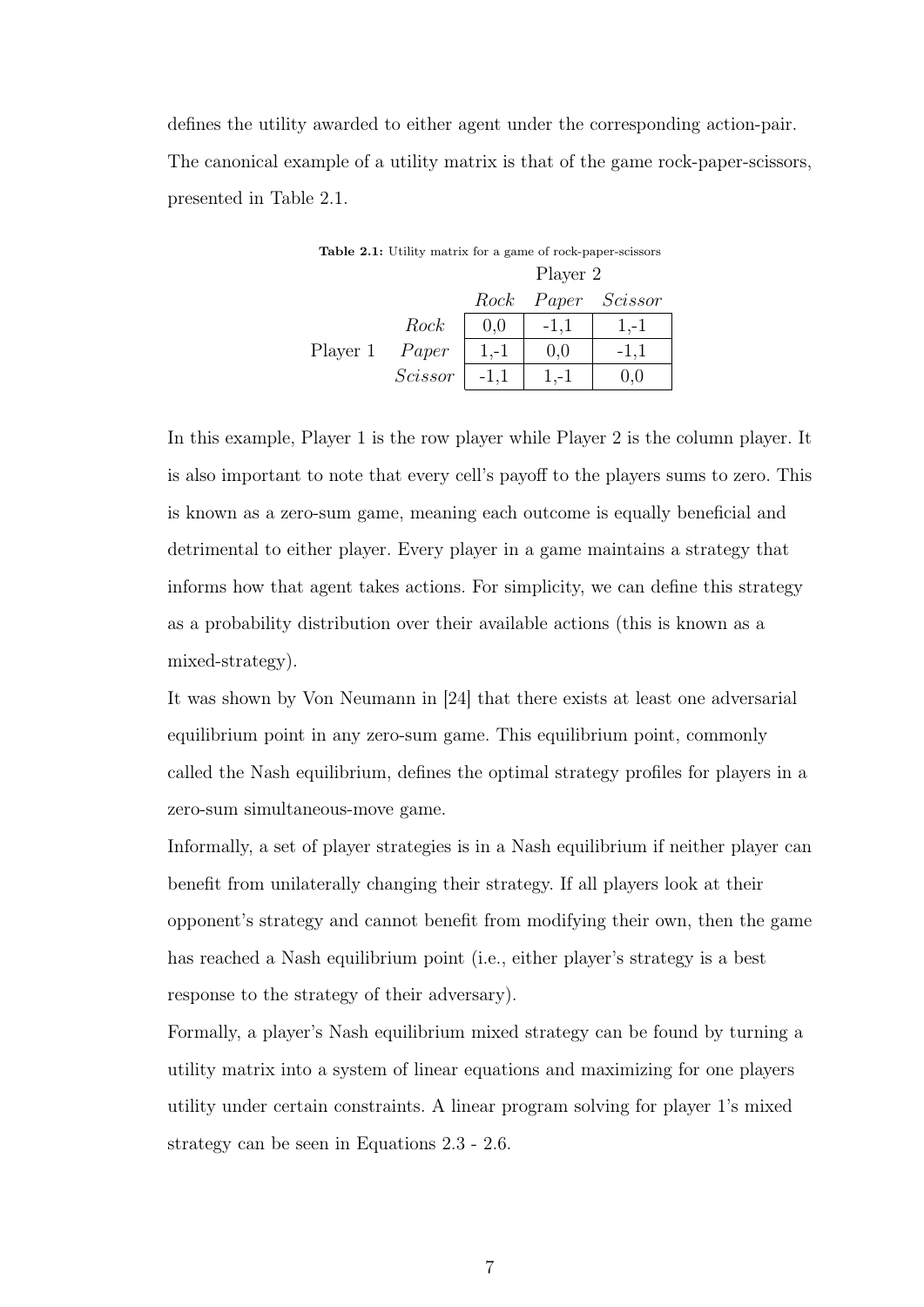$$
\max_{\pi(a_1)\in\Pi(\mathcal{A}_1)} u \tag{2.3}
$$

$$
u \leq \sum_{a_2 \in A_2} \pi(a_1) M(a_1, a_2) \tag{2.4}
$$

$$
\sum_{a_1 \in \mathcal{A}_1} \pi(a_1) = 1 \tag{2.5}
$$

$$
0 \le \pi(a_1) \le 1, \qquad \forall a_1 \in \mathcal{A}_1 \tag{2.6}
$$

Objective 2.3 is the value of the game, constraint 2.4 guarantees the worst-case over the actions available to the opposing player where M is an  $A_1 \times A_2$  reward matrix. While constraints 2.5 and 2.6 ensure that we have a valid probability distribution. The solution to this linear program yields some mixed strategy  $\pi(\cdot)$ . If we solve this linear program for both players'  $\pi$ , then we can use the joint probabilities of all action pairs to calculate the expected value of playing that game under a Nash equilibrium (i.e., the value of the game).

## 2.3 Reinforcement Learning

Reinforcement learning (RL) is an area of unsupervised machine learning whose goal is to understand what actions an agent should take in an environment so as to maximize some concept of a cumulative reward. For example, one could imagine a 2-D maze where an agent can move in any cardinal direction (except when that direction possesses a wall) and seeks to reach the end of the maze. Each movement to another cell would reward the agent -1 utility with the only exception being the goal cell (the end of the maze), which would reward 0 utility. In this environment the agent's goal would be to reach this goal cell as quickly as possible and to remain their indefinitely.

Many problems (i.e., environments) can be formulated as an MDP and solved using the methods described in Section 2.1, however, what separates RL from classical DP solutions in these environments is that classical DP methods assume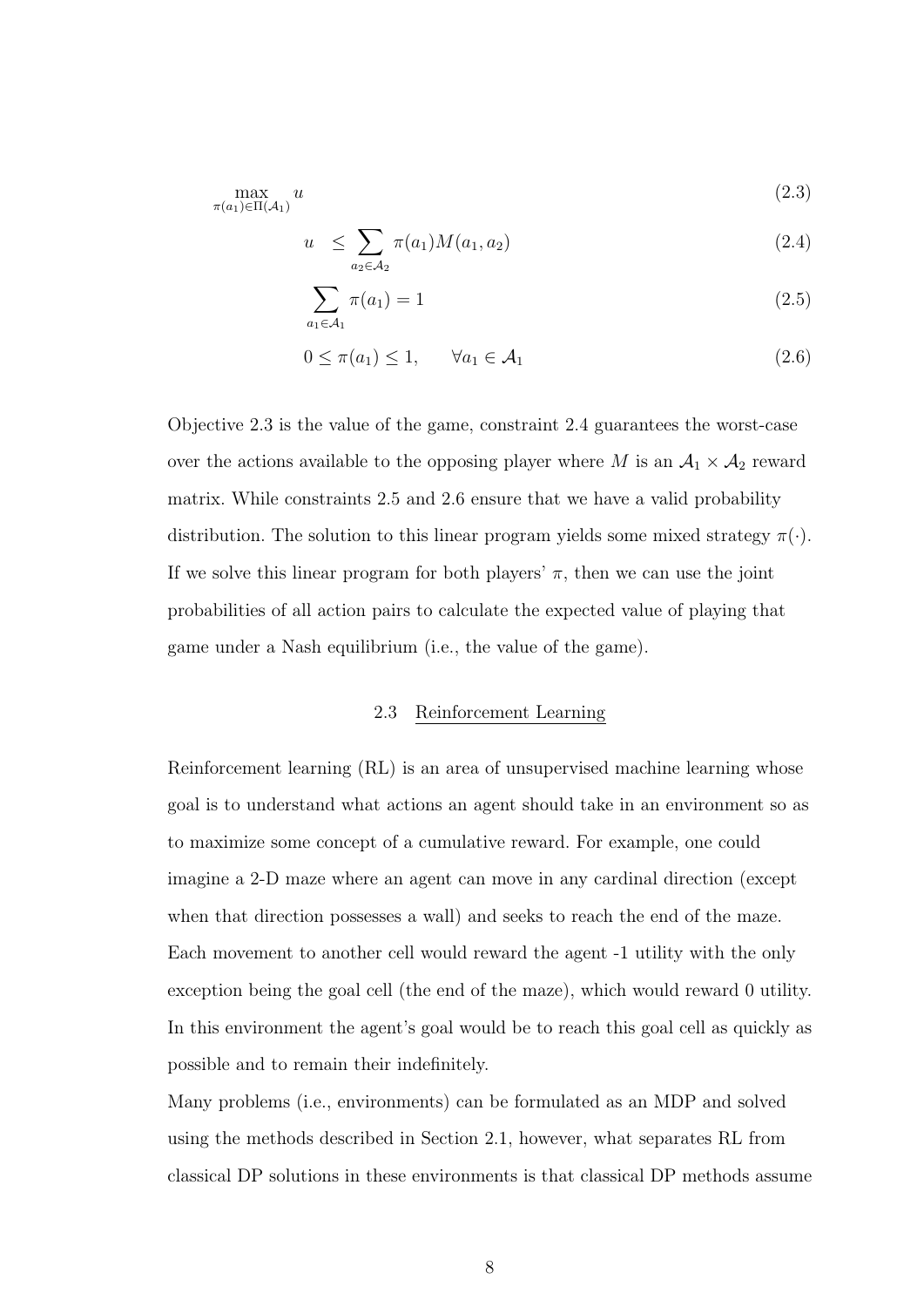that the exact mathematical model of the MDP is known. For instance, in Equations 2.1  $\&$  2.2 both the transition and reward functions are known and we have a complete list of every state in the environment. In RL it is common to start with no knowledge of either the transition or reward function, and is typically applied to environments where the state space is prohibitively vast – meaning value iteration approaches like the one discussed in the previous section would become intractable. For these reasons RL uses approximations and sampling methods to learn an implicit model of the MDP, often balancing exploration (trying new things with the hope of learning something new) with exploitation (doing what we already know works). Due to the vast size of the state spaces typically being solved it is common to parameterize the states using some set of features that attempt to describe similar states in a similar way, making function approximations easier to learn (see section 2.5).

Q-learning is a popular RL algorithm that provably converges to an optimal policy for any finite MDP [25]. The algorithm uses the Q function that defines the quality of a state-action pair in the environment, given by  $Q : S \times A \to \mathbb{R}$ . The Q function's iterative update is defined by the following equation:

$$
Q^{new}(s_t, a_t) \leftarrow (1 - \alpha) Q(s_t, a_t) + \underbrace{\alpha}_{\text{old value}} \underbrace{\left(\underbrace{r_t}_{\text{learning}} + \underbrace{\gamma}_{\text{reward}} \underbrace{\max_{a} Q(s_{t+1}, a_{t+1})}_{\text{factor}}\right)}_{\text{feature value}} (2.7)
$$

In each time step  $t$ , a state-action pair is realized within the environment and the agent updates its Q-value according to its old value and the new experienced value. These updates are weighted by some learning rate  $0 < \alpha \leq 1$  that controls the rate at which new experiences replace old ones. The new experienced value consists of a sample from the reward function  $r_t$  and a  $0 < \gamma \leq 1$  discounted greedy step that estimates the best action to take in the next state  $s_{t+1}$ . This greedy max step represents the exploitation step of the algorithm. To incorporate exploration many algorithms typically employ an  $\epsilon$ -greedy approach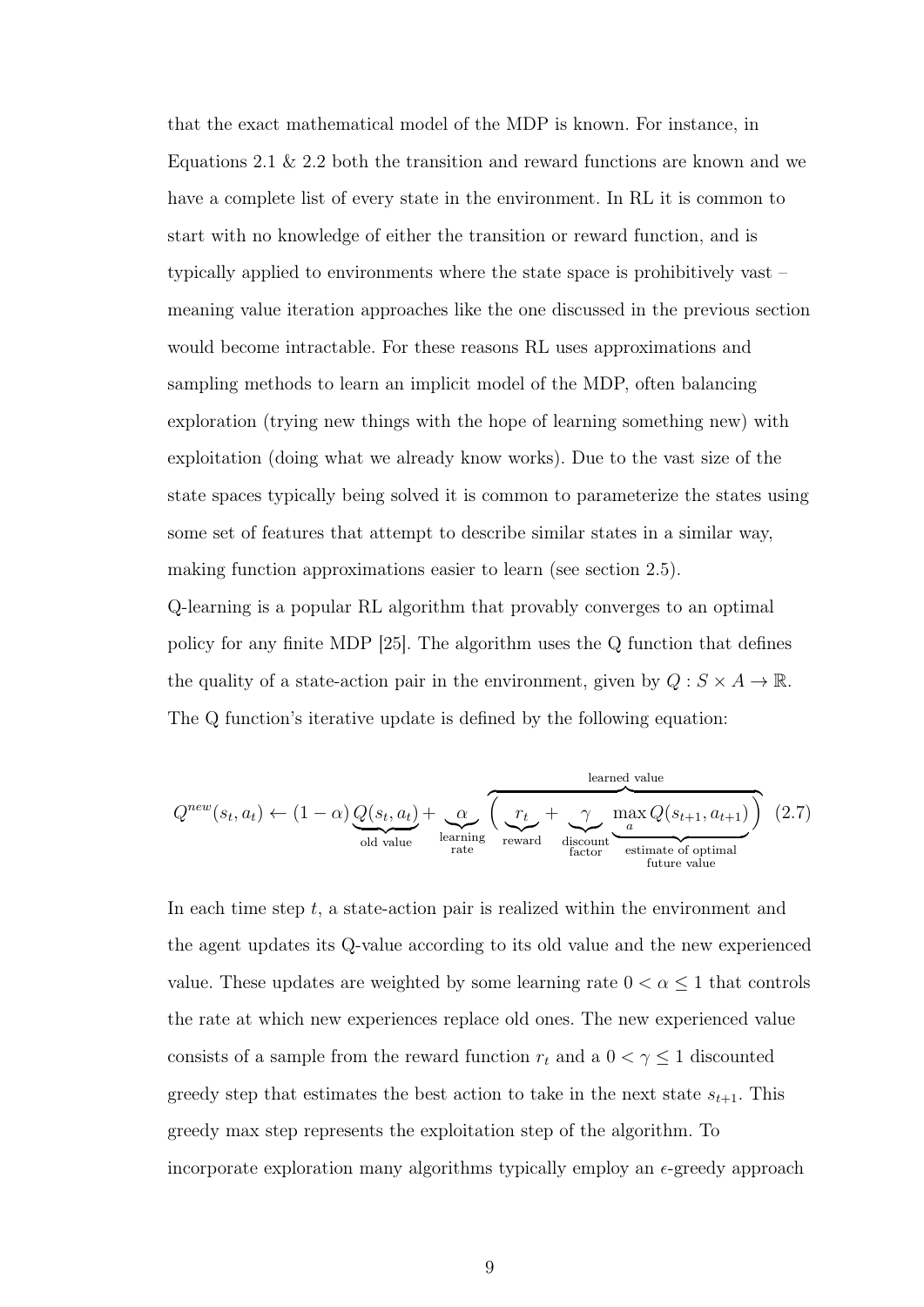using a value  $0 < \epsilon \leq 1$  where in each state if a random value is less than epsilon we choose a random action for  $a_{t+1}$ , otherwise we choose our exploitative max action. This exploration ensures that our agent will fully explore the state-action space and helps to avoid getting trapped in sub-optimal policies. This epsilon value typically starts close to 1 and decays over time as the agent becomes more intelligent.

Typically an agent is placed in a random state wherein many trajectories are rolled out so as to explore that area of the state space. Once a reasonable number of trajectories are performed we can once again randomize to some new starting state and repeat this process. Empirically, this style of learning works quite well, and with some restrictions can be shown to provably converge to optimal policies. A detailed explanation of Q-learning as well as proofs of convergence are provided in [25].

## 2.4 Markov Games

An n-player Markov game is defined by the tuple  $S, A_1, ..., A_n, T, R_1, ..., R_n, \gamma$  > where:

- $S$  is a finite set of states
- $A_1, \ldots, A_n$  are the finite sets of actions available to each agent
- $T : S \times A_1 \times ... \times A_n \to \Pi(S)$  is a function mapping every combination of actions the agents could take in the current state to a probability distribution over next states
- $R_i: S \times A_1 \times ... \times A_n \to \Re$  for  $1 \leq i \leq n$  is the reward function for agent i that provides the utility awarded for every state-action pair in the system
- $\gamma \in [0, 1)$  is a discounting factor

Succinctly, a Markov game is a game-theoretic instantiation of an MDP. Rather than having a single agent interacting with the environment, we now have any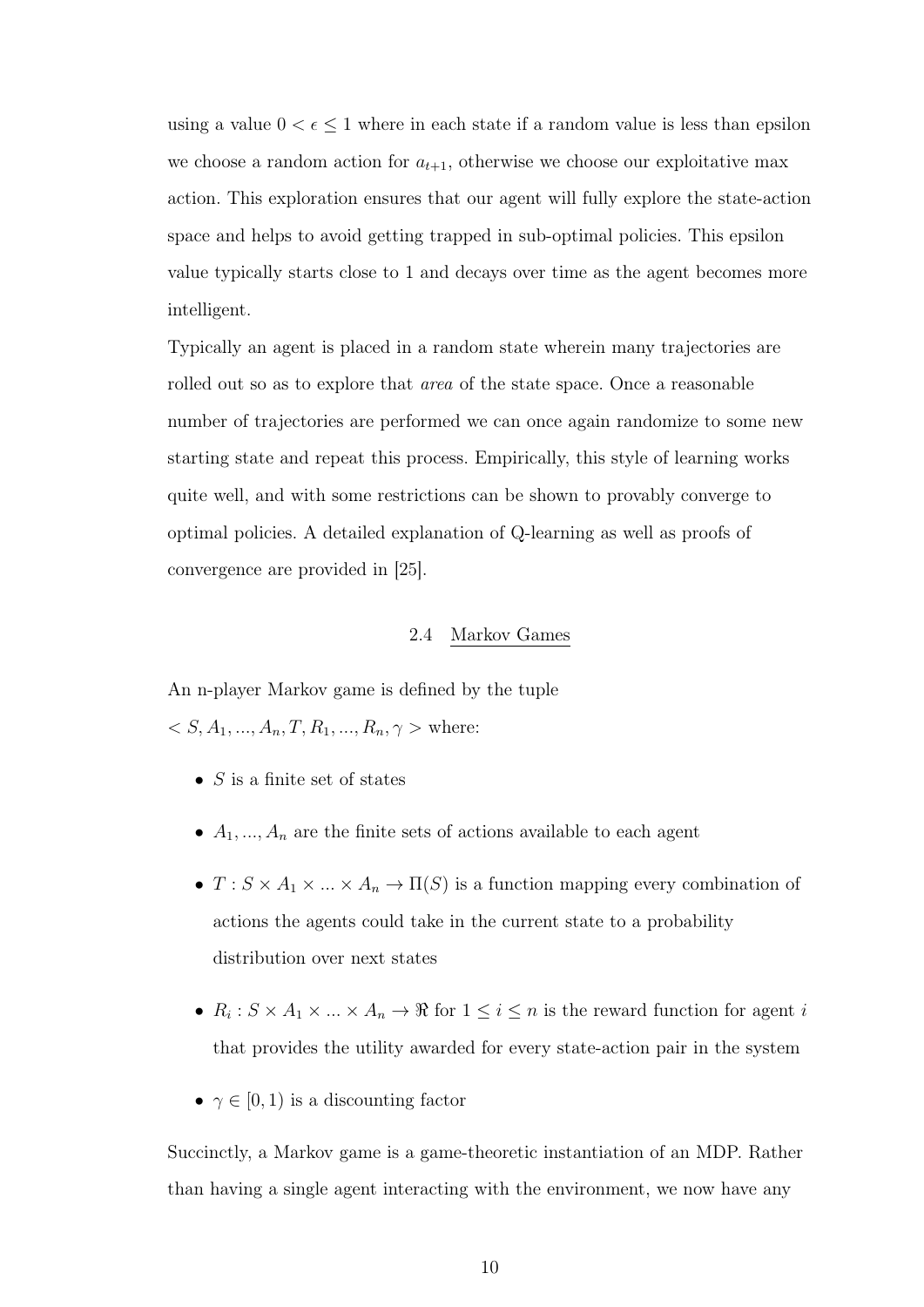number of them. In every state  $s$  each agent commits to a single action  $a_i$  in their action space  $A_i$ , each agent then received a real-valued reward  $r_i$  from their reward function  $R_i$ , and the transition function is invoked evolving the system to some next state. Similar to MDPs, the goal of each agent is to find some optimal policy  $\pi_i$  that maximizes their long-term expected reward

 $\mathbb{E}\left\{\sum_{t=0}^{\infty} \gamma^t r_i(s_t, a_1, a_2, \ldots, a_n)\right\}$ , where  $a_i \sim \pi_i(s_i)$ , from any state in the system. The main difference herein being that agents must also consider the actions and wishes of other (not necessarily adversarial) agents present in the system as well. These other agents' actions also contribute to the evolution of the system's state and therefore are a principal factor in understanding how to maximize one's own cumulative reward.

Solving Markov games has remained a difficult task as the run-time complexity of solving games with linear programs can be extremely cumbersome when combined with the exponential growth of the system's state-space. While Littman explored the use of Q-minimax reinforcement learning on Markov games in [18] and later provided convergence guarantees in [17], the methods used required an enumeration and storage of all state-action pairs in the Markov game. This limited his experimentation to smaller games where such tables could fit in memory. Approximation techniques were explored in [19] where the authors used a least squares policy iteration algorithm in conjunction with Monte Carlo simulations to learn approximate Nash policies with reasonable success. Overall, while the applicability of Markov games seems to be vast the number of fast and robust solution methods seems to be quite limited.

#### 2.5 Deep Reinforcement Learning

Deep reinforcement learning refers to reinforcement learning that uses deep neural networks as the function approximators that attempt to map input features about states and actions to some real valued reward in a stationary environment. While the use of function approximation with Q-learning is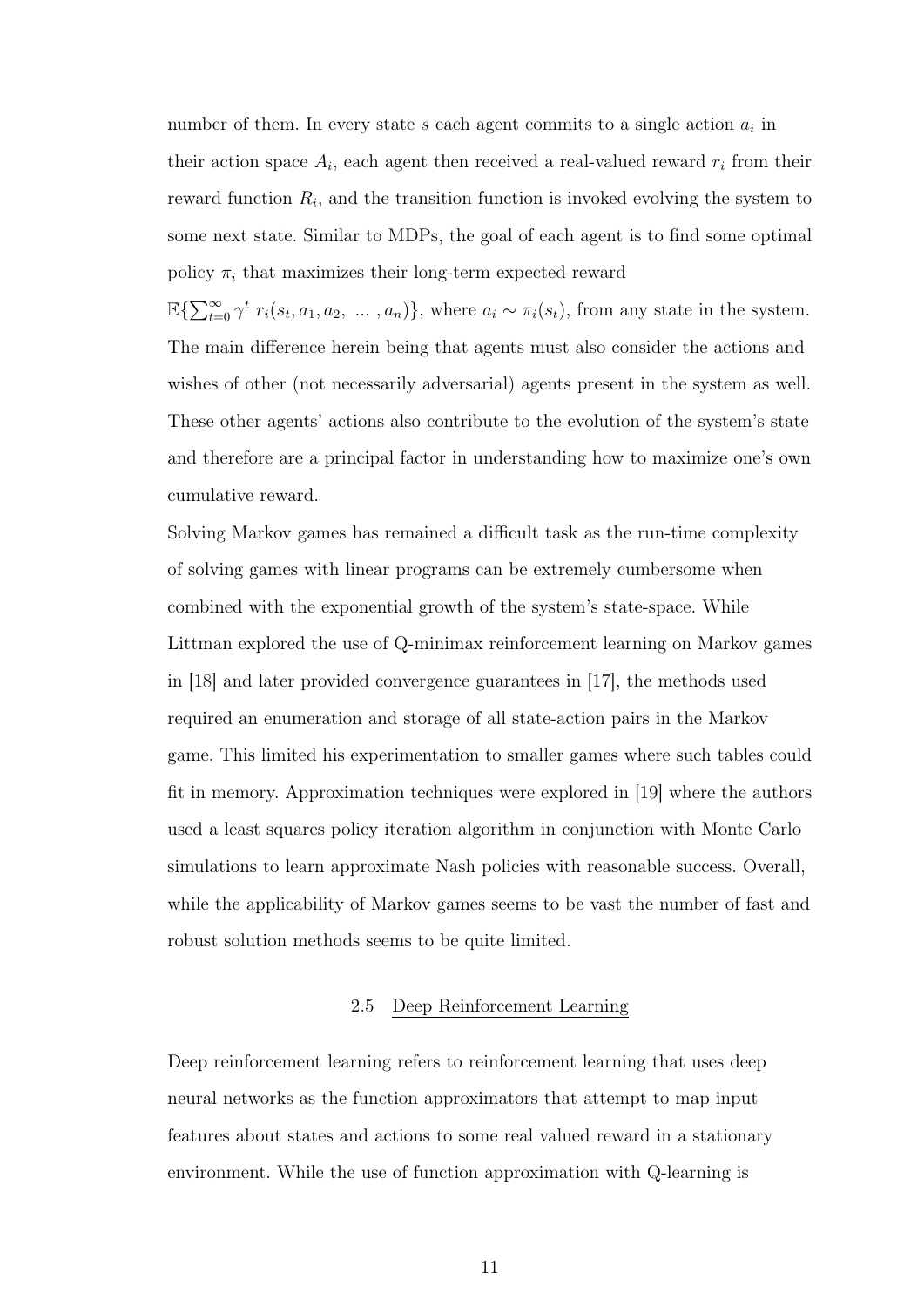basically as old as the algorithm itself, these approximations were typically linear (and even worse, used hand-crafted features).

Take for example the chess playing algorithm Deep Blue, which utilized over 8,000 hand-crafted features for its binary-linear value function whose weights were almost entirely hand-tuned by expert human chess players [26]. While such an algorithm was capable of beating the world champion Gary Kasparov in 1997, its method of doing so was arduous and largely influenced by human knowledge and experience.

Contrast these linear function approximators with more contemporary deep neural network approaches capable of learning both their own internal features and weights with little to no human input. The obvious advantage of such algorithms is that one can have little to no domain knowledge about the task at hand and yet can still train agents to perform at an expert level.

The remainder of the section will focus on the methods presented in [27]. This work's authors describe an algorithm capable of learning to play a multitude of Atari games (in many cases at a super-human level) from pixel input alone. The algorithm was robust enough that it could be applied across many different games with very different goals – while still yielding great policies. This generality of deep RL, coupled with the need for little to no domain knowledge from human practitioners, makes it a very promising area of research. Please note that the algorithm presented in Algorithm 1 has been simplified for the purposes of this thesis. The original algorithm and methods presented in [27] involved an image pre-processing technique that we will not be discussing. Most traditional reinforcement learning algorithms use value iteration to converge to the optimal value function (see section 2.3). Such value iteration approaches become unpractical in very large state spaces since there is no aliasing between states or actions. In other words, while two state-action pairs may be highly semantically similar, traditional methods will estimate their values completely separately. Instead, we can opt to use a function approximator (e.g., a

12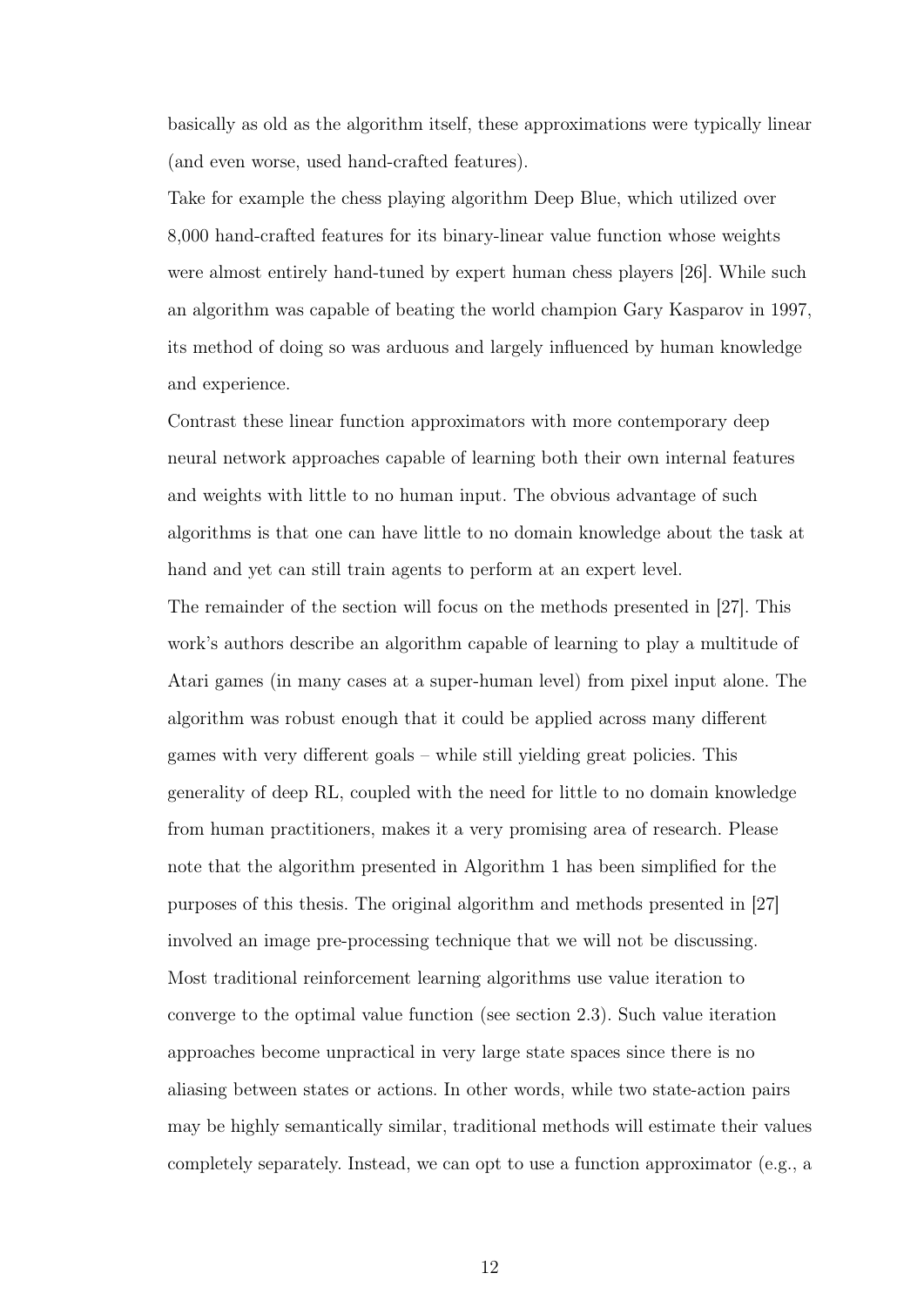linear function parameterized by some weights  $\theta$  and features  $\phi$ ) to estimate the action-value function. We can then train such an approximator by minimizing a sequence of loss functions  $L_i(\theta_i)$  that change with each iteration of our algorithm.

$$
y_i = \mathbb{E}_{s \sim \mathcal{E}} \left[ r(s, a) + \gamma \max_{a'} Q(s', a'; \theta_{i-1}) | s, a \right]
$$
 (2.8)

$$
L_i(\theta_i) = \mathbb{E}_{s, a \sim \rho(\cdot)} \left[ \left( y_i - Q(s, a; \theta_i) \right)^2 \right]
$$
\n(2.9)

Equation 2.8 is the target we are moving our approximator towards, with  $\mathcal E$  being the environment we sample states from. Equation 2.9 is the loss function, with  $\rho(s, a)$  representing the behavior distribution (in many cases simply the current  $\epsilon$ -greedy policy) that defines a probability distribution over states and actions. Differentiating equation 2.9 with respect to the weights gives us the following,

$$
\nabla_{\theta_i} L_i(\theta_i) = \mathbb{E}_{s, a \sim \rho(\cdot); s' \sim \mathcal{E}} \Big[ \nabla_{\theta_i} Q(s, a; \theta_i) \cdot \Big( r(s, a) + \gamma \max_{a'} Q(s', a'; \theta_{i-1}) - Q(s, a; \theta_i) \Big) \Big] \tag{2.10}
$$

To avoid computing the full expectations of equation 2.10 we can use single samples of actions from the behavior distribution  $\rho$  and transitions from our environment  $\mathcal E$  while using stochastic gradient descent to minimize the loss. This allows us to reduce this process to the simple Q-learning algorithm discussed in Section 2.3.

Most supervised machine learning algorithms rely on learning a fixed distribution given some set of samples. The difficulty in using such methods (e.g., stochastic gradient descent) in an RL context is that the samples obtained from an on-policy RL algorithm come from the estimator itself. Every time we update our policy we change the agent's behavior and thereby the distribution of rewards we are going to see. This kind of moving target can lead to convergence issues and is addressed in part via the use of experience replay [28]. Experience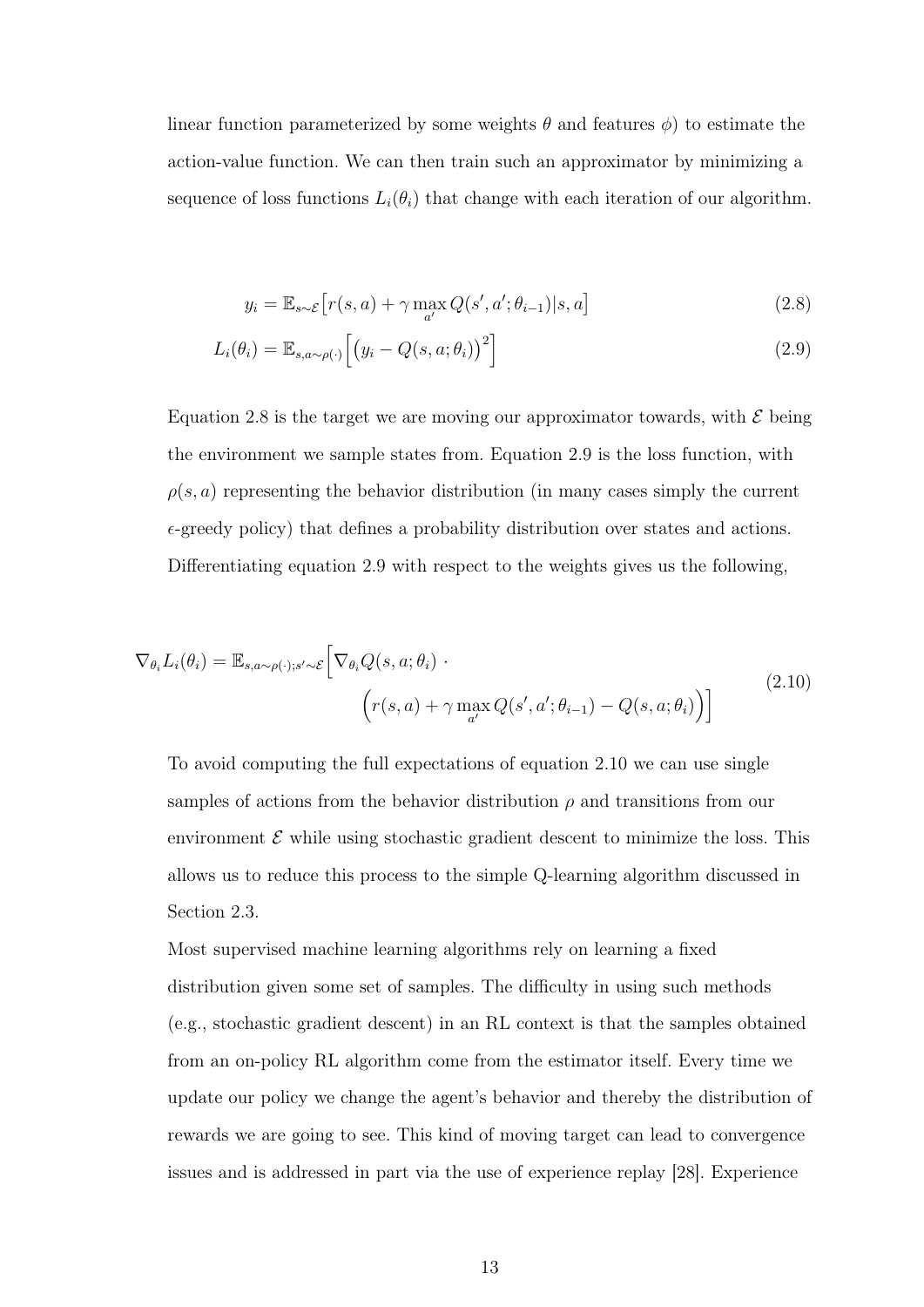#### Algorithm 1 Deep Q-Network with Experience Replay

Initialize replay memory  $\mathcal Z$  to capacity N Initialize action-value function Q with random weights  $\theta_0$ for episode  $i = 1, M$  do Initialize  $s_1$  randomly and extract its features  $\phi_1 = \phi(s_1)$ for  $t = 1, T$  do With probability  $\epsilon$  select a random action  $a_t$ otherwise select  $a_t = \argmax_a Q(\phi(s_t), a; \theta)$ Execute action  $a_t$  in  $\mathcal E$  and observe reward  $r_t$  and next state  $s_{t+1}$ Set  $\phi_{t+1} = \phi(s_{t+1})$ Store transition  $(\phi_t, a_t, r_t, \phi_{t+1})$  in  $\mathcal{Z}$ Sample random mini-batch of transitions  $(\phi_j, a_j, r_j, \phi_{j+1})$  from  $\mathcal Z$ Set  $y_j = r_j + \gamma \max_{a'} Q(\phi_{j+1}, a'; \theta_{i-1})$ Take gradient descent step on  $(y_j - Q(\phi_j, a_j; \theta_i))^2$  using equation 2.10 end for end for

replay is a method where we store a 4-tuple of the agent's experience  $e_t = \langle s_t, a_t, r_t, s_{t+1} \rangle$  at each time step in some large data set  $\mathcal{Z} = e_1, ..., e_N$  from which we can sample from in a way analogous to traditional supervised learning. In standard Q-learning samples are thrown away after each transition, whereas experience replay allows us to store and replay transitions many times. Additionally, since we sample randomly from our experience we are able to avoid the highly correlated nature of learning from consecutive transitions in a given area of the state space, thereby reducing the variance of our updates. Also notice that in Equation 2.8 we are using the weights from the previous episode. This helps keep our target stationary when performing updates. Again, it helps to think of the algorithm from a traditional supervised learning perspective  $-$  if the data distribution you are approximating changes every time you update your learning architecture, learning will prove to be quite difficult.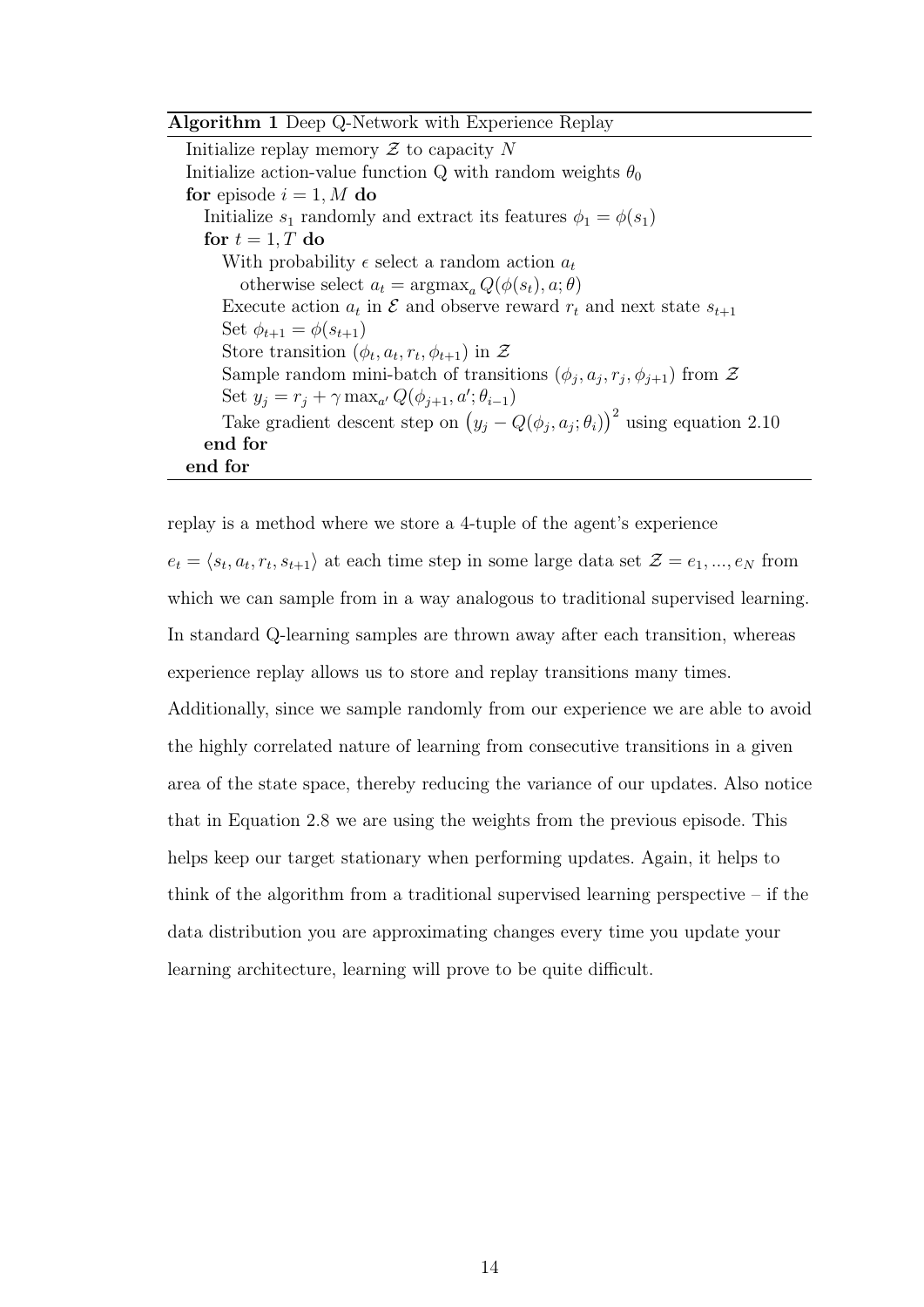#### 3. MODEL

This chapter will begin by formally describing the Markov game formulation of the cyber-alert assignment problem being addressed. We will then describe two optimizations used to reduce the run-time of our algorithms.

#### 3.1 Cyber-Alert Assignment Markov Game

We consider a two-player zero-sum Markov game in which the Defender  $(D)$  and the Attacker  $(\mathcal{A})$  play a series of sub-games over an infinite time horizon. At each time step t, a new batch of alerts  $\omega \in \Omega$  arrives in which A chooses some alert level(s) to attack in and  $\mathcal D$  attempts to detect and thwart the incoming attack(s) by assigning available analysts to the incoming alerts. Without loss of generality a time step may represent any period of elapsed time, however for the remainder of this thesis we will assume a time step of one hour. We let  $s \in \mathcal{S}$ denote the current state of the player resources (e.g., availability of analysts as well as the budget available to the attacker). We also let  $\mathcal{D}_a$  and  $\mathcal{A}_a$  denote the set of actions available to  $D$  and  $A$ , respectively. We define a transition function  $T : S \times \mathcal{D}_a \times \mathcal{A}_a \to \Pi(S)$  which maps each state and player action pair to a probability distribution over possible next states. We let  $T(s, a, d, s')$  denote the probability that, after taking actions  $a \in \mathcal{A}_a$  and  $d \in \mathcal{D}_a$  in state s, the system will make a transition into  $s'$ . In general, the system can be described as follows:

• Alerts: Our transition function  $T$  is manifested in the uncertainty of which batch of alerts will arrive in each state. At every time step  $t$ , some batch of alerts  $\omega \in \Omega$  arrives according to a probability distribution  $\Pi(\Omega)$ , where  $\Omega = {\omega_1, \omega_2, \ldots, \omega_{|\Omega|}}$ . Each alert  $\sigma \in \omega$  belongs to one of three categories: High  $(h)$ , Medium  $(m)$ , or Low  $(l)$ . Resolving an alert requires a certain number of time steps based on its category. The set holding each category's work-time (i.e., the number of time steps needed by an analyst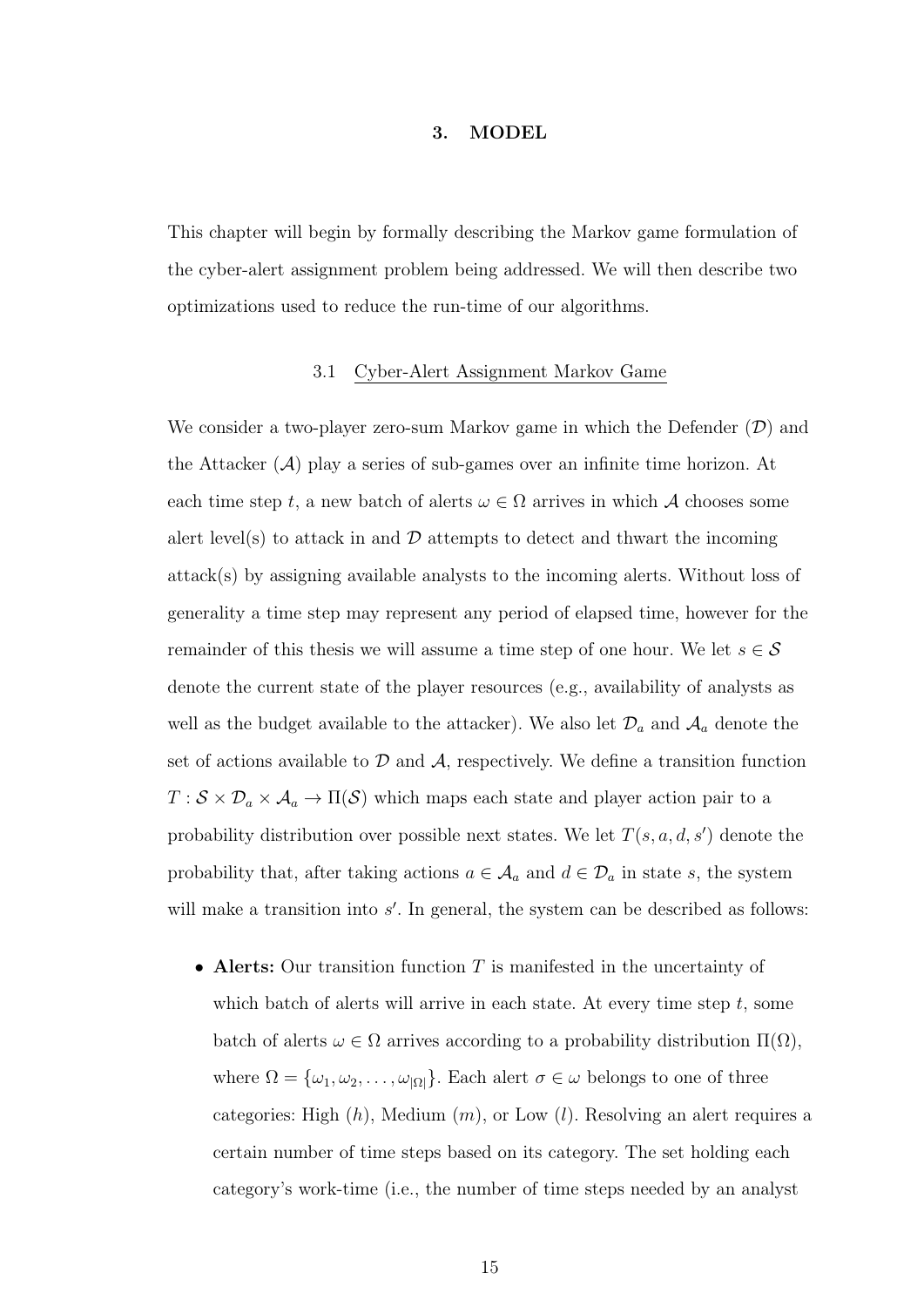to investigate and resolve an alert) is defined as  $\mathcal{W} = \{w_h, w_m, w_l\}$  where  $w_h > w_m > w_l$  and  $w_h, w_m, w_l \in \mathbb{N}$ . A similar reward structure  $\mathcal{U} = \{u_h, u_m, u_l\}$ , where  $u_h > u_m > u_l$  and  $u_h, u_m, u_l \in \mathbb{N}$ , is defined for each category as well. If the alert  $\sigma^h$  is legitimate and is assigned to an analyst,  $\mathcal D$  will receive a positive utility  $u_h$ . Whereas not assigning the legitimate alert results in a negative utility  $-u_h$  for  $\mathcal D$ . If an alert is illegitimate (i.e., a false positive) then it awards no utility to either the attacker or defender, regardless of whether or not it is assigned. Since our model is zero-sum, the corresponding utilities for  $A$  are simply the additive inverse of those awarded to  $D$ . We assume that both agents are aware of the set of possible alert batches  $\Omega$ , as well as the respective arrival probabilities of each batch. For example, a possible arrival set may be as follows:  $\Omega = \{\omega_1, \omega_2\}$  where  $Pr(\omega_1) = 0.4$  with  $\omega_1 = \{\sigma_1^h, \sigma_2^m, \sigma_3^m\}$ , and  $Pr(\omega_2) = 0.6$  with  $\omega_2 = \{\sigma_1^m, \sigma_2^l\}$ . At the beginning of a particular game, both agents are aware of the exact alert batch that has arrived (with future alert arrivals remaining probabilistic, thereby impacting the current resource allocations made by the agents). It is important to note that not every alert may be assigned to an analyst, and not every alert may represent a legitimate attack (i.e., alerts can be false positives).

• The Defender:  $D$  has n homogeneous cyber-security analysts available to handle incoming alerts. We define  $R_s$  as a vector of length n that describes the load of each analyst in state s. For example,  $R_s = [0 2 1]$  means that  $D$ has 3 analysts on their team in which analyst 1 is free (has load 0), analyst 2 will be free after two time steps, and analyst 3 will be available after one time step. We also define the function  $\mathcal{F}(R_s)$  as the number of analysts currently available for allocation in state s. In every time step  $t, \mathcal{D}$  receives a batch of alerts  $\omega$  and determines their allocation strategy based upon the current availability of analysts and the varying severity and volume of alerts in  $\omega$ . Once the set of possible alert batches  $\Omega$  and each alert category's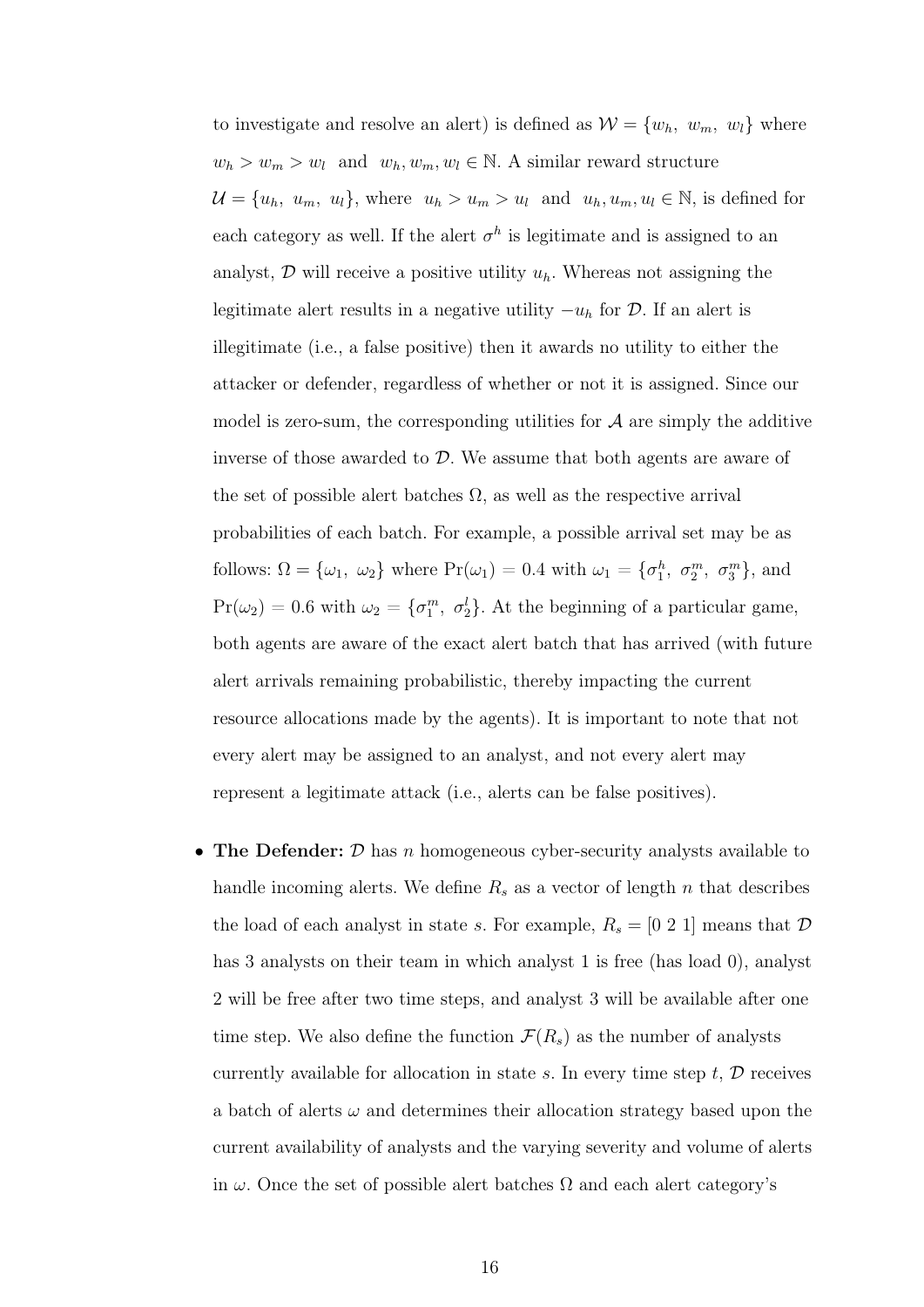respective work-times  $W$  are known, we can construct the set of all possible analyst states. In general,  $|R|$  is bounded above by the following:

$$
|R| \le (w_h + 1)^n \tag{3.1}
$$

- The Attacker: A has an attack budget  $B \in \mathbb{N}$  and decides when to attack and in what category. We assume  $A$  knows the alert level that would be generated due to their attack. The set  $C = \{c_h, c_m, c_l\}$  defines the respective cost to the attacker given the alert level their attack generates, where  $c_h > c_m > c_l$  and  $c_h, c_m, c_l \in \mathbb{N}$ . A can attack with as many alerts as they wish as long as the sum of their costs is affordable given their current budget. The attacker's budget enables us to model the amount of risk they are willing to undertake. Attacking more frequently with attacks that generate high level alerts would likely expose  $A$ . To capture this behavior, if A chooses to abstain from attacking in a state s with budget  $B_s$  they will be credited with 1 unit of budget in the subsequent state. However, their budget is capped to some value  $B_{max}$  representing the maximum amount of risk they are willing to undertake.
- State Representation: At the beginning of a time step, we assume that the system state is known to both agents. A state is thus defined as follows:

$$
s = [R_s | B_s] \tag{3.2}
$$

Given the state s and alert arrival  $\omega$ , both the action space of the defender  $\mathcal{D}_a(s,\omega)$  and the action space of the attacker  $\mathcal{A}_a(s,\omega)$  can be generated. The size of the defender's action space, given in Equation 3.3, describes all possible combinations of assigning/not assigning the incoming alerts  $\sigma \in \omega$  to the available analysts. Since we consider all analysts to be homogeneous we do not need to consider which particular analyst an alert is assigned to, but only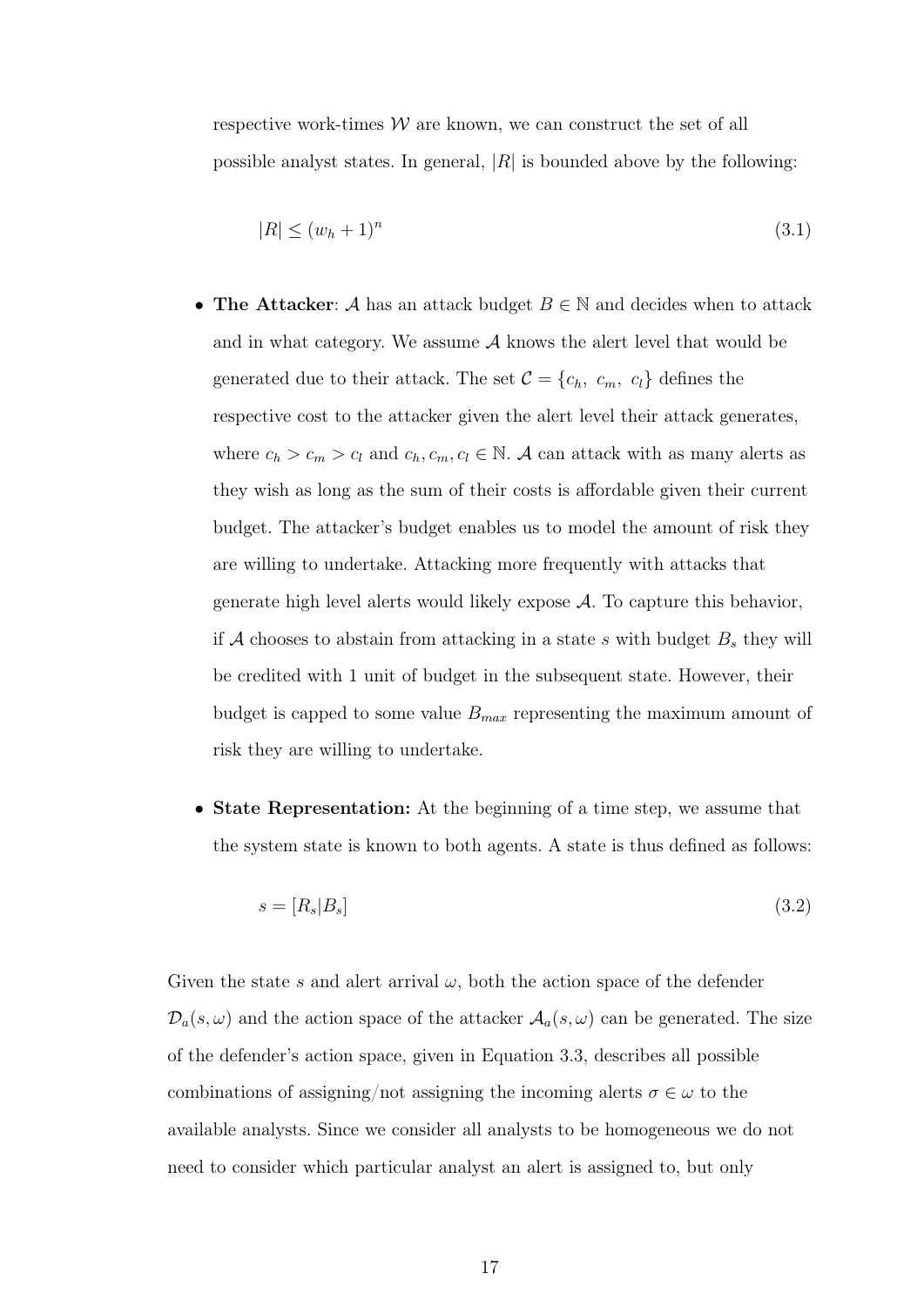whether or not the alert is assigned. Equation 3.4 enumerates all the ways  $\mathcal A$ could attack in the alerts in  $\omega$  based on the current budget in s as captured by the indicator function  $\mathbb{1}_{\{.\}}$  (while also allowing them to abstain from attacking altogether)

$$
|\mathcal{D}_a(s,\omega)| = \sum_{i=0}^{\mathcal{F}(R_s)} {\binom{|\omega|}{i}}
$$
\n(3.3)

$$
|\mathcal{A}_a(s,\omega)| = \sum_{i=1}^{2^{|\omega|}} \mathbb{1}_{\{B_s \ge Bin(i-1) \cdot \mathcal{C}_\omega\}} \tag{3.4}
$$

where  $Bin(i)$  is the binary representation of i and  $\mathcal{C}_{\omega}$  is the cost vector for the alerts in  $\omega$  according to W. For example, an alert arrival  $\omega = \{\sigma_1^m, \sigma_2^l, \sigma_3^l\}$ yields a cost vector  $\mathcal{C}_{\omega} = [3 \; 1 \; 1]$ . Thus, given an attacker budget  $B_s = 2$  for this state and arrival  $A_a = \{[0\ 0\ 0], [0\ 1\ 0], [0\ 0\ 1], [0\ 1\ 1]\}.$ 

Based on the alert arrival and system state we can formulate a zero-sum game. Every one of these state-arrival pairs constitutes a sub-game where the defender attempts to detect an attack through an assignment of alerts to analysts and the attacker attempts to avoid detection when launching an attack that would result in some alert combination of the chosen categories. This game can be represented as a matrix  $\mathcal{R}_s$  of instantaneous rewards with  $\mathcal{R}_s^{\mathcal{D}}(a, d)$  denoting the utility awarded to the defender and  $\mathcal{R}_s^{\mathcal{A}}(a, d)$  denoting the utility awarded to the attacker when D chooses action  $d \in \mathcal{D}_a(s, \omega)$  and A chooses action  $a \in \mathcal{A}_a(s, \omega)$ . Recall that since we are playing a zero-sum game  $\mathcal{R}_s^{\mathcal{D}}(a, d) = -\mathcal{R}_s^{\mathcal{A}}(a, d)$ . Both defender and attacker follow policies  $\pi_{\mathcal{D}}$  and  $\pi_{\mathcal{A}}$ , respectively (e.g.,  $\pi_{\mathcal{D}}(s, d)$ is the probability D takes action  $d \in \mathcal{D}_a(s, \omega)$ . Given the current state s and

 $\mathcal{R}_s$  and solve it with the linear program presented in equations 2.3-2.6 of section 2.2 to derive these policies.

alert arrival batch  $\omega$ , we can formulate a zero-sum game over the payoff matrix

Once derived, both agents will then sample from their Nash equilibrium mixed strategy and commit to their respective actions. They are then awarded their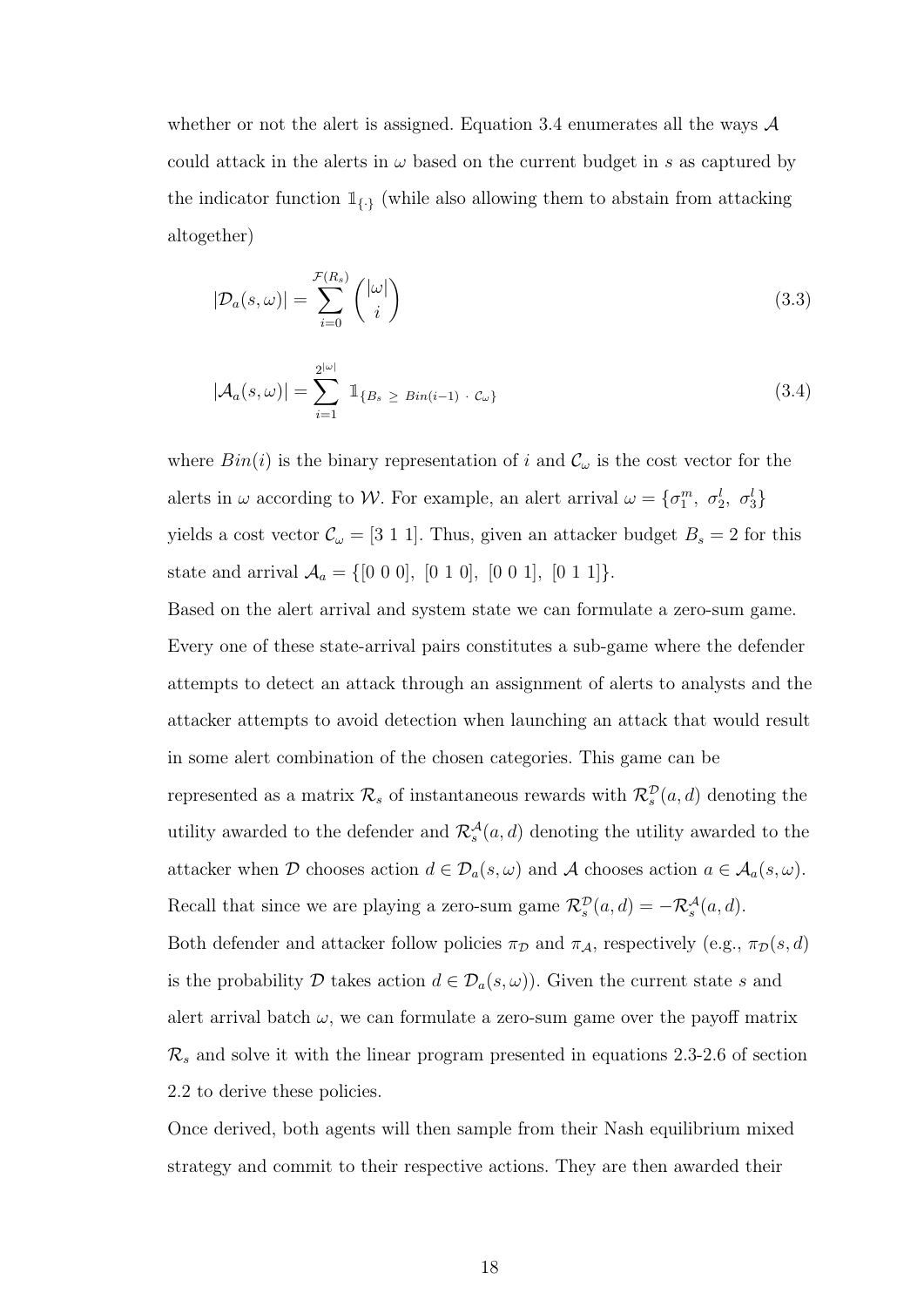respective utility and the state evolves from  $s$  to  $s'$  according to the transition function T.

#### 3.2 Action Space Compression

We can represent our agents' actions as a binary vector where a 1 represents that a given alert is either assigned to an analyst for the defender, or attacked in by the attacker. For example, if we are in a state  $s = [R = [0, 0, 0] | B = 10]$  and a batch of alerts  $\omega = \{\sigma_1^h, \sigma_2^h, \sigma_3^m\}$  arrives, where  $c_h = 5$  and  $c_m = 3$ , our defender and attacker action spaces would be formulated as follows:

$$
\mathcal{D}_a(s,\omega) = \{ [0,0,0], [0,0,1], [0,1,0], [0,1,1], [1,0,0], [1,0,1], [1,1,0], [1,1,1] \}
$$
  

$$
\mathcal{A}_a(s,\omega) = \{ [0,0,0], [0,0,1], [0,1,0], [0,1,1], [1,0,0], [1,0,1] \}
$$

Where  $d_6 = [1, 0, 1]$  means that the defender assigns alerts  $\sigma_1^h$  and  $\sigma_3^l$  and ignores alert  $\sigma_2^h$ . Similarly  $a_4 = [0, 1, 1]$  means that the attacker attacks in alerts  $\sigma_2^h$  and  $\sigma_3^l$  and ignores alert  $\sigma_1^h$ .

However, consider the fact that alerts of the same severity level are homogeneous (i.e., their utility, work-time, and cost are equal). This means that our agents need not worry about which specific alerts are being assigned/attacked, only the number of alerts from each severity level being assigned/attacked. Thus we can represent actions as a 3-tuple  $\langle h, m, l \rangle$  representing how many alerts from each severity level are being assigned/attacked:

$$
\hat{\mathcal{D}}_a(s,\omega) = \{ \langle 0,0,0 \rangle, \langle 0,1,0 \rangle, \langle 1,0,0 \rangle, \langle 1,1,0 \rangle, \langle 2,0,0 \rangle, \langle 2,1,0 \rangle \}
$$
  

$$
\hat{\mathcal{A}}_a(s,\omega) = \{ \langle 0,0,0 \rangle, \langle 0,1,0 \rangle, \langle 1,0,0 \rangle, \langle 1,1,0 \rangle \}
$$

where  $d_3 = \langle 1, 1, 0 \rangle$  means that the defender assigns one of the two high alerts and the one medium alert. Similarly  $a_3 = \langle 1, 0, 0 \rangle$  means that the attacker attacks in one of the high alerts and ignores the other high and medium alert. While this allows us to reduce the sizes of both player's action spaces, the defender receives the majority of the compression since their action space grows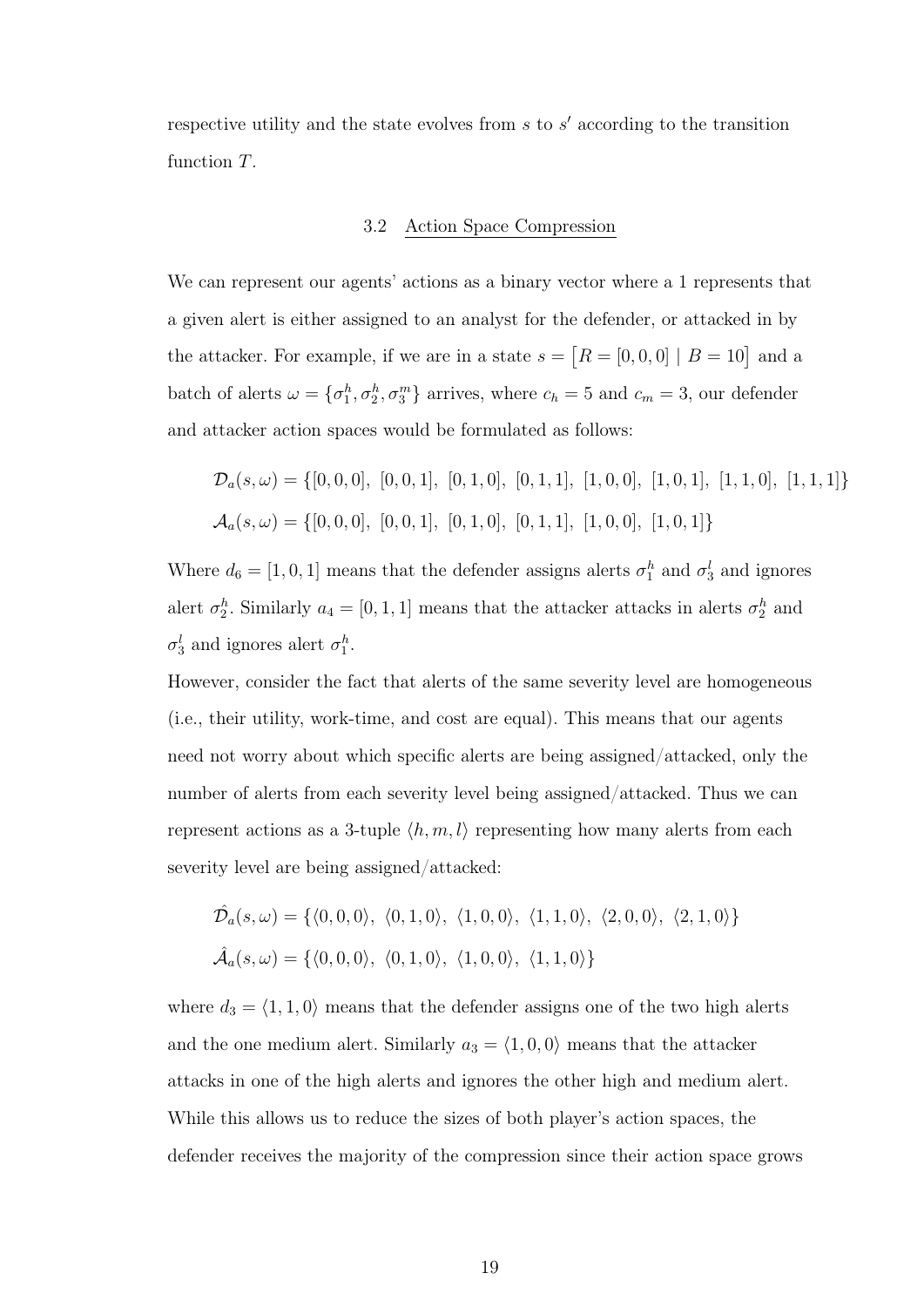combinatorially with respect to the number of alerts present in the arrival batch  $\omega$ . This combinatorial growth severely increases the run-time of solving our sub-games which thereby increases the run-time of solving the Markov game as a whole.

To illustrate just how advantageous this compression is, consider an arrival  $\omega_s = \{\sigma_1^h, \sigma_2^h, \sigma_3^m, \sigma_4^m, \sigma_5^l, \sigma_6^l\}$  in a state where the number of available analysts  $\mathcal{F}(R_s) = 5$ . Under the combinatorial action space  $|\mathcal{D}_a(s,\omega)| = 63$  whereas the compressed action space  $|\hat{\mathcal{D}}_a(s,\omega)| = 26$  (a 58% reduction). The compression is even more substantial when arrival batches posses more redundancy. For instance, if our  $\omega_s = \{\sigma_1^h, \sigma_2^h, \sigma_3^h, \sigma_4^h, \sigma_5^h, \sigma_6^h\}$  then  $|\hat{\mathcal{D}}_a(s, \omega)| = 6$  while our combinatorial action space remains unchanged at  $|\mathcal{D}_a(s,\omega)| = 63$  (while this small example is given for illustration purposes, in our larger models the compression can routinely get as high as 96%).

Under the compressed action space formulation joint action rewards are calculated in expectation since we no longer specify exactly which alerts are being assigned/attacked. The simplified equation for deriving the compressed payoff matrix rewards  $\mathcal{R}(\cdot)$  is presented below:

$$
z_{\max} = \min(a_k, \sigma_k)
$$
  
\n
$$
z_{\min} = \begin{cases} 0, & \text{if } d_k - (\sigma_k - a_k) < 0; \\ d_k - (\sigma_k - a_k), & \text{otherwise.} \end{cases}
$$
  
\n
$$
\hat{\mathcal{R}}(a, d) = \sum_{k \in \{h, m, l\}} \sum_{z = z_{\min}}^{z_{\max}} \frac{\binom{a_k}{z} \binom{\sigma_k - a_k}{d_k - z}}{\binom{\sigma_k}{d_k}} u_k(2z - a_k)
$$

where  $\sigma_k$  is the number of alerts in severity level k,  $d_k$  and  $a_k$  are the number of alerts assigned/attacked from severity level  $k$ , and  $z$  represents the number of alerts caught by the defender in the current severity level.

Most advantageous of all is that this compression is completely loss-less with respect to finding the value of a Nash equilibrium in our sub-games (i.e., whether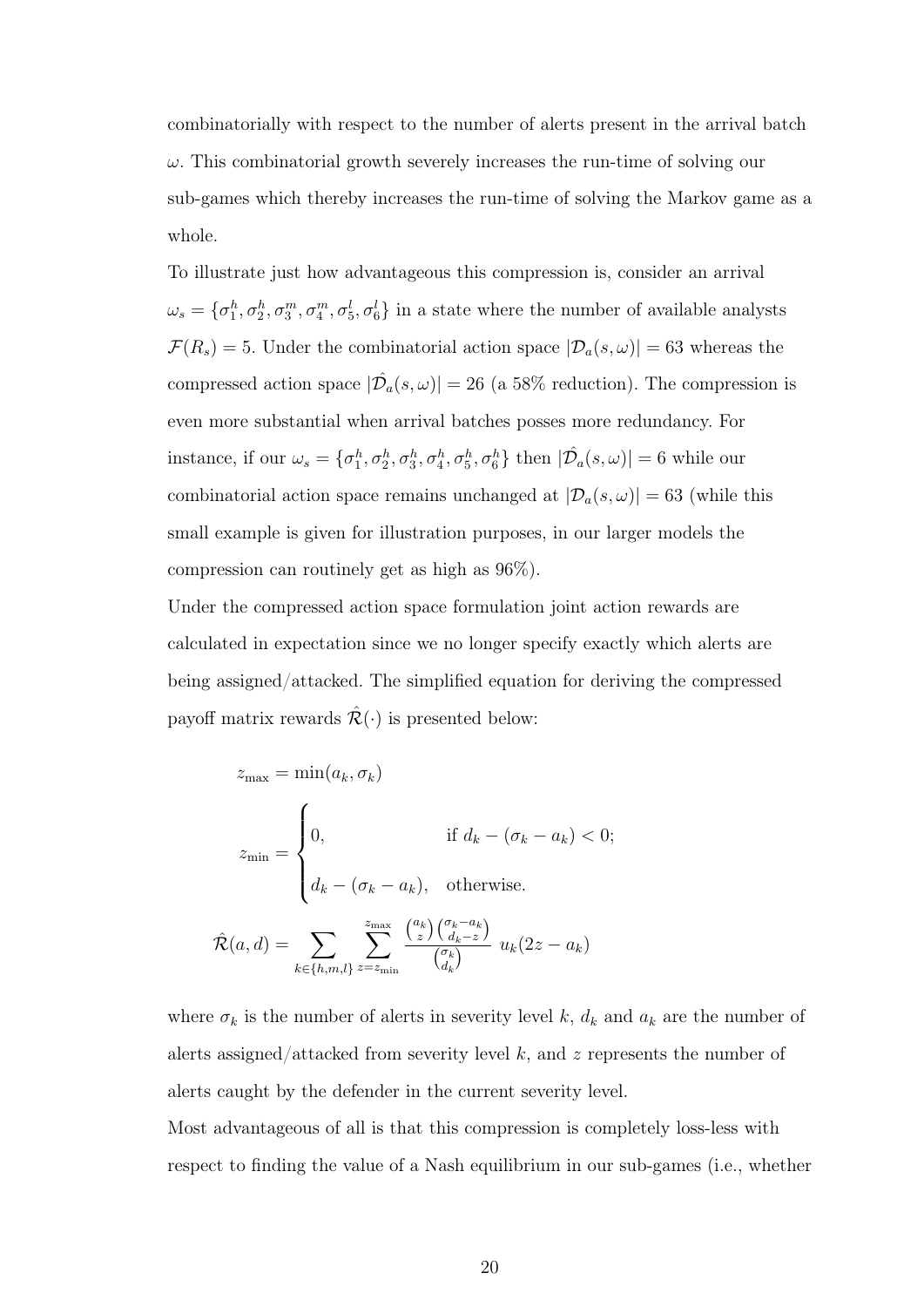using  $\mathcal R$  or  $\hat{\mathcal R}$  our linear program will find the same expected values). The mixed-strategies will necessarily be different (since the action spaces are different), however the mixed strategies derived from  $\hat{\mathcal{R}}$  will be more meaningful as they they contain much less redundancy.

## 3.3 Fictitious Play

The biggest bottleneck for both of the algorithms developed in this thesis is the game solving mechanism. Solving the game via a linear programming approach, while accurate, incurs a a large cost in terms of run-time. In both of our solutions we are solving millions of games – often containing hundreds of potential action pairs. Thus while solving one of these games is more or less instantaneous, solving our Markov game can take many hours.

This motivated us to explore potential alternatives to using linear programming to solve our games. Ultimately we settled on the use of fictitious play, an iterative algorithm first introduced by G.W. Brown in 1951 [29]. In fictitious play each player tracks the empirical frequency of actions chosen by their opponent and best responds to this strategy. The other player, having also tracked the empirical frequency of their opponent, also plays their best response. By iterating this process many times we are able to derive close approximations of both the game's value and the Nash equilibrium policies of the agents. A proof of convergence for this iterative approach is given in [30].

The algorithm we use for our fictitious play was first introduced by J.D. Williams in [31] and is described in Algorithm 2. (please note that element-wise vector operations are implied here, with scalar values being broadcast to all elements of the vector in question).

After generating and solving 10,000 random games with *iterations*  $=$  500 we found that on average the iterative fictitious play solver was around 20 times faster than the linear programming approach while the Nash game value it provided exhibited only a 6% error compared to the exact value obtained via

21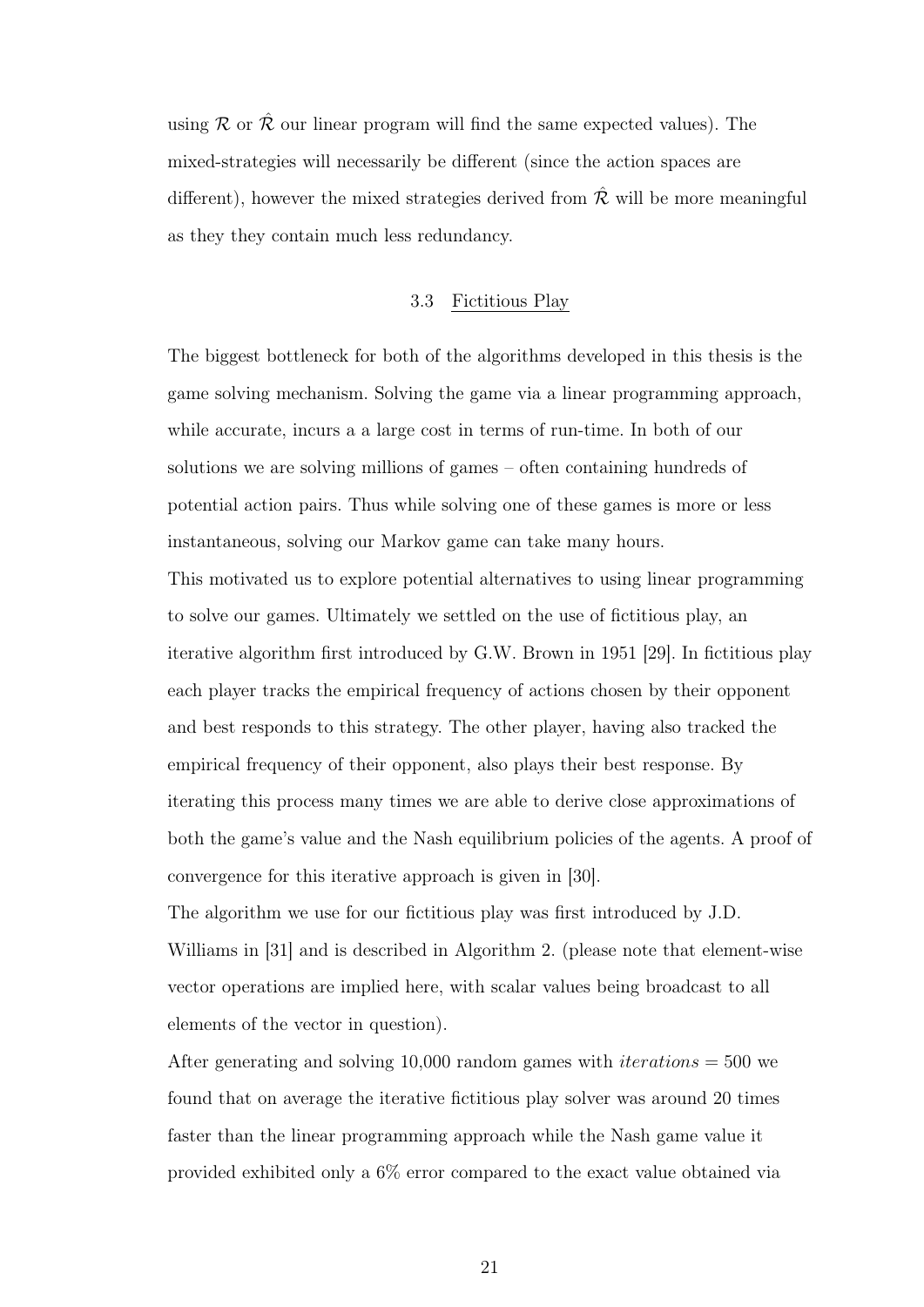linear programming. Furthermore, in both of our solution methods we care more about the Nash value of a game than the Nash strategies. Since fictitious play is better at approximating Nash values rather than the strategies it makes it a perfect fit for our purposes.

## Algorithm 2 Iterative Fictitious Play

 $\mathcal R$  is an  $m \times n$  matrix of rewards rowReward and rowCnt are m-length arrays of zeros  $colReward$  and  $colCnt$  are n-length arrays of zeros Initialize bestResponse to any random row action for iterations do  $colReward = colReward + R[bestResponse, \cdot]$  $bestResponse = argmin(colReward)$  $colCnt = colCnt + 1$  $rowReward = rowReward + R[\cdot, bestResponse]$  $bestResponse = argmax(rowReward)$  $rowCnt = rowCnt + 1$ end for  $gameValue = ($  $(\max(rowReward) + \min(colReward)) / 2) / iterations$  $rowMixedStrat = rowCnt / iterations$  $colMixedStrat = colCnt / iterations$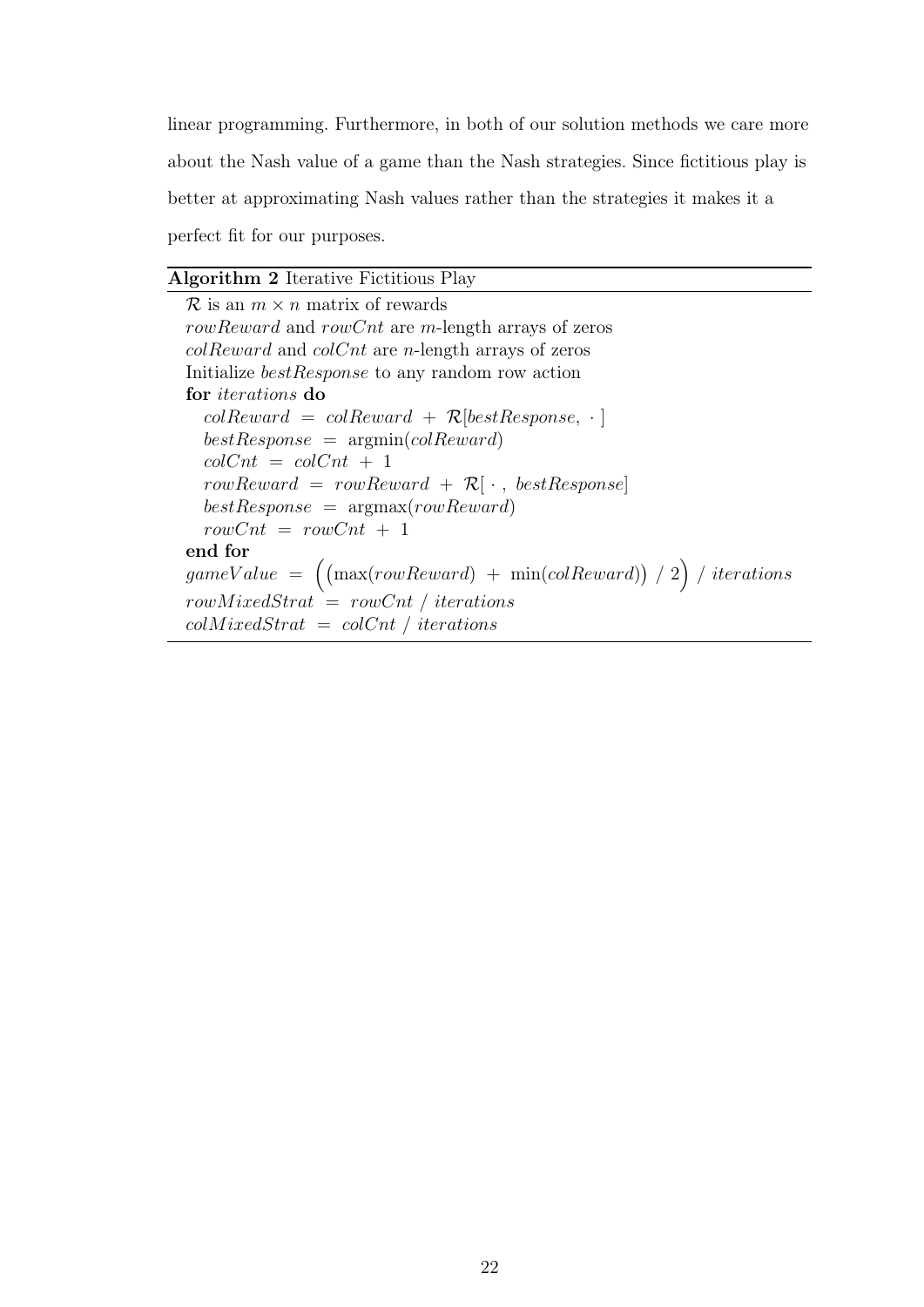## 4. SOLUTION METHODS

This chapter will formally describe the two approaches we used to solve the cyber-alert assignment Markov game. The first uses a Q-minimax value iteration approach that enumerates all states' Nash values explicitly. The second employs deep reinforcement learning to approximate Nash Q-values given features about a given state-action pair.

#### 4.1 Q-minimax Value Iteration

The dynamic programming approach we use was first studied in [21] where Q-minimax values were learned via the use of value iteration. The authors explored both infinite and finite horizon domains whereas we restrict our experimentation to only the infinite domain.

To solve a Markov game we want to modify the value iteration approach described in 2.1 using the game-theoretic principles of optimal play discussed in 2.2, allowing our agents to maximize their worst-case expected utility. To do this we must first notice that every state's payoff matrix is incomplete in that it only reflects the immediate rewards each action pair may lead to. If we wish to find an optimal policy, we need every state's expected value to consider the future rewards available from that state. This is accomplished by replacing each action pair utility in the state's payoff matrix  $\mathcal{R}_s$  with the value of the minimax quality function  $Q(s, a, d)$ , yielding the Q-matrix  $Q_s$ . This new reward matrix includes the immediate reward  $\mathcal{R}_s(a, d)$  as well as the expected discounted rewards provided by  $Q(s, a, d)$ . Furthermore, since we are operating in a zero-sum Markov game we need only store the value function of the defender as the attacker's value function is simply the additive inverse of the defender's. It is important to note that while we do use the quality function  $Q$  to denote an action's long-term expected reward, the algorithm presented here is not a

23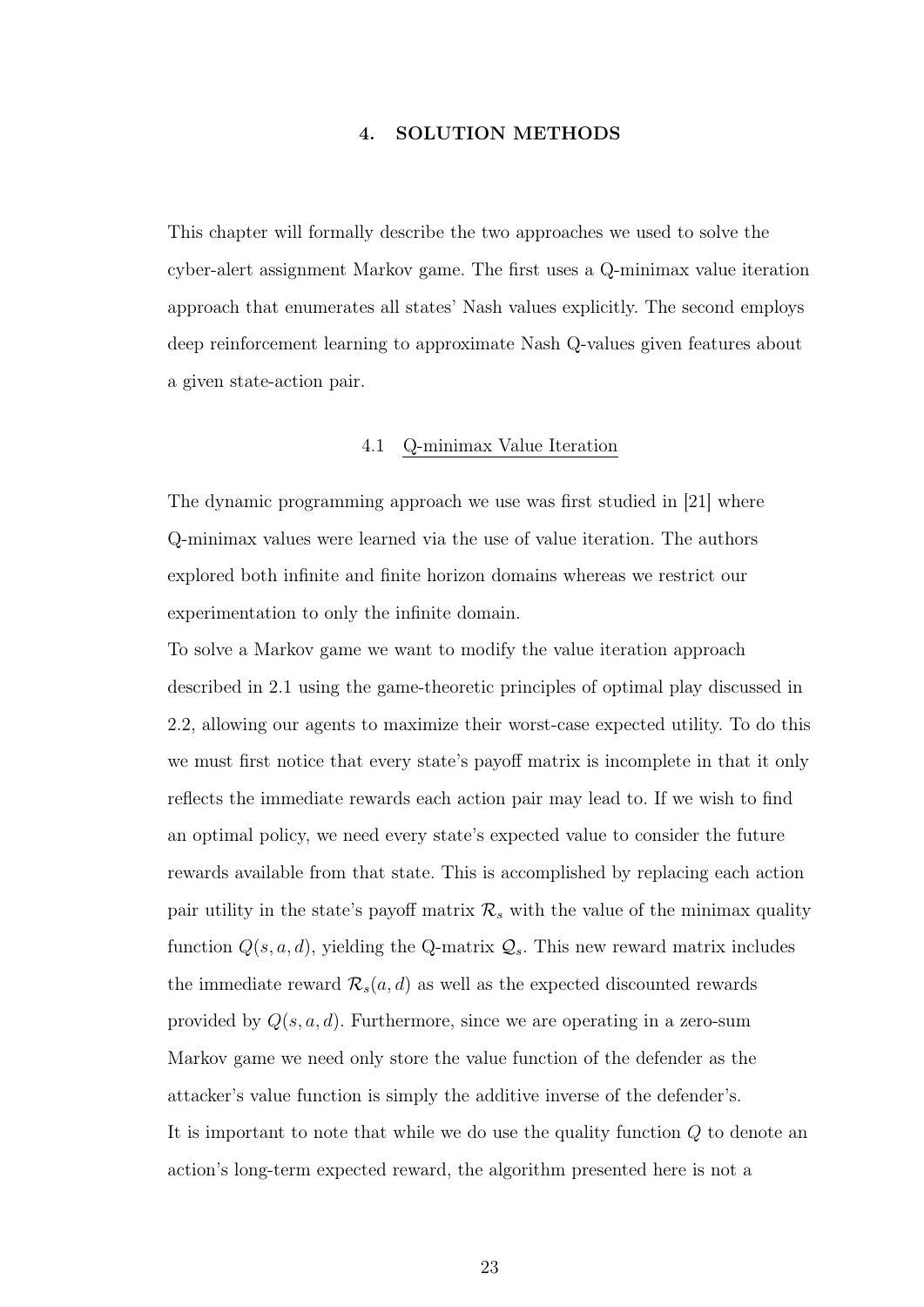Q-learning algorithm. Q-learning is model-free – meaning it has no explicit representation of environment dynamics, whereas our algorithm is given the transition function when calculating the quality function.

The value function is updated according to the following equations:

$$
V_0(s) = 0, \t t = 0 \t (4.1)
$$

$$
V_t(s) = \max_{\pi_D \in \Pi_D} \min_{a \in \hat{\mathcal{A}}_a} \sum_{d \in \hat{\mathcal{D}}_a} \pi_D(s, d) Q_t(s, a, d), \qquad t > 0 \qquad (4.2)
$$

$$
Q_t(s, a, d) = \mathcal{R}_s^{\mathcal{D}}(a, d) + \gamma \sum_{s' \in S} T(s, a, d, s') V_{t-1}(s'), \qquad t > 0
$$
 (4.3)

Notice that in the first update  $(t = 1)$ , equation 4.2 reduces to simply solving for the value of the game in each state under a Nash equilibrium because equation 4.3 has its second term reduced to zero. Each successive update then uses the previous iteration's values under a Nash equilibrium to find its own. This iterated nesting of the Nash equilibrium value allows us to build a sub-game Nash equilibrium that reflects the future rewards available from any state when all agents are playing game-theoretically. In short, We have simply replaced expected reward gained from a state with the expected reward of playing a game in that state under a Nash equilibrium. The pseudo-code is provided in Algorithm 3.

#### Algorithm 3 Maximin Value Iteration

| Initialize:                                                                          |
|--------------------------------------------------------------------------------------|
| $\gamma=0.95$                                                                        |
| for all $s$ do                                                                       |
| $V_0(s) = \text{GameSolver}(\mathcal{R}_s)$                                          |
| end for                                                                              |
| Learn:                                                                               |
| for $t = 1$ to iterations do                                                         |
| for all $s$ in $S$ do                                                                |
| for all a in $\mathcal{A}_a(s,\omega)$ and d in $\mathcal{D}_a(s,\omega)$ do         |
| $\mathcal{Q}_s(a,d) = \mathcal{R}_s(a,d) + \gamma \sum_{s'} T(s,a,d,s') V_{t-1}(s')$ |
| end for                                                                              |
| $V_t(s) = \text{GameSolver}(\mathcal{Q}_s)$                                          |
| end for                                                                              |
| end for                                                                              |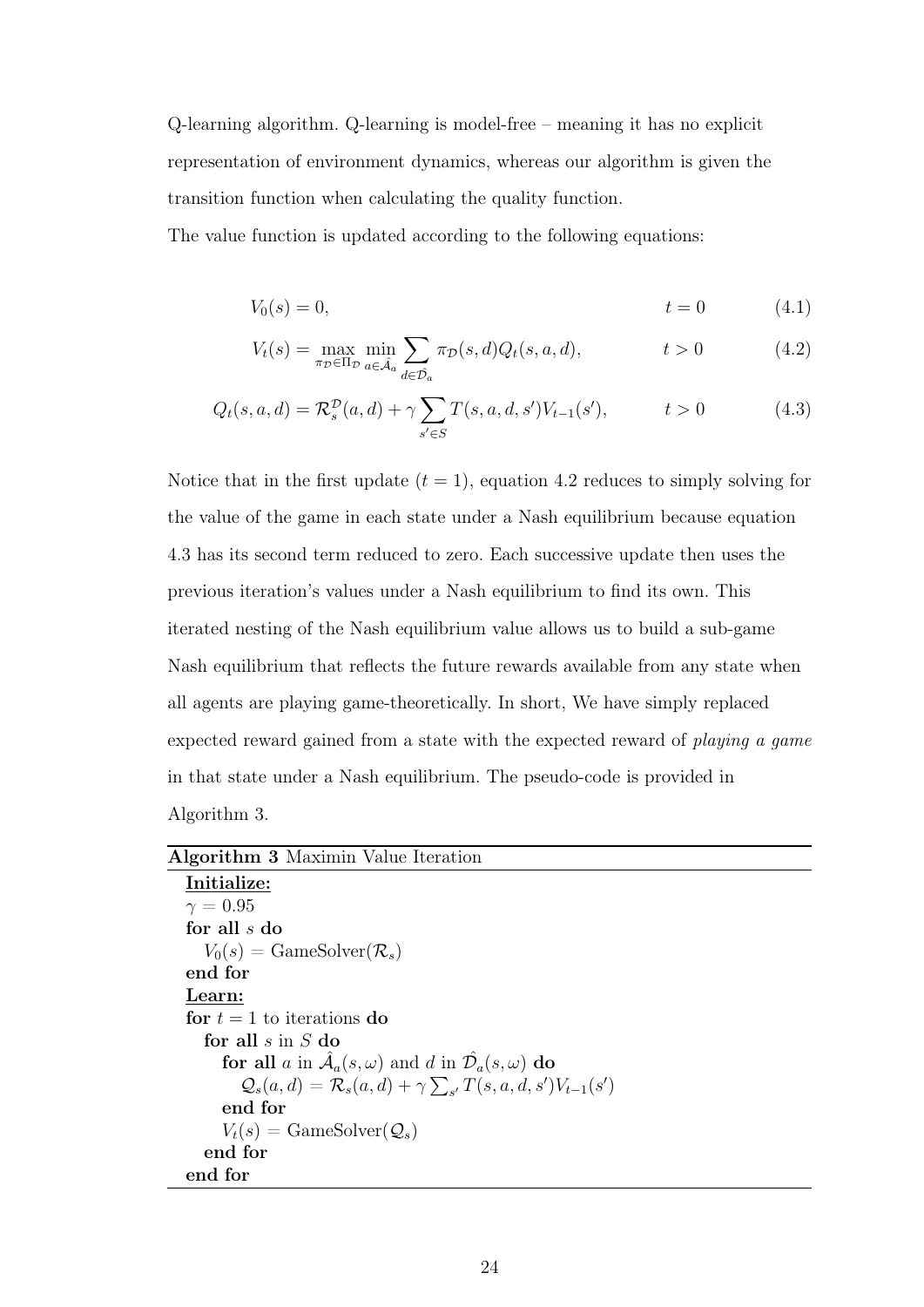where GameSolver can be either the linear program provided in 2.2 or the iterative fictitious play approach given in Algorithm 3.3.

## 4.2 Deep Nash Q-Network

Initial attempts at approximation for us were largely unsuccessful. Naturally we began the process with linear models using Q-learning or SARSA algorithms in conjunction with Monte Carlo rollouts, but these models were able to learn little to nothing – even in the presence of hand crafted features. This lead us to believe that estimating the sub-game Nash equilibrium values in our Markov game was just too complex for a linear function to successfully approximate. This is a reasonable assumption given the complex nature of the nested game playing. Motivated by the success in [27] we wanted to explore the possibility of applying Deep Q-Networks in the Markov game domain. After all, even complex systems like those of Atari games can be formulated as MDP's. And the transformation from the single agent MDP to the multi-agent Markov game is straightforward enough that the approximation power achieved in [27] would hopefully carry over.

This move from single agent to multi-agent would naturally necessitate some changes to Equations 2.8-2.10. Namely, while both algorithms employ a Q function to estimate future rewards attainable from an action pair, Equation 2.8 need only apply a greedy max over the next action for a single player whereas our game theoretic approach must choose actions for two players in a minimax fashion. Given the convergence proofs for value iteration in Markov games given in [17] and the empirical success of its use in our domain in [21], we can be quite sure the substitution of a game theoretic maximin in place of the greedy max will provide a stable and meaningful reward signal. Our modified equations are as follows: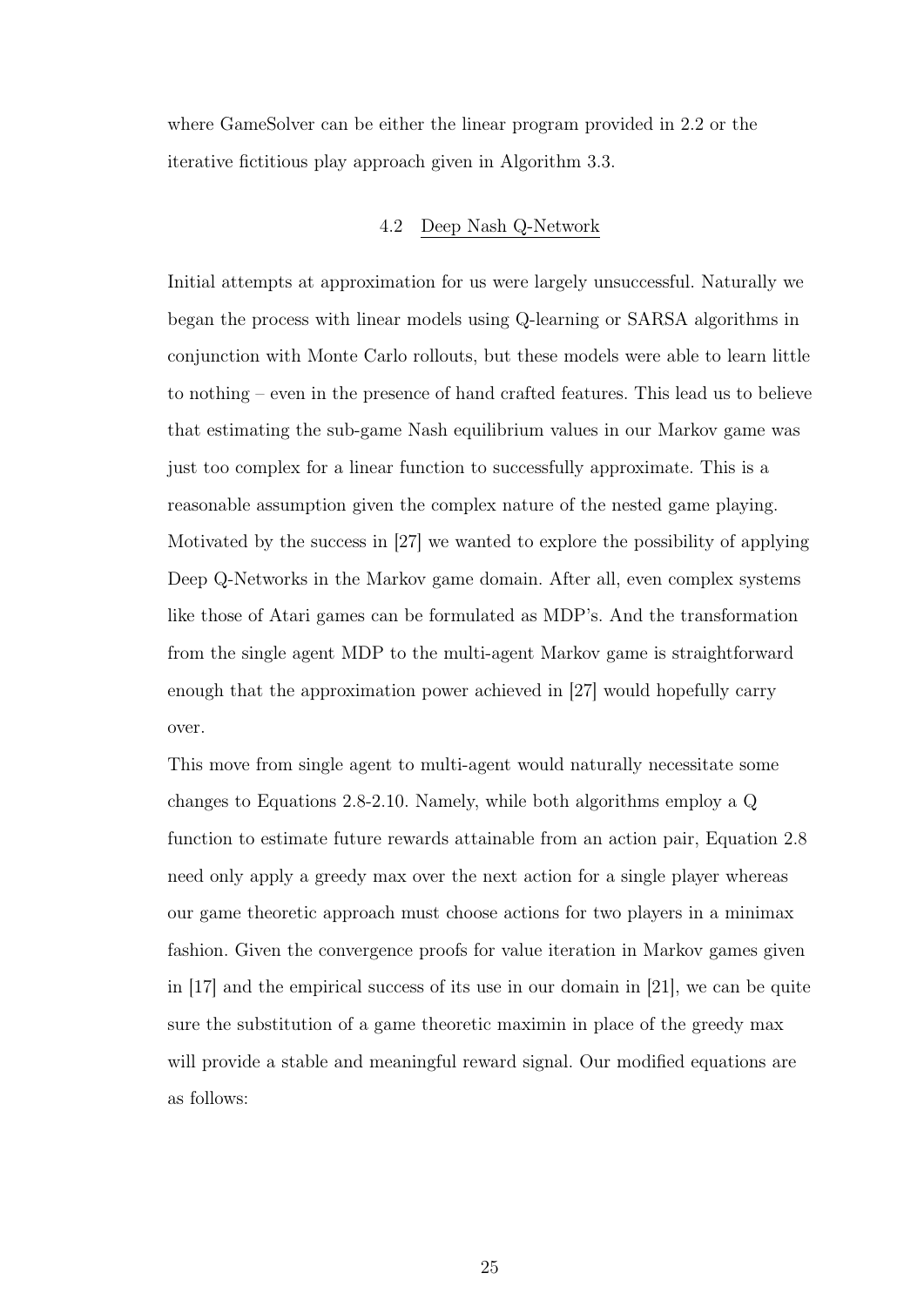$$
y_i = \mathbb{E}_{s \sim \mathcal{E}} \left[ \mathcal{R}_s(a, d) + \gamma \max_{d' \in \hat{\mathcal{D}}_a} \min_{a' \in \hat{\mathcal{A}}_a} Q(s', a', d'; \hat{\theta}) | s, a, d \right]
$$
(4.4)

$$
L_i(\theta_i) = \mathbb{E}_{s,a,d \sim \rho(\cdot)} \left[ \left( y_i - Q(s,a,d;\theta_i) \right)^2 \right]
$$
\n(4.5)

$$
\nabla_{\theta_i} L_i(\theta_i) = \mathbb{E}_{s,a,d \sim \rho(\cdot);s' \sim \mathcal{E}} \Big[ \nabla_{\theta_i} Q(s,a,d;\theta_i) \cdot \left( \mathcal{R}_s(a,d) + \gamma \max_{d' \in \mathcal{D}_a} \min_{a' \in \mathcal{A}_a} Q(s',a',d';\hat{\theta}) - Q(s,a,d;\theta_i) \right) \Big] \tag{4.6}
$$

The authors in [27] mention that small changes to network weights can lead to large differences in derived policies. If this is true for single agent learning then this observation is at least doubly true in the case of our two agents. When using  $\theta_{i-1}$  as our target network we experienced poor learning rates and could not achieve convergence of the loss function. To remedy this we employed a hyper-parameter  $\tau$  that defines an update cycle for our target network. For instance, if  $\tau = 100$  then every 100 updates we will set our target network's weights  $\hat{\theta}$  to the current learning network's weights  $\theta_i$ .

This essentially freezes the distribution of data we are approximating for  $\tau$ learning steps. This addition has worked quite well in providing stability during learning. As always, this hyper-parameter required some tuning as smaller update cycles failed to remedy the issue and large update cycles lead to big spikes in loss when the target network was updated.

After the addition of hyper-parameter  $\tau$  we experienced no issues with loss convergence and were able to make some promising observations regarding the approximation accuracy of the network. Upon initialization of the network and before any learning had occurred, Q-estimates of the network were very close to zero. This meant that the first  $\tau$  steps of learning were calculating loss gradients on immediate reward alone. Once this first cycle was complete we then compared the predicted Q-values to the known immediate rewards and found a very high accuracy. Our algorithm was starting out its learning in a way quite similar to the value iteration approach in section 4.1.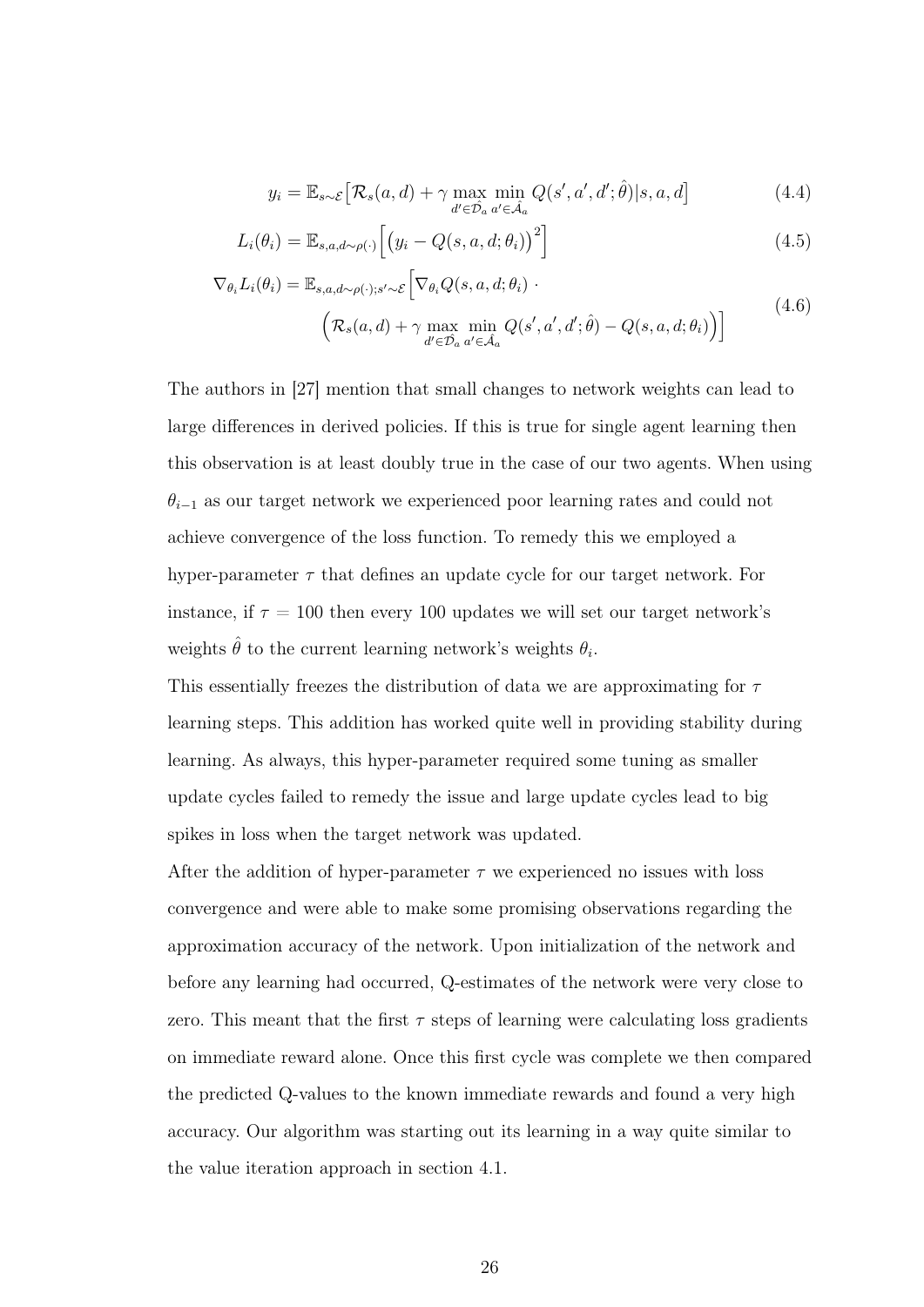This learning architecture, which we refer to as a Deep Nash Q-Network (DNQN), learns off-policy and is model-free. The off-policy learning stems from the fact that the learning gradients are calculated over samples of transitions taken at a different time and under a different policy. Off-policy learning, as with DQN's, allows us to leverage all the benefits of experience replay discussed at the end of section 2.5. The pseudo-code for DNQN learning is presented in

Algorithm 4:

| Algorithm 4 Deep Nash Q-Network with Experience Replay                                                       |
|--------------------------------------------------------------------------------------------------------------|
| Initialize $i=0$                                                                                             |
| Initialize learning network with random weights $\theta_i$                                                   |
| Initialize target network weights $\hat{\theta} = \theta_i$                                                  |
| Initialize $\tau$ to desired update cycle                                                                    |
| Initialize replay memory $\mathcal Z$ to capacity N                                                          |
| for $e = 1, M$ do                                                                                            |
| Initialize $s_1$ randomly                                                                                    |
| for $t = 1, T$ do                                                                                            |
| $\mathcal{Q}_s = \text{GetQMatrix}(s, \theta_i)$                                                             |
| $\langle \pi_{\mathcal{A}}, \pi_{\mathcal{D}} \rangle = \text{GameSolver}(\mathcal{Q}_s)$                    |
| With probability $\epsilon$ select a random action $a_t$                                                     |
| otherwise sample $a_t \sim \pi_A$                                                                            |
| With probability $\epsilon$ select a random action $d_t$                                                     |
| otherwise sample $d_t \sim \pi_{\mathcal{D}}$                                                                |
| Execute actions $\langle a_t, d_t \rangle$ in $\mathcal E$ and observe reward $r_t$ and next state $s_{t+1}$ |
| Store transition $(s_t, a_t, d_t, r_t, s_{t+1})$ in $\mathcal{Z}$                                            |
| Sample random mini-batch of transitions $(s_j, a_j, d_j, r_j, s_{j+1})$ from $\mathcal Z$                    |
| $\mathcal{Q}_{s_{i+1}} = \text{GetQMatrix}(s_{j+1}, \theta)$                                                 |
| $\langle v_{s_{i+1}} \rangle = \text{GameSolver}(\mathcal{Q}_{s_{i+1}})$                                     |
| Set $y_i = r_i + \gamma v_{s_{i+1}}$                                                                         |
| Take gradient descent step on $(y_j - Q(s_j, a_j, d_j; \theta_i))^2$ using equation 4.4                      |
| Set $i=i+1$                                                                                                  |
| if i mod $\tau == 0$ , then                                                                                  |
| $\hat{\theta} = \theta_i$                                                                                    |
| end if                                                                                                       |
| end for                                                                                                      |
| end for                                                                                                      |

where GetQMatrix $(s, \theta)$  is a function that re-populates the payoff matrix  $\mathcal{R}_s$ with Q-values predicted using network weights  $\theta$  and GameSolver( $Q_s$ ) is a function that solves the matrix game  $\mathcal{Q}_s$  and returns the Nash equilibrium value  $v_s$  of the game as well as the mixed strategies for both players,  $\pi_A$  and  $\pi_D$ , that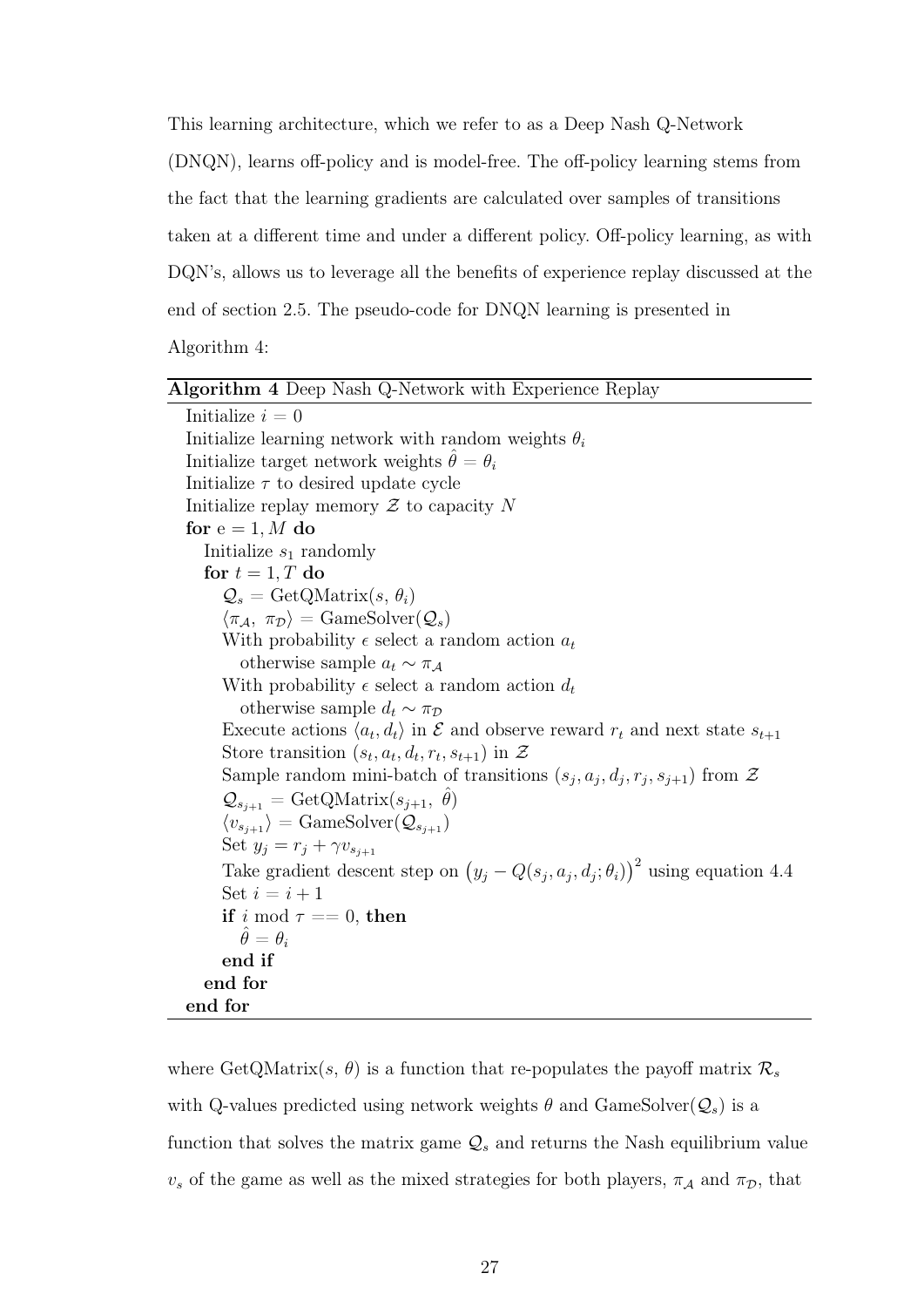result in that value.

While we experimented with a number of hand-crafted feature representations our best results were obtained by simply normalizing the most basic information about the current state and agent actions. These features were as follows:

- For each analyst we calculated the current percentage of their remaining wait time resulting in  $n$  features
- The percent of currently available budget for the attacker
- Three features specifying the number of alerts from each severity level that had arrived (min-max normalized)
- Three features for the number of alerts assigned from each severity level (min-max normalized)
- Three features for the number of alerts attacked in each severity level (min-max normalized)

Additionally, all experiments presented herein were performed using the Adam optimizer described in [32] in favor of the simple stochastic gradient descent approach. While both optimizers performed well in practice, Adam consistently lead to smoother learning curves and better performing policies.



Figure 4.1: Diagram of the DNQN learning process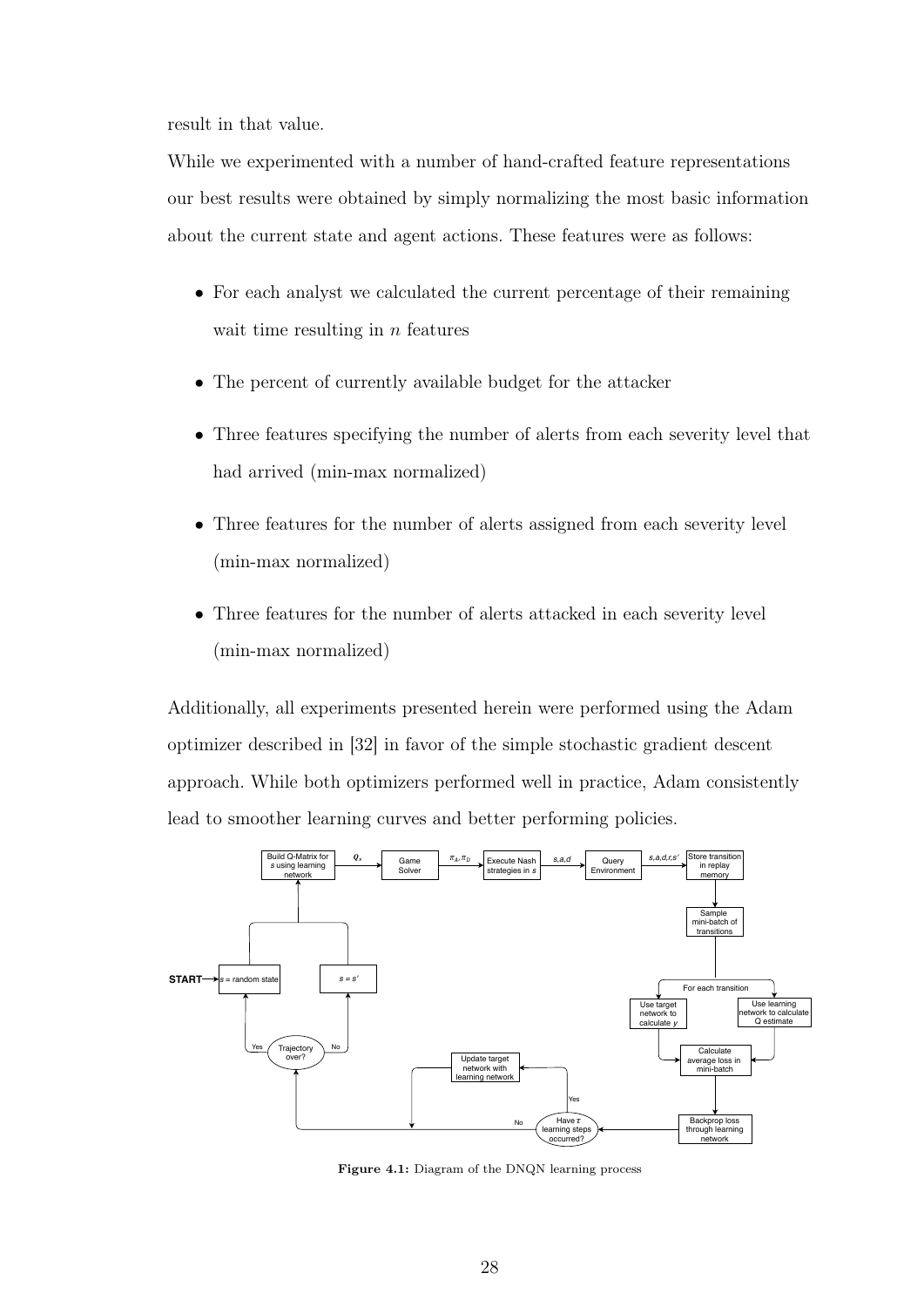### 5. PERFORMANCE EVALUATION

This chapter will present our experimental results. All results presented herein were obtained on a machine with two-dozen 2.2GHz cores and 64GB of RAM. Furthermore, the dynamic programming approach was run in a fully parallel manner while the DNQN approach was run serially.

### 5.1 Dynamic Programming Tractable Model

The first set of results we will discuss were obtained within a state space small enough to be solved in a reasonable amount of time (30 hours) via the brute force dynamic programming approach discussed in Section 4.1. The parameters used when constructing the state space are presented in Table 5.1 and yield an environment with a total of 2,117,682 possible states our agents can inhabit.

| Parameter                                | Value                                                                           |                                                                                 |                                      |
|------------------------------------------|---------------------------------------------------------------------------------|---------------------------------------------------------------------------------|--------------------------------------|
| Number of experts $n$                    | 5                                                                               |                                                                                 |                                      |
| Attack budget B                          | 20                                                                              |                                                                                 |                                      |
| Utilities $\mathcal{U}$                  | $u_h = 100, u_m = 20, u_l = 5$                                                  |                                                                                 |                                      |
| Attack cost $\mathcal C$                 | $c_h = 8, c_m = 4, c_l = 2$                                                     |                                                                                 |                                      |
| Work times $\mathcal W$                  | $w_h = 6, w_m = 3, w_l = 1$                                                     |                                                                                 |                                      |
| A lert batches in $\Omega$               | $\omega_1 = \langle 0, 2, 2 \rangle, \quad \omega_2 = \langle 1, 2, 2 \rangle,$ |                                                                                 | $\omega_3 = \langle 0, 3, 3 \rangle$ |
| where $\omega = \langle h, m, l \rangle$ |                                                                                 | $\omega_4 = \langle 1, 1, 4 \rangle, \quad \omega_5 = \langle 2, 2, 3 \rangle,$ | $\omega_6 = \langle 3, 3, 3 \rangle$ |
| Arrival prob. $\Pi(\Omega)$              | $\omega_1 = 0.15$ ,                                                             | $\omega_2 = 0.21,$                                                              | $\omega_3 = 0.21$                    |
|                                          | $\omega_4 = 0.18$ ,                                                             | $\omega_5 = 0.20,$                                                              | $\omega_6 = 0.05$                    |

Table 5.1: Parameters used when constructing the DP tractable model.

The dynamic programming solution provides us with an example of what optimal behavior looks like in the Markov game domain, allowing us to understand how well our approximate DNQN approach compares in terms of both long-term cumulative utility and solution time.

Figure 5.1 plots the convergence of our value function under the dynamic programming approach. Due to the zero-sum nature of our games, we only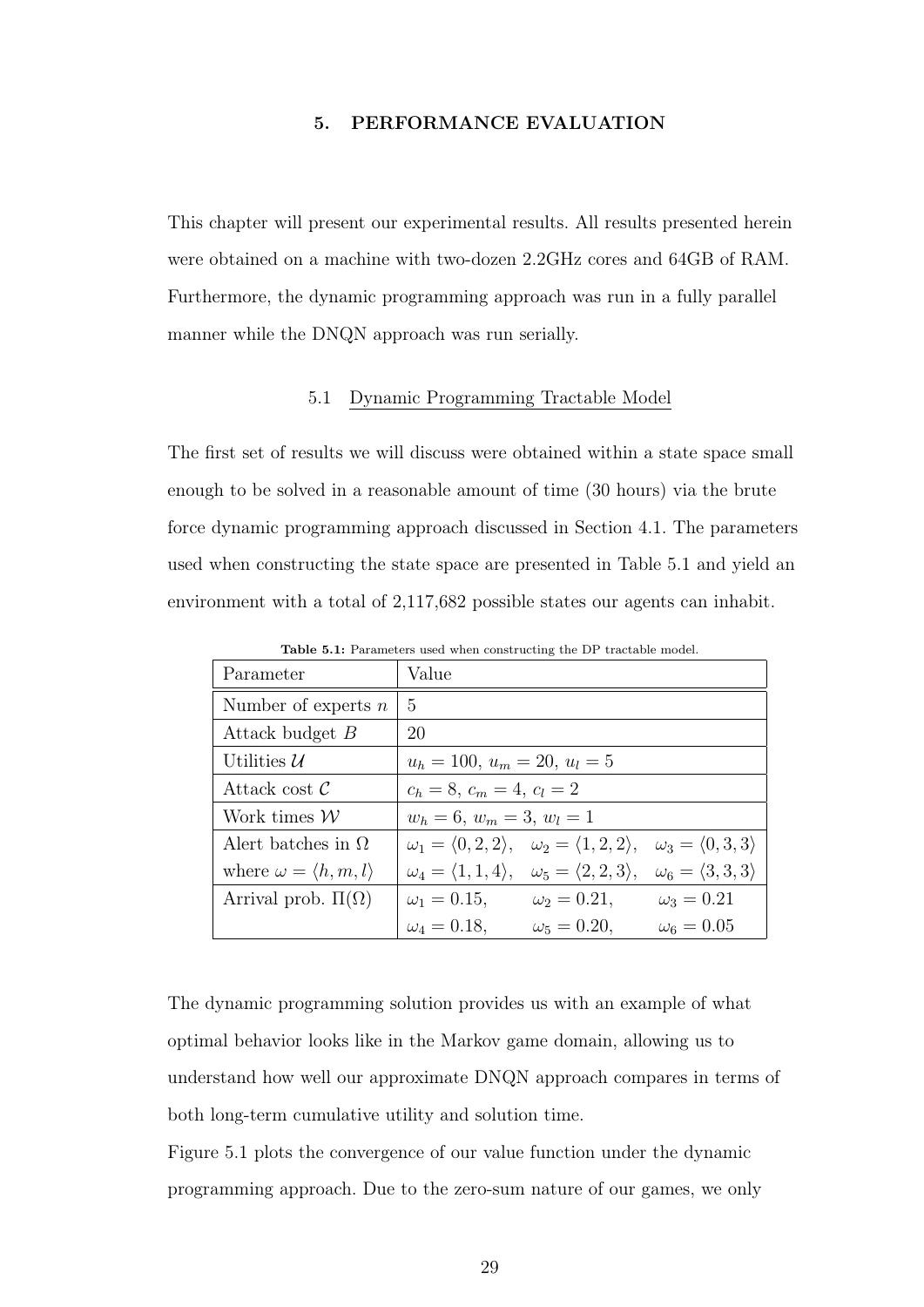present the value function of the Defender as the Attacker's is simply its additive inverse. Once the average percent change between iterations approaches 1% we consider the value function converged, and end the program (this occurred around iteration 500).



Figure 5.1: Convergence of the value function for the dynamic programming approach

When training our DNQN we used a fully connected  $32 \times 64 \times 128 \times 128 \times 128$ architecture with ReLU activation functions and an update cycle  $\tau = 1,000$ . We experimented with various network sizes and update cycle lengths, finding the aforementioned values to be both the most stable and fruitful. While they did impact the overall accuracy of the model, our solution remained quite robust across all the network sizes we tried.

Figure 5.2 presents the mean loss of our network's predictions after each iteration. As discussed in Section 4.2, over the first update cycle (the first 1,000 iterations) our agent's are primarily learning immediate rewards and our network's loss drops quite rapidly. However, when the second update to the target network takes place our loss suddenly spikes by roughly 2,000%. This initial convergence and sudden spike demonstrate two things. First, our network can quickly learn the immediate rewards of a given action pair. Second, these immediate rewards are a poor reflection of long term reward (Q-values). After the first update cycle our agents understand immediate reward very well meaning solving the Q-matrices from Algorithm 1 yield near-perfect Nash play. However, once the normal form game becomes an extensive form game their strategies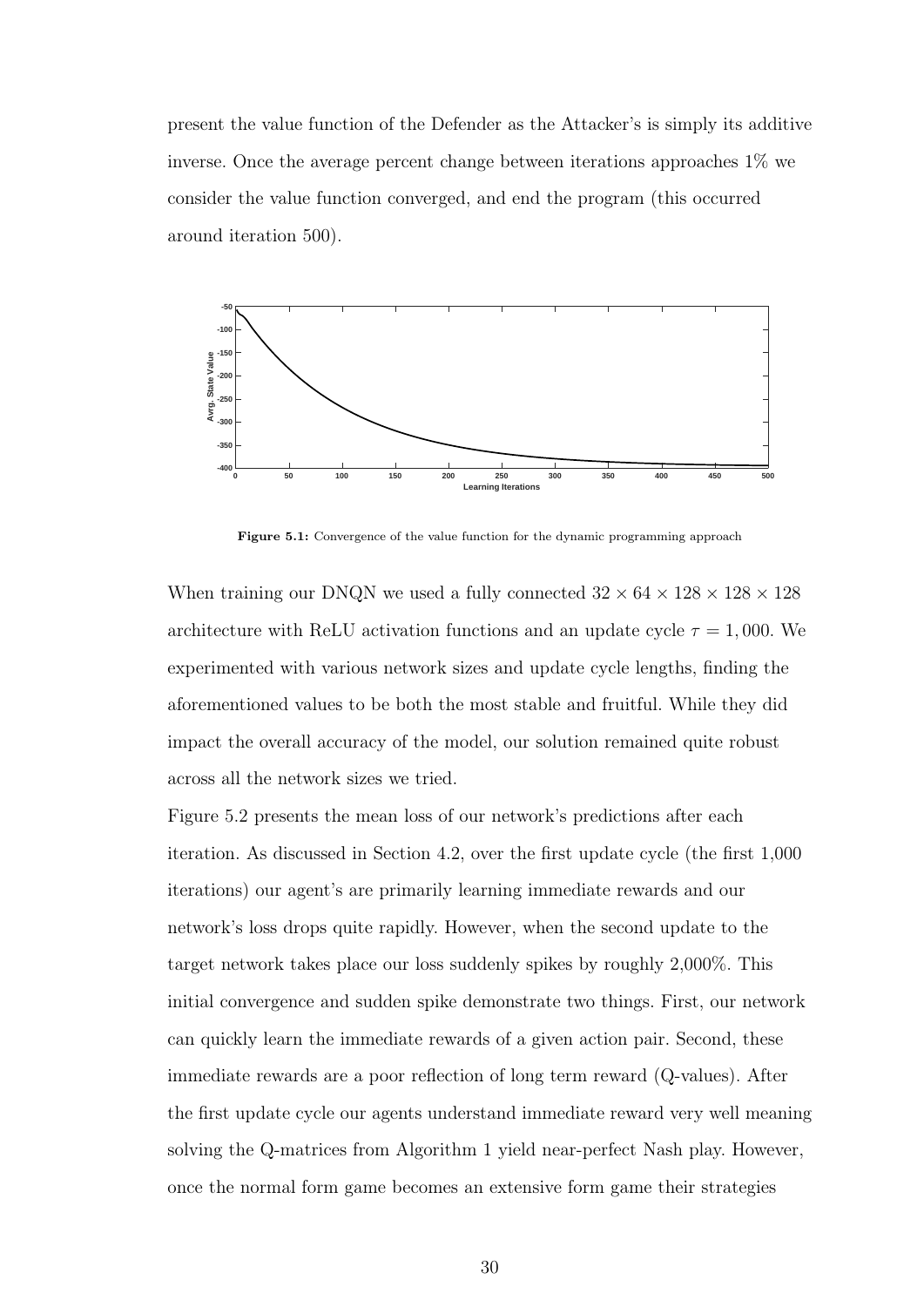must re-adjust greatly as their greedy actions now bear heavy consequences.



Figure 5.2: Loss values obtained while training the DNQN on the DP tractable model

While the early learning exhibits very noisy loss values this seems to stabilize drastically after about 5,000 iterations. Initially we thought this steadiness was implying that our network had essentially finished learning after the first 5,000 updates. To investigate this suspicion we ran simulations against an optimal dynamic programming opponent after each update cycle and plotted the average cumulative utility in Figure 5.3.



Figure 5.3: DNQN agents' utility against a DP opponent at various stages of learning

The results of these simulations show that both agents continue to learn well past the point implied by the loss curve. It is interesting to note that the DNQN Defender seems to reach convergence at around the 15,000 iteration mark while the DNQN attacker continues to progress up until the end of its training. Taken together, Figures 5.2 and 5.3 show that while later iterations' exhibit rather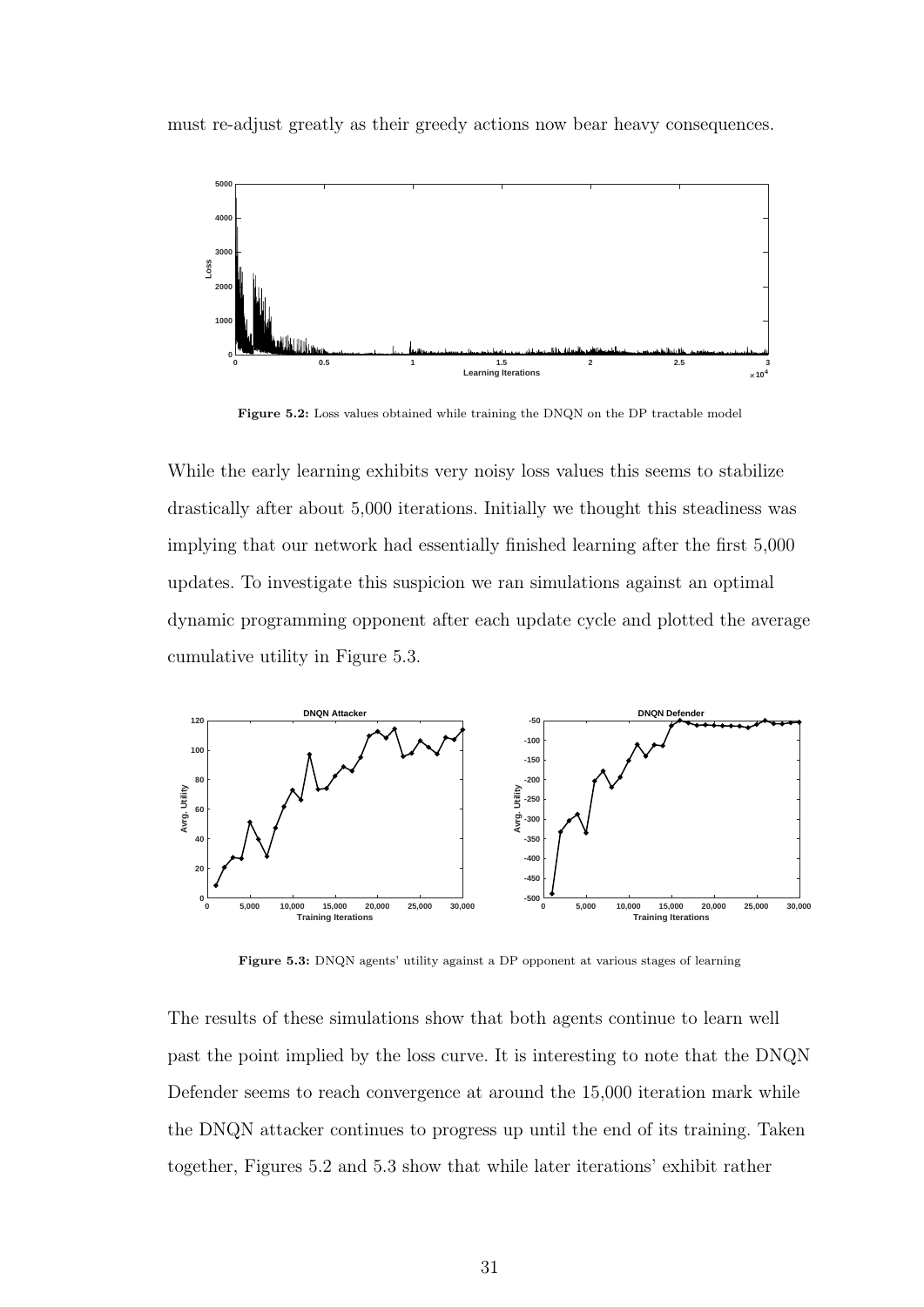accurate Q-value predictions (i.e., low loss) the strategies derived from these Q-values continue to evolve throughout the learning process.

After 30,000 training iterations we want to compare our solution methods' policies against one another to understand how well they perform with respect to cumulative utility. We also include two heuristic policies, random and myopic. A random policy for either agent simply randomizes over their action space in each state. A myopic policy plays as if the agent is in a normal form game, solving the payoff matrix of immediate rewards in each state and then sampling from the derived mixed strategy.

For each of the 16 possible policy pairs we run 1,000 independent simulations with a time horizon of 100 rounds (starting from random states). The average discounted cumulative utility of each round for the attacker and defender are presented in Figures 5.4 and 5.5, respectively. The title of each sub-graph indicates the opponent policy while the lines plotted therein show the utility obtained by the agent in question.



Figure 5.4: Average cumulative utility obtained by the various attacker policies in the DP tractable model

Figure 5.4 presents the utility obtained by the various attacker policies. The DNQN attacker came very close to the optimal DP attacker against all defender policies, and even surpassed its utility against the random and myopic defenders.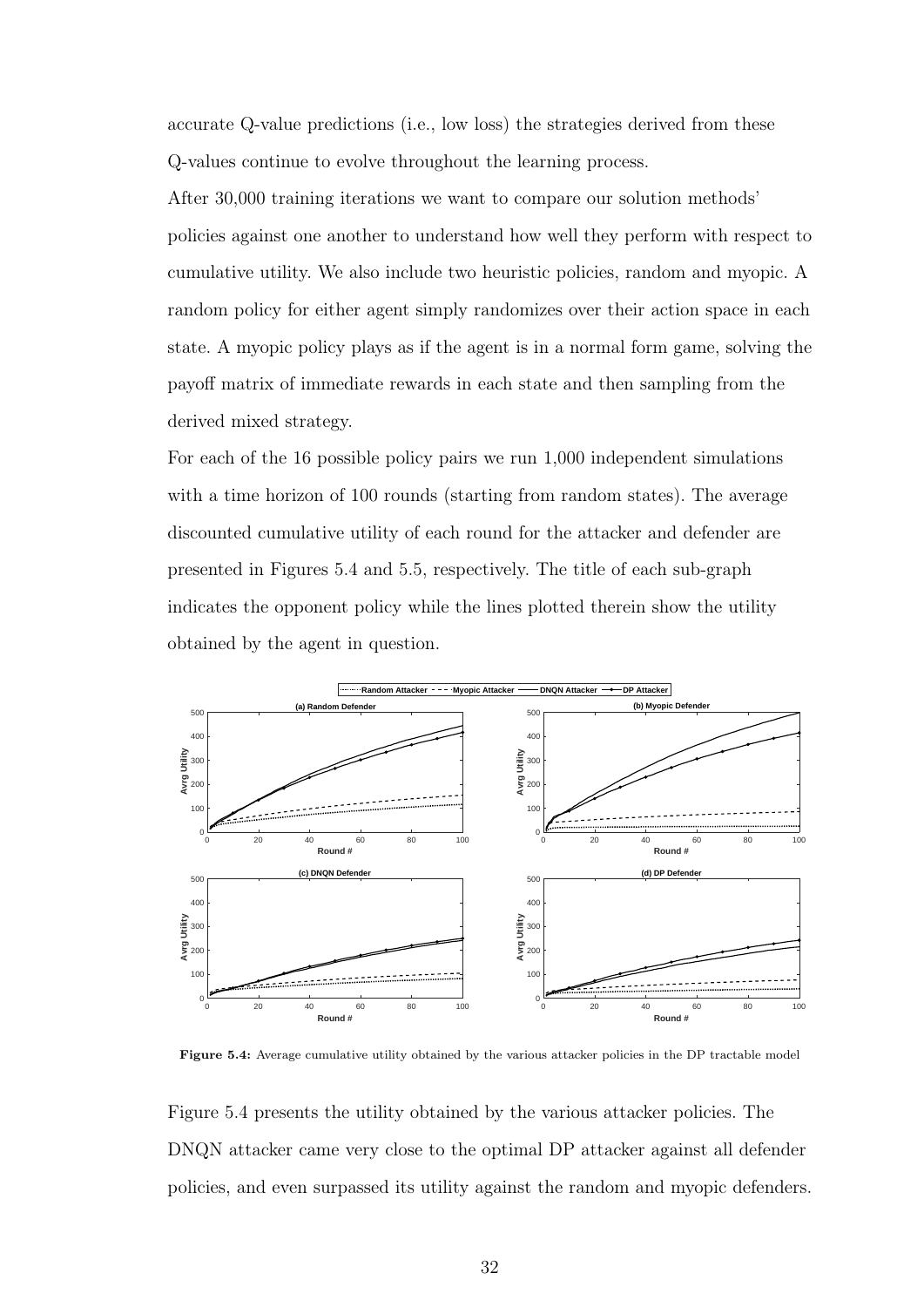

Figure 5.5: Average cumulative utility obtained by the various defender policies in the DP tractable model

Figure 5.5 presents the utility obtained by the various defender policies. In contrast to the DNQN attacker, our DNQN defender falls behind the DP policy when against random and myopic opponents. The reason for this has to do with the distribution of states our DNQN defender sees during learning. As the agents get more intelligent the DNQN attacker begins to ignore low severity alerts and stockpile budget until the defender inevitably has a high number of analysts assigned. Since the DNQN defender is learning in tandem with this attacker, it learns to be wary of over-assigning analysts and also begins to ignore low alerts. Since there is only one action to not attack and typically many actions representing an attack, the random attacker consistently has a low budget. This leads to many more low attacks (20x more than a DNQN attacker in our simulations) as they are all it can afford. This forces our DNQN defender into areas of the state-action space it has not typically encountered during learning – leading to poor performance. The DP defender however gives equal weight to every state in the system giving it a better understanding of optimal play in even the sub-optimal areas of the state space.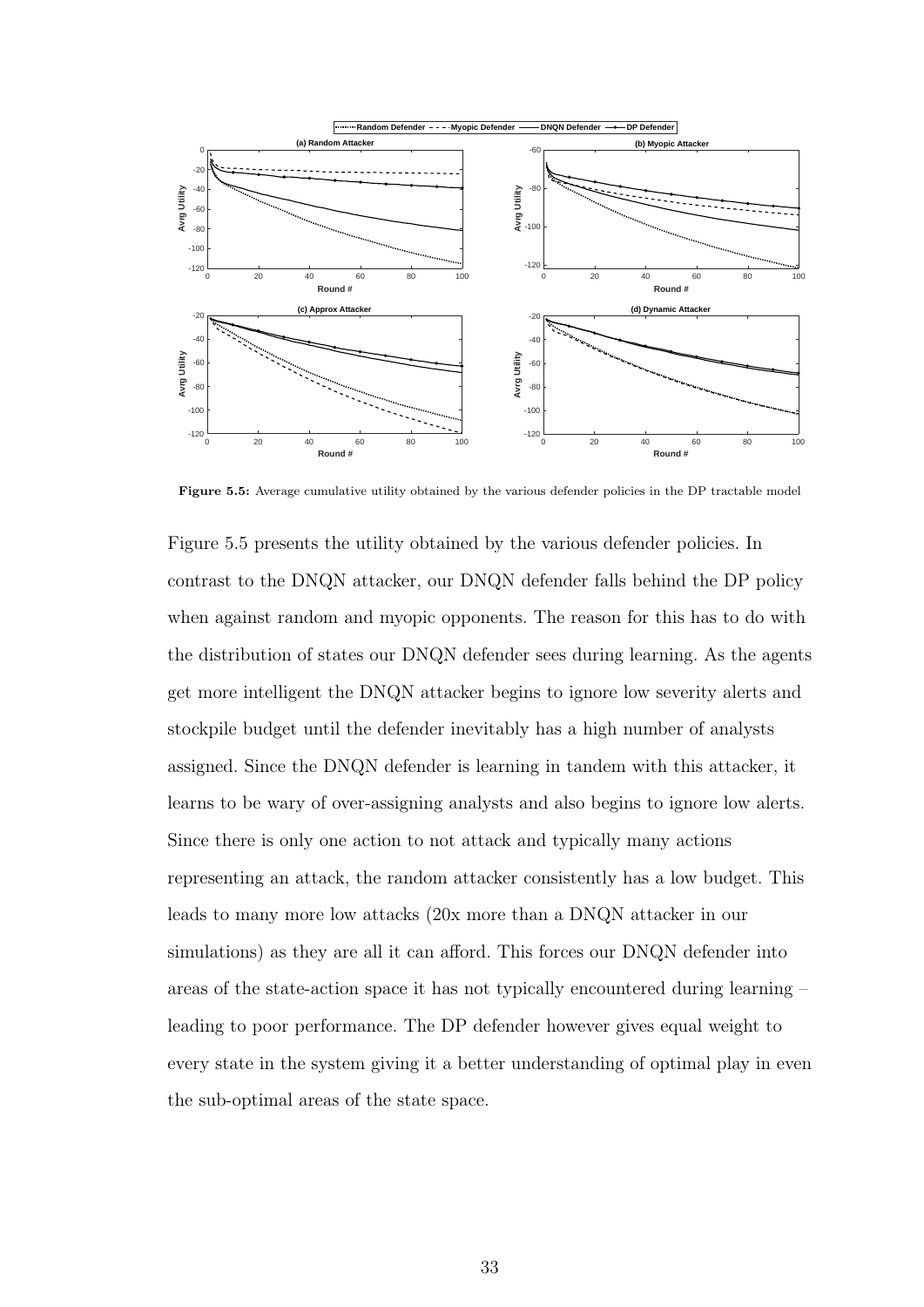### 5.2 Dynamic Programming Intractable Model

The second set of results we will discuss were obtained within a state space too large to be solved by the dynamic programming approach. The parameters used when constructing the state space are presented in Table 5.2 and yield an environment with a total of 2.1 billion states. Performing the 30,000 training updates on our DNQN took little over 5.5 hours in this environment. For comparison, a liberal estimate obtained by extrapolating the run-times in Section 5.1 would put the DP solution time at roughly 114 years. Furthermore, our DNQN estimates state-action pair values (i.e., Q-values) which most likely number in the tens of billions as each state can have potentially dozens of action pairs.

| Parameter                                | Value                                                                                                                     |
|------------------------------------------|---------------------------------------------------------------------------------------------------------------------------|
| Number of experts $n$                    | 8                                                                                                                         |
| Attack budget B                          | 30                                                                                                                        |
| Utilities $\mathcal{U}$                  | $u_h = 100, u_m = 20, u_l = 5$                                                                                            |
| Attack cost $\mathcal C$                 | $c_h = 8, c_m = 4, c_l = 2$                                                                                               |
| Work times $\mathcal W$                  | $w_h = 6, w_m = 3, w_l = 1$                                                                                               |
| Alert batches in $\Omega$                | $\omega_1 = \langle 0, 2, 2 \rangle$ , $\omega_2 = \langle 0, 3, 3 \rangle$ , $\omega_3 = \langle 1, 2, 5 \rangle$        |
| where $\omega = \langle h, m, l \rangle$ | $\omega_4 = \langle 1, 3, 6 \rangle, \quad \omega_5 = \langle 1, 4, 4 \rangle, \quad \omega_6 = \langle 2, 2, 2 \rangle$  |
|                                          | $\omega_7 = \langle 2, 2, 4 \rangle, \quad \omega_8 = \langle 2, 3, 4 \rangle, \quad \omega_9 = \langle 2, 3, 5 \rangle$  |
|                                          | $\omega_{10} = \langle 3, 3, 3 \rangle, \ \omega_{11} = \langle 3, 4, 5 \rangle, \ \omega_{12} = \langle 4, 5, 6 \rangle$ |
| Arrival prob. $\Pi(\Omega)$              | $\omega_1 = 0.02, \qquad \omega_2 = 0.03,$<br>$\omega_3 = 0.08$                                                           |
|                                          | $\omega_4 = 0.08, \qquad \omega_5 = 0.09, \qquad \omega_6 = 0.10$                                                         |
|                                          | $\omega_7 = 0.10,$<br>$\omega_8 = 0.10,$<br>$\omega_9 = 0.10$                                                             |
|                                          | $\omega_{10} = 0.13, \qquad \omega_{11} = 0.12,$<br>$\omega_{12} = 0.05$                                                  |

Table 5.2: Parameters used when constructing the DP intractable environment.

In state spaces as large as this it can be very difficult to understand what optimal behavior looks like. In the absence of our optimal DP solution we can make no concrete guarantees as to the efficacy of our results. Despite this fact, our algorithm still maintains a converging loss curve and a superior utility when compared to our previously mentioned random and myopic policies.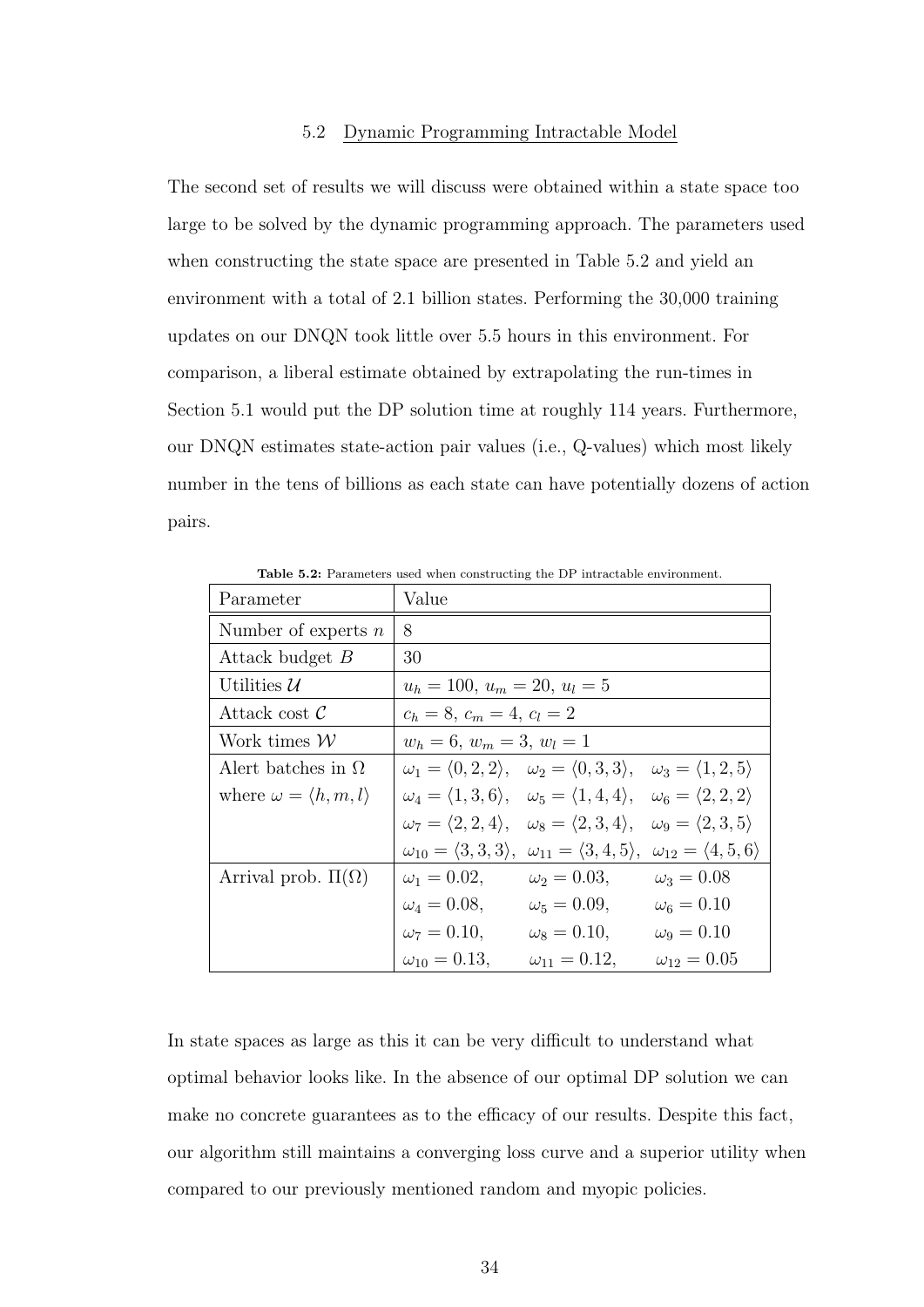

Figure 5.6: Loss values obtained while training the DNQN on the DP intractable model

Figure 5.6 shows the loss curve obtained while training the DNQN on the DP intractable model. Similar to Figure 5.2 we can see early convergence over the first update cycle followed by a large spike in loss as future rewards begin to be considered.

After the 30,000 training iterations we again want to compare our DNQN policy against the random and myopic policies. Without the DP solution we now have 9 possible policy pairs, again we run 1,000 independent simulations with a time horizon of 100 rounds to obtain the average cumulative utility in each policy pair. These utilities are presented for the attacker and defender in Figures 5.7 and 5.8, respectively.



Figure 5.7: Average cumulative utility obtained by the various attacker polices in the DP intractable model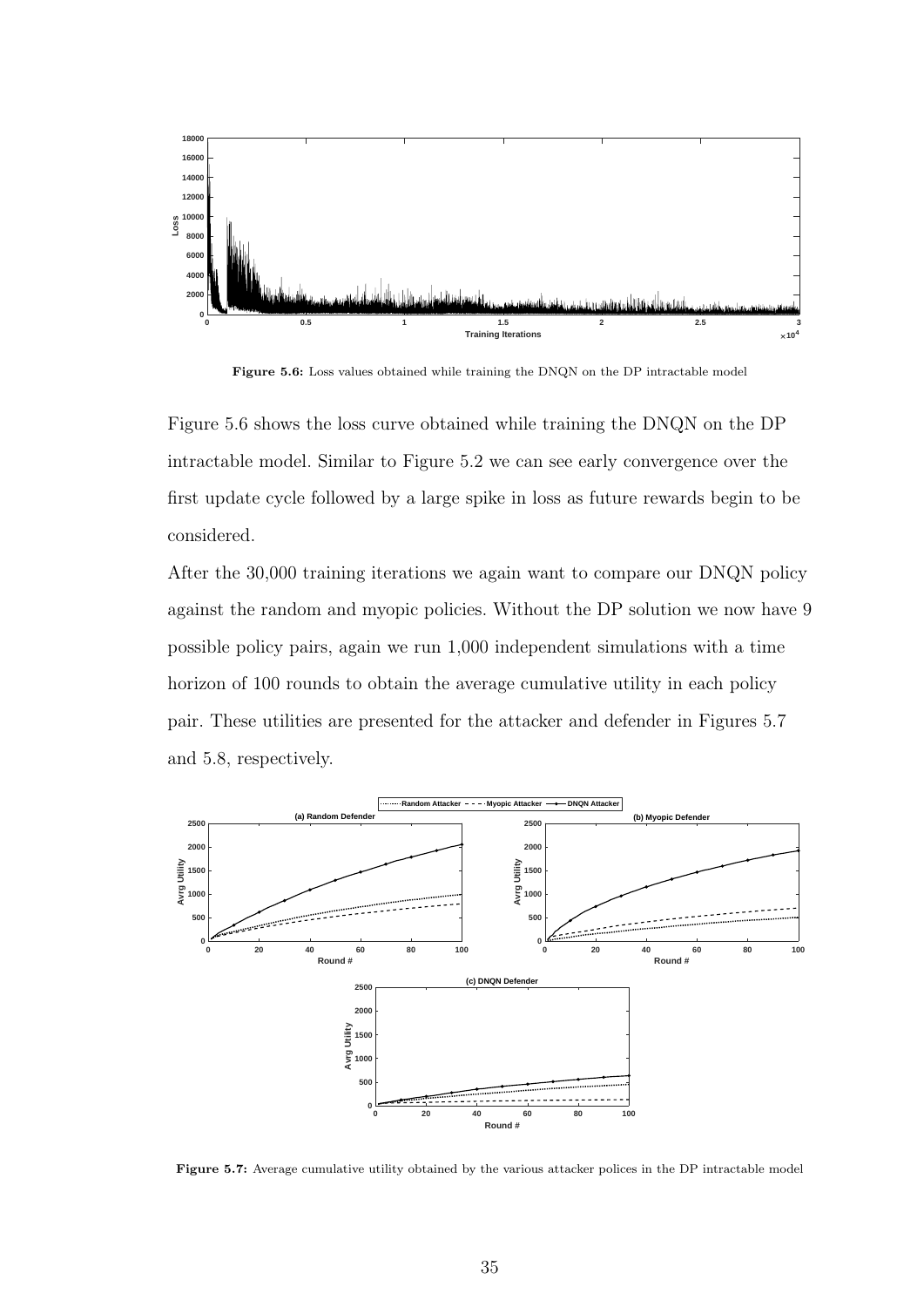In Figure 5.7 we can see that the DNQN attacker maintains the highest utility across all prospective policies, performing exceptionally well against the random and myopic defenders. Further inspection of DNQN attacker strategies confirms that the agent consistently waits until the defender's analysts are mostly busy before attacking. Almost all attacks occurred when the analysts were above 75% utilization making it very difficult for the defender to stop the attack.



Figure 5.8: Average cumulative utility obtained by the various defender polices in the DP intractable model

Figure 5.8 presents the cumulative utility earned by the various defender policies. It appears that in these experiments the DNQN defender policy is only slightly better than the myopic policy at stopping a random attacker. As previously discussed, the problem of training these agents is that they naturally skew the distribution of state-action pairs observed towards more intelligent areas of the space. As with the smaller model this appears to again be the case. When investigating further into the DNQN defender strategy we notices that it would never fully allocate all its analysts, preferring to hover around a 75% utilization. Essentially the defender was playing a game of chicken with the attacker, trying to discourage attacks by always keeping some analysts ready for assignment. While this kind of behavior is quite irrational against the random and myopic attackers, the DNQN defender plays very well against the intelligent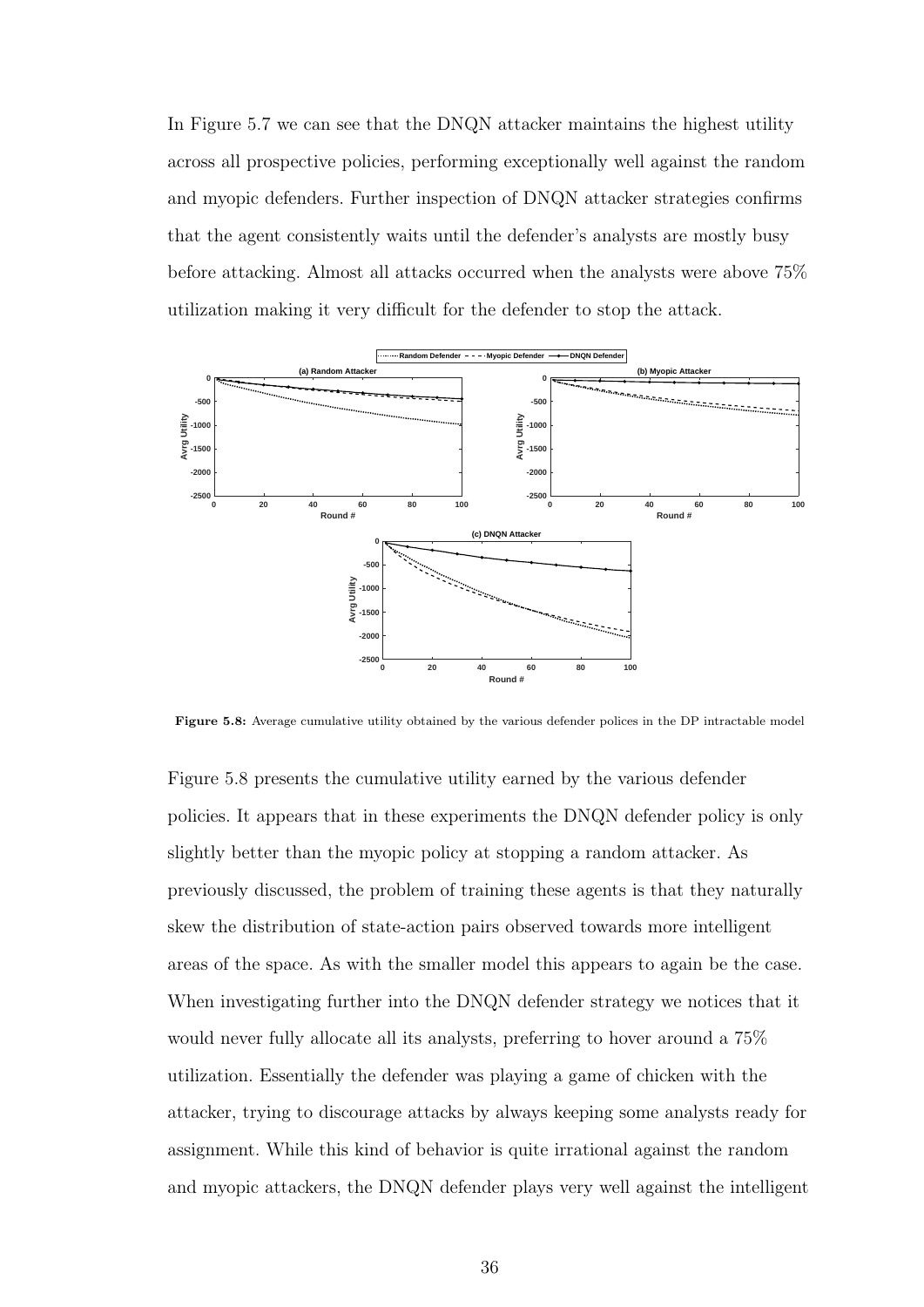DNQN attacker – almost more than quadrupling the utility of the other two policies. This represents a kind of trade-off between general coverage and acute prevention that is the core of a good defender policy.

It is important to note that, relatively speaking, an optimal attack policy is much easier to learn than an optimal defender policy. The attacker only needs to stockpile their budget (a single resource) until the defender allocates a high percentage of their analysts whereupon they flood the defender with attacks. Contrast this with the defender who must learn to balance the allocation times of their analysts (8 resources) with the expected volume of incoming alerts. We find it quite remarkable that we are able to derive two very different strategies from a single network while still maintain good performance for both. As for implementing this kind of policy in the real world defenders would obviously always want to maintain 100% utilization of their analysts, keeping those who were unassigned by the model on call for reassignment if the model dictates. Furthermore, the strategies derived by our model could simply be viewed as a kind of threshold for game-theoretically sound behavior that could inform an organizations as to their level of security (or lack thereof). For instance, an organization seeing a terrible utility given the known volume of attacks they face may want to improve their coverage of lower level alerts or increase the number of analysts on hand.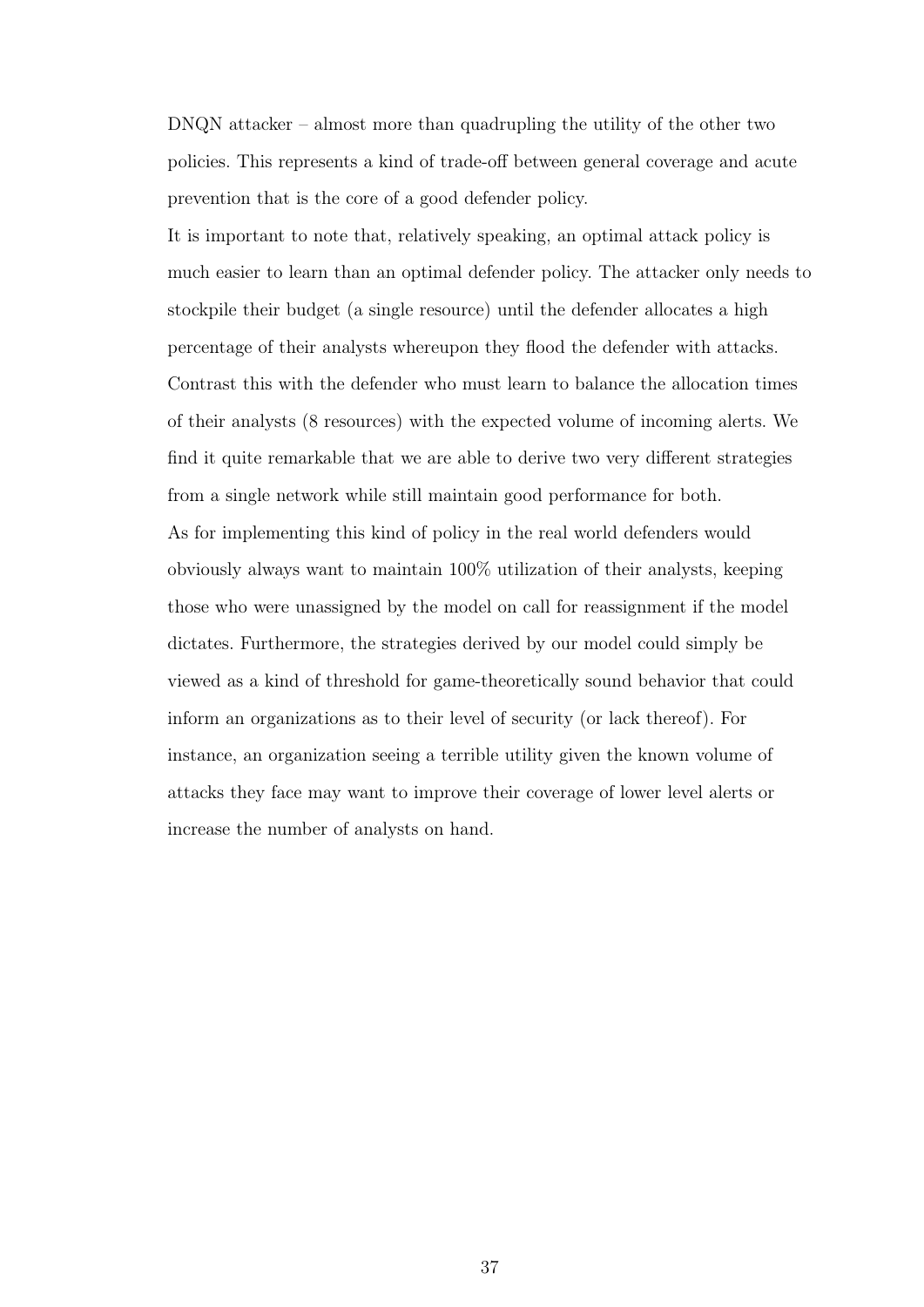#### 6. CONCLUSION

In this thesis we provided a Markov game framework for modeling the adversarial interaction of computer network attackers and defenders in a game-theoretic manner. By framing this interaction as a series of zero-sum games wherein a state is maintained between each sub-game we were able to simulate long term periods of play and apply both traditional and novel reinforcement learning algorithms to derive intelligent policies.

An optimal minimax value iteration approach using dynamic programming was presented that was capable of learning Nash optimal policies given a model of its environment. Next, an approximate solution method using our deep Nash Q-network (DNQN) algorithm was presented that allowed for the aforementioned results to be extended to much larger state spaces where an explicit model of the environment was not known. This DNQN approach was capable of deriving intelligent policies on par with the optimal approach in a much shorter time and with less information about the environment. These results motivate the use of DNQN-like architectures when solving very large Markov games as this approach proved to be both computationally expedient and empirically effective.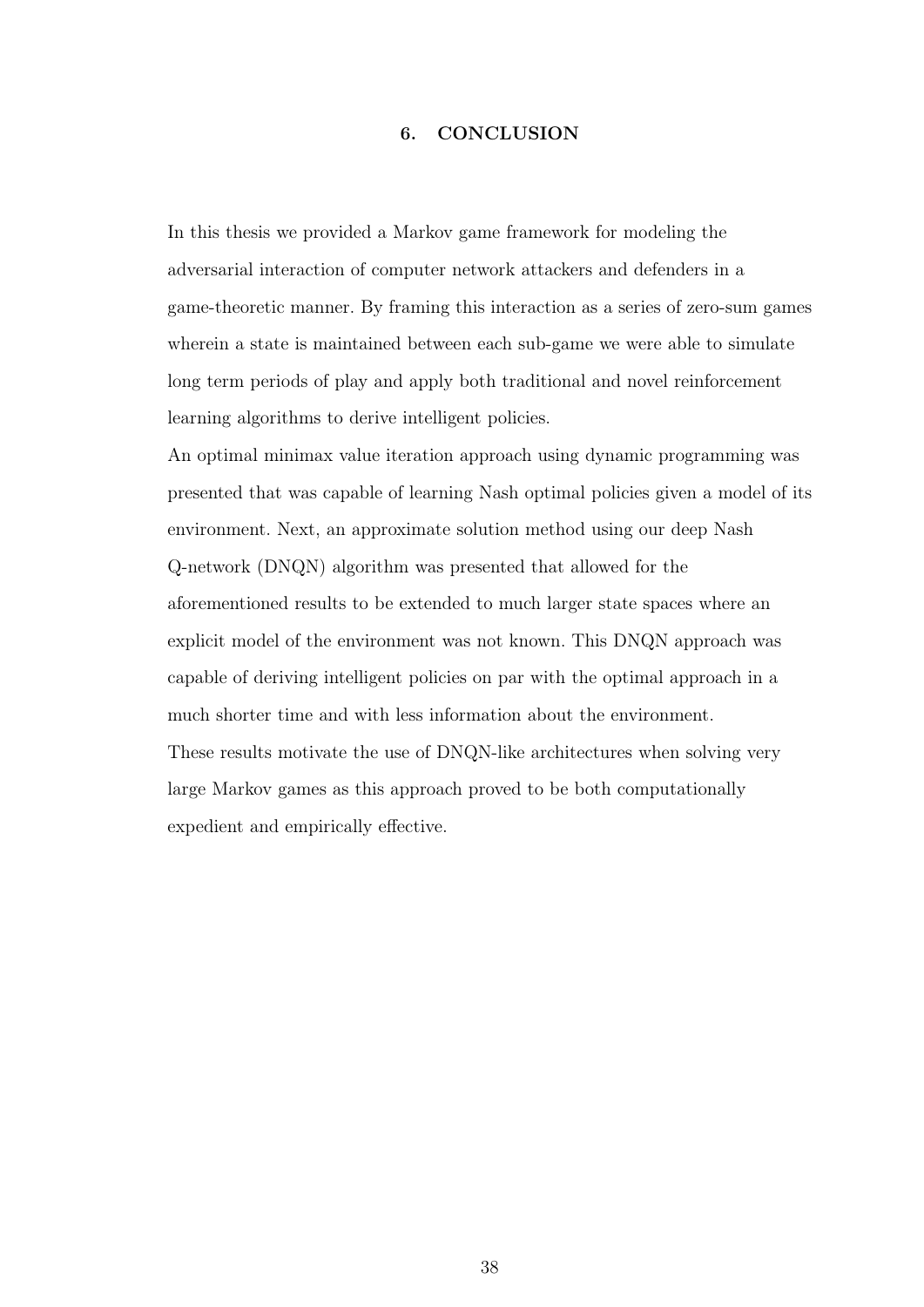#### REFERENCES

- [1] T. Brook and M. Winter, "Hackers Penetrated Pentagon Email," 2015.
- [2] P. Elkind, "Inside the Hack of the Century."
- [3] X. Shu, K. Tian, A. Ciambrone, and D. Yao, "Breaking the target: An analysis of target data breach and lessons learned," CoRR, 2017.
- [4] J. Finkle, "U.S. official sees more cyber attacks on industrial control systems," 2016.
- [5] P. Institute, "The Cost of Malware Containment, 2015."
- [6] A. Schlenker, H. Xu, M. Guirguis, M. Tambe, A. Sinha, C. Kiekintveld, S. Sonya, N. Dunstatter, and D. Balderas, "Don't bury your head in warnings: A game-theoretic approach for intelligent allocation of cyber-security alerts," in Proceedings of the Twenty-Sixth International Joint Conference on Artificial Intelligence, IJCAI-17, pp. 381–387, 2017.
- [7] A. Schlenker, H. Xu, M. Guirguis, M. Tambe, A. Sinha, C. Kiekintveld, S. Sonya, N. Dunstatter, and D. Balderas, "Towards a game-theoretic framework for intelligent cyber-security alert allocation," in Proceedings of the 3rd IJCAI workshop on Algorithmic Game Theory, Melbourne, Australia, 2017.
- [8] D. Altner and L. Servi, "A two-stage stochastic shift scheduling model for cybersecurity workforce optimization with on call options," 2016.
- [9] R. Ganesan, S. Jajodia, S. A., and H. Cam, "Optimal Scheduling of Cybersecurity Analysts for Minimizing Risk," ACM Trans. on Intelligent Systems and Technology, 2015.
- [10] R. Ganesan, S. Jajodia, S. A., and H. Cam, "Dynamic Scheduling of Cybersecurity Analysts for Minimizing Risk Using Reinforcement Learning," ACM Trans. on Intelligent Systems and Technology, 2016.
- [11] C. Zimmerman, "Ten strategies of a world-class cybersecurity operations center," MITRE corporate communications and public affairs, 2014.
- [12] A. Shah, R. Ganesan, S. Jajodia, and H. Cam, "A methodology to measure and monitor level of operational effectiveness of a csoc," International Journal of Information Security, pp. 1–14, 2017.
- [13] M. Brown, A. Sinha, A. Schlenker, and M. Tambe, "One Size Does Not Fit All: A Game-Theoretic Approach for Dynamically and Effectively Screening for Threats," in AAAI conference on Artificial Intelligence, 2016.
- [14] A. Sinha, T. Nguyen, D. Kar, M. Brown, M. Tambe, and A. Jiang, "From Physical Security to Cybersecurity," Journal of Cybersecurity, vol. 1, no. 1, pp. 19–35, 2015.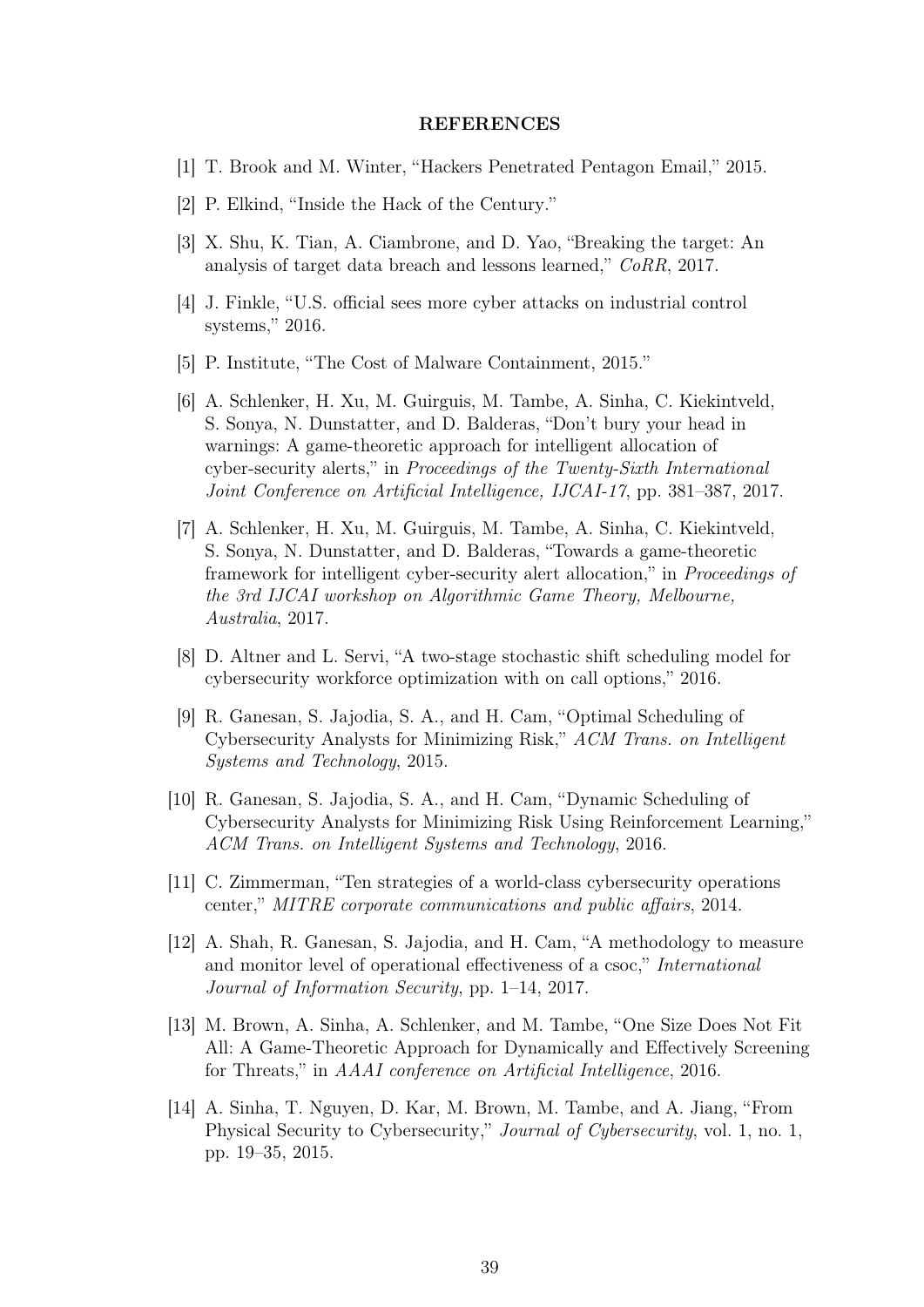- [15] Z. Yin, A. Jiang, M. Tambe, C. Kiekintveld, K. Leyton-Brown, T. Sandholm, and J. Sullivan, "Trusts: Scheduling randomized patrols for fare inspection in transit systems using game theory," in Proceedings of the  $24th$  *IAAI*, (Palo Alto, CA), 2012.
- [16] M. Jain, E. Kardes, C. Kiekintveld, F. Ordónez, and M. Tambe, "Security games with arbitrary schedules: A branch and price approach.," in Proceedings of AAAI, 2010.
- [17] M. Littman, "Value-function reinforcement learning in markov games," Princeton University Press, 2000.
- [18] M. L. Littman, "Markov games as a framework for multi-agent reinforcement learning," in In Proceedings of the Eleventh International Conference on Machine Learning, pp. 157–163, Morgan Kaufmann, 1994.
- [19] M. G. Lagoudakis and R. Parr, "Value function approximation in zero-sum markov games," in *Proceedings of the Eighteenth Conference on Uncertainty* in Artificial Intelligence, UAI'02, (San Francisco, CA, USA), pp. 283–292, Morgan Kaufmann Publishers Inc., 2002.
- [20] C. Y. T. Ma, D. K. Y. Yau, X. Lou, and N. S. V. Rao, "Markov game analysis for attack-defense of power networks under possible misinformation," IEEE Transactions on Power Systems, vol. 28, pp. 1676–1686, May 2013.
- [21] N. Dunstatter, M. Guirguis, and A. Tahsini, "Allocating security analysts to cyber alerts using markov games," 2018 National Cyber Summit (NCS), 2018.
- [22] C. Xiaolin, T. Xiaobin, Z. Yong, and X. Hongsheng, "A markov game theory-based risk assessment model for network information system," in 2008 International Conference on Computer Science and Software Engineering, vol. 3, pp. 1057–1061, Dec 2008.
- [23] R. A. Howard, Dynamic Programming and Markov Processes. Cambridge, MA: MIT Press, 1960.
- [24] J. Von Neumann and O. Morgenstern, "Theory of games and economic behavior," 1947.
- [25] R. S. Sutton and A. G. Barto, Introduction to Reinforcement Learning. Cambridge, MA, USA: MIT Press, 1st ed., 1998.
- [26] M. Campbell, A. Hoane, and F. hsiung Hsu, "Deep blue," Artificial Intelligence, vol. 134, no. 1, pp. 57 – 83, 2002.
- [27] V. Mnih, K. Kavukcuoglu, D. Silver, A. Graves, I. Antonoglou, D. Wierstra, and M. A. Riedmiller, "Playing atari with deep reinforcement learning," CoRR, vol. abs/1312.5602, 2013.
- [28] L.-J. Lin, Reinforcement Learning for Robots Using Neural Networks. PhD thesis, Pittsburgh, PA, USA, 1992. UMI Order No. GAX93-22750.